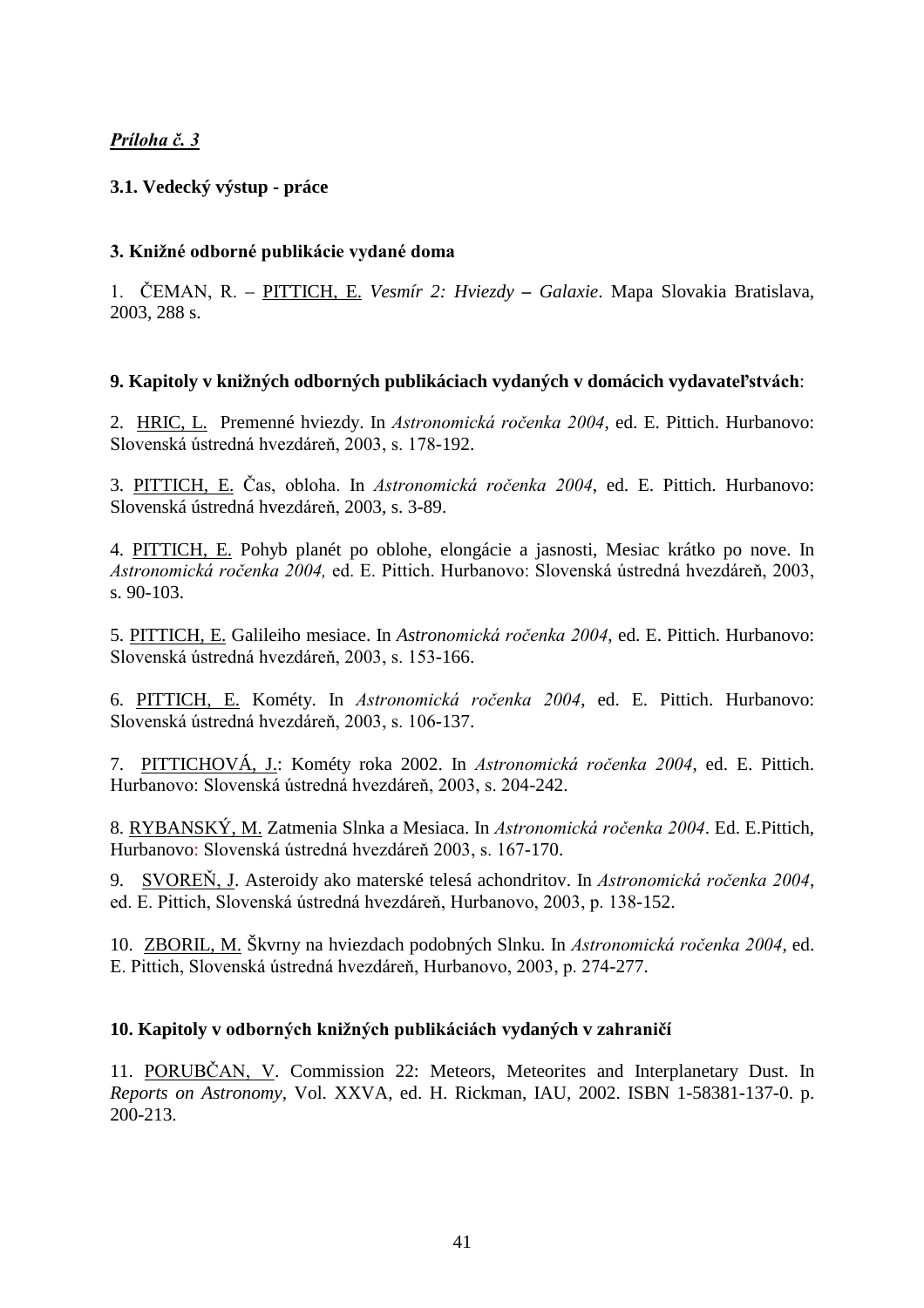12. SKOPAL, A. The role of ionization in symbiotic binaries. In Pandalai S.G. *Recent Research Developments in Astronomy and Astrophysics*. Trivandrum: Research Signpost, 2003. ISBN: 81-271-0002-1. p. 111-135.

## 13. Vedecké práce v časopisoch evidovaných v Current Contents

13. <u>BRČEKOVÁ, K.</u> - HANSLMEIER, A, - <u>KUČERA, A. - RYBÁK, J.</u> - WOHL, H. Dynamics of the solar photosphere and chromosphere derived from high-resolution Fe I and Ca II K spectra. In *Il Nuovo Cimento* (IF = 0.310). Vol. 25C, 2002, p. 565-570.

14. <u>BRČEKOVÁ, K. - KUČERA, A. -</u> HANSLMEIER, A, - <u>RYBÁK, J.</u> - WOHL, H. Dynamics and turbulence of the chromospheric layers of a flaring atmosphere. In *Astronomische Nachrichten.* (IF = 0.786). Vol. 324, no.4, 2003, p. 366-366.

15. BUDAJ, J. - ILIEV, I.KH. Abundance analysis of Am binaries and search for tidally driven abundance anomalies -I. HD 33254, HD 178449, HD 198391. In *Monthly Notices of the Royal Astronomical Society* (IF = 4.671). Vol. 346, 2003, p. 27-36.

16. CHOCHOL, D. - VAN HOUTEN, C.J. – KWEE, K.K. - PRIBULLA, T. - GRYGAR, J. Analysis of multicolour light curves of southern eclipsing binaries GW Car, V685 Cen, V742 Cen and V764 Sco. In *Contributions of the Astronomical Observatory Skalnaté Pleso*. Vol. 33, no. 2, 2003, p. 107-118.

17. FRIEDJUNG, M. - GÁLIS, R. - HRIC, L. - PETRÍK, K. More on the pulsation period of the cool component in the symbiotic binary AG Dra, In *Astronomy and Astrophysics* (IF = 3.781). Vol. 400, 2003, p. 595-598.

18. HVOŽĎARA, M. – ORLICKÝ, O. – FUNAKI, M. – CEVOLANI, G. – <u>PORUBČAN, V</u>. – TÚNYI, I. A possible assesment of an origin of remanent magnetism of the Fermo Hchondrite breccia: a study of diffusion of heat from the surface of the meteorite into its interior. In *Contribution of the Astronomical Observatory Skalnaté Pleso.* Vol. 33, 2003, p. 193-208.

19. KHALACK, V.R - ZVERKO, J. - ŽIŽŇOVSKÝ, J. Structure of the magnetic field in the Ap star HD 187474. In *Astronomy and Astrophysics* (IF = 3.781). Vol. 403, 2003, p. 179-185.

20. KOCIFAJ, M. - KLAČKA, J. The capture of interstellar dust: The pure electromagnetic radiation case, In *Planetary and Space Science* (IF = 1.634). Vol. 51, 2003, p. 617-626.

21. <u>KOZA, J.</u> - BELLOT RUBIO, L.R. - <u>KUČERA, A.</u> - HANSLMEIER, A, - <u>RYBÁK, J.</u> -WOHL, H. Evolution of temperature in granule and intergranular space. In *Astronomische Nachrichten* (IF = 0.786). Vol. 324, no. 4, 2003, p. 349-351.

22. KOZA, J. - KUCERA, A. The range of reliability of the line-of-sight velocity in a semiempirical model of granule. In *Contributions of the Astronomical Observatory Skalnaté Pleso.* Vol. 33, 2003, p. 224-232.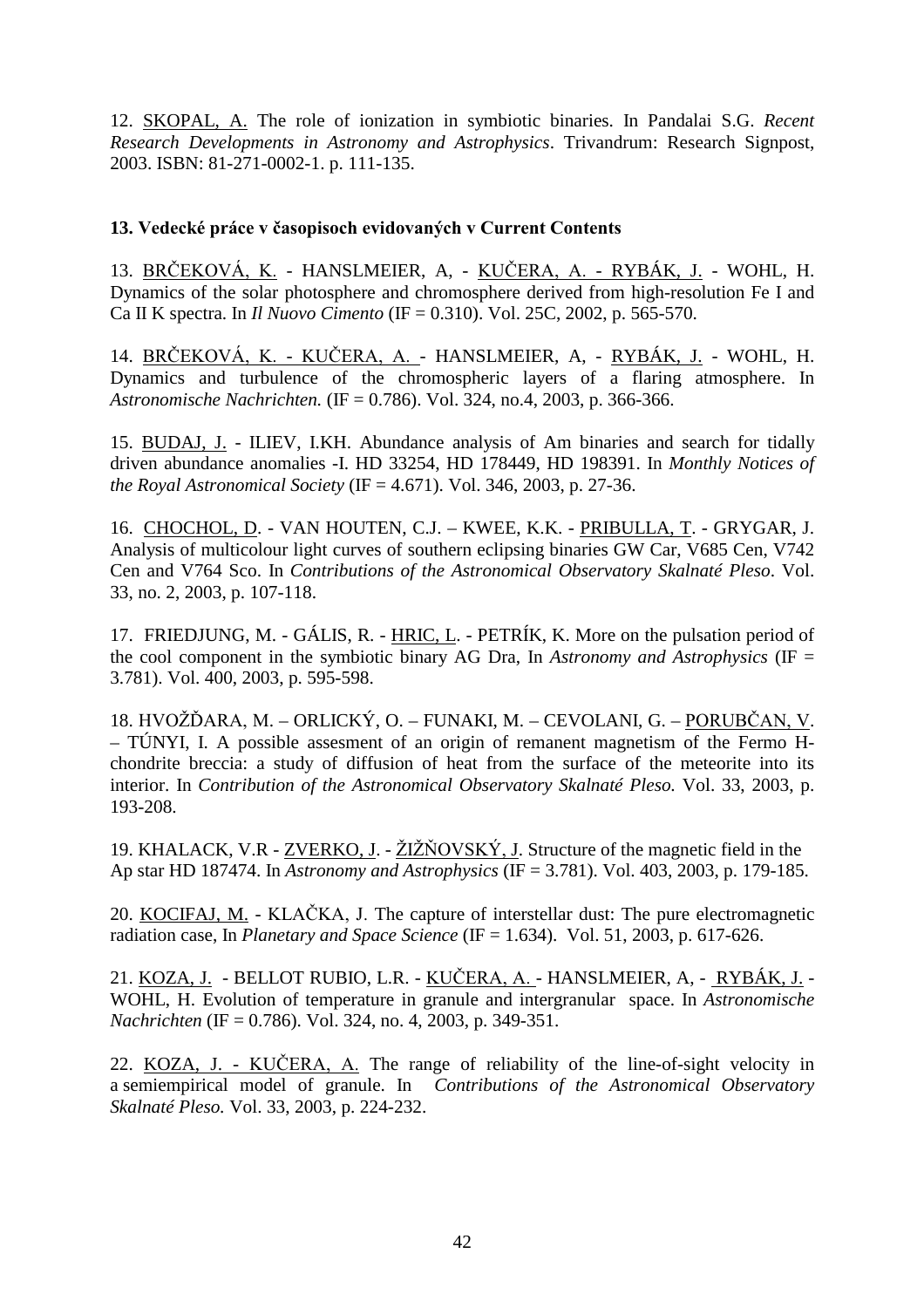23. <u>KUČERA, A.</u> - HANSLMEIER, A, - <u>RYBÁK, J.</u> - WOHL, H. High-resolution CCD spectra reduction: Temporal changes of the flat-field compensation. In *Il Nuovo Cimento* (IF  $= 0.310$ ). Vol. 25C, 2002, p. 703-708.

24. <u>KUČERA, A. - BRČEKOVÁ, K.</u> - HANSLMEIER, A, - <u>RYBÁK, J.</u> - WOHL, H. Highresolution spectroscopy of a chromosphere subflare: Ca II K line measurement. In *Il Nuovo Cimento* (IF = 0.310). Vol. 25C, 2002, p. 753-758.

25. MIKULÁŠEK, Z. - SVOREŇ, J. - ŽIŽNOVSKÝ, J. Atmospheric extinction at the Brno and Skalnaté Pleso Observatories. III. A model of Skalnaté Pleso extinction derived from IHW/IAU medium band photometrical observations of comets in 1985-90. In *Contributions of the Astronomical Observatory Skalnaté Pleso*. Vol. 33, 2003, p. 21-28.

26. MIKULÁŠEK, Z. - <u>ŽIŽNOVSKÝ, J.</u> - <u>ZVERKO, J</u>. - POLOSUKHINA, N. S. Improved period of a slowly rotating cool magnetic CP star HD188041. In *Contributions of the Astronomical Observatory Skalnaté Pleso*. Vol. 33, 2003, p. 29-37.

27. MINAROVJECH, M. - RUŠIN, V. - RYBANSKÝ, M. - SAKURAI, T. - ICHIMOTO, K. Oscillations in the Coronal Green-Line Intensity Observed at Lomnický Štít and Norikura Nearly Simultaneously. In *Solar Physics* (IF = 1.875). Vol. 213, no. 2, 2003, p. 269-290.

28. NESLUŠAN, L. Observed sizes of cometary nuclei. A summary. In *Contributions of the Astronomical Observatory Skalnaté Pleso*. Vol. 33, no. 1, 2003, p. 5-20.

29. NESLUŠAN, L. Astrometry of minor planets made at the Skalnaté Pleso Observatory in the year 2001. In *Contributions of the Astronomical Observatory Skalnaté Pleso, Supplement Series.* Vol. 33, no. 1, 2003, p. 71-92.

30. NESLUŠAN, L. Astrometry of minor planets made at the Skalnaté Pleso Observatory in the year 2002. In *Contributions of the Astronomical Observatory Skalnaté Pleso, Supplement Series.* Vol. 33, no. 2, 2003, p. 159-172.

31. ÖZGUC, A. - ATAC, T. - RYBÁK, J. Temporal variability of the flare index (1966- 2001). In *Solar Physics* (IF = 1.875). Vol. 214, Iss. 2, 2003, p. 375-396.

32. PRIBULLA, T. - KREINER, J.M. - TREMKO, J. Catalogue of the field contact binary stars. In *Contributions of the Astronomical Observatory Skalnaté Pleso.* Vol. 33, no. 1, 2003, p. 38-70.

33. RYBANSKÝ, M. - MINAROVJECH, M. - RUŠIN, V. Evolution of the Green Corona in 1996-2002. In *Solar Physics* (IF = 1.875). Vol. 217, 2003, p. 109-118.

34. SHAVRINA, A.V. - POLOSUKHINA, N.S. - PAVLENKO, YA.V. – YUSHCHENKO, A.V. - QUINET, P. - HACK, M.- NORTH, P. - GOPKA, V. F. - ZVERKO, J. - ZHIZNOVSKÝ, J. - VELES, A. The spectrum of the roAp star HD 101065 (Przybylski's star) in the Li I 6708 Å spectral region. In *Astronomy and Astrophysics* (IF= 3.781). Vol. 409, 2003, p. 707-713.

35. SKOPAL, A. Discovery of the eclipse in the symbiotic binary Z Andromedae. In *Astronomy and Astrophysics* (IF=3.781). Vol. 401, 2003, p. L17-L20.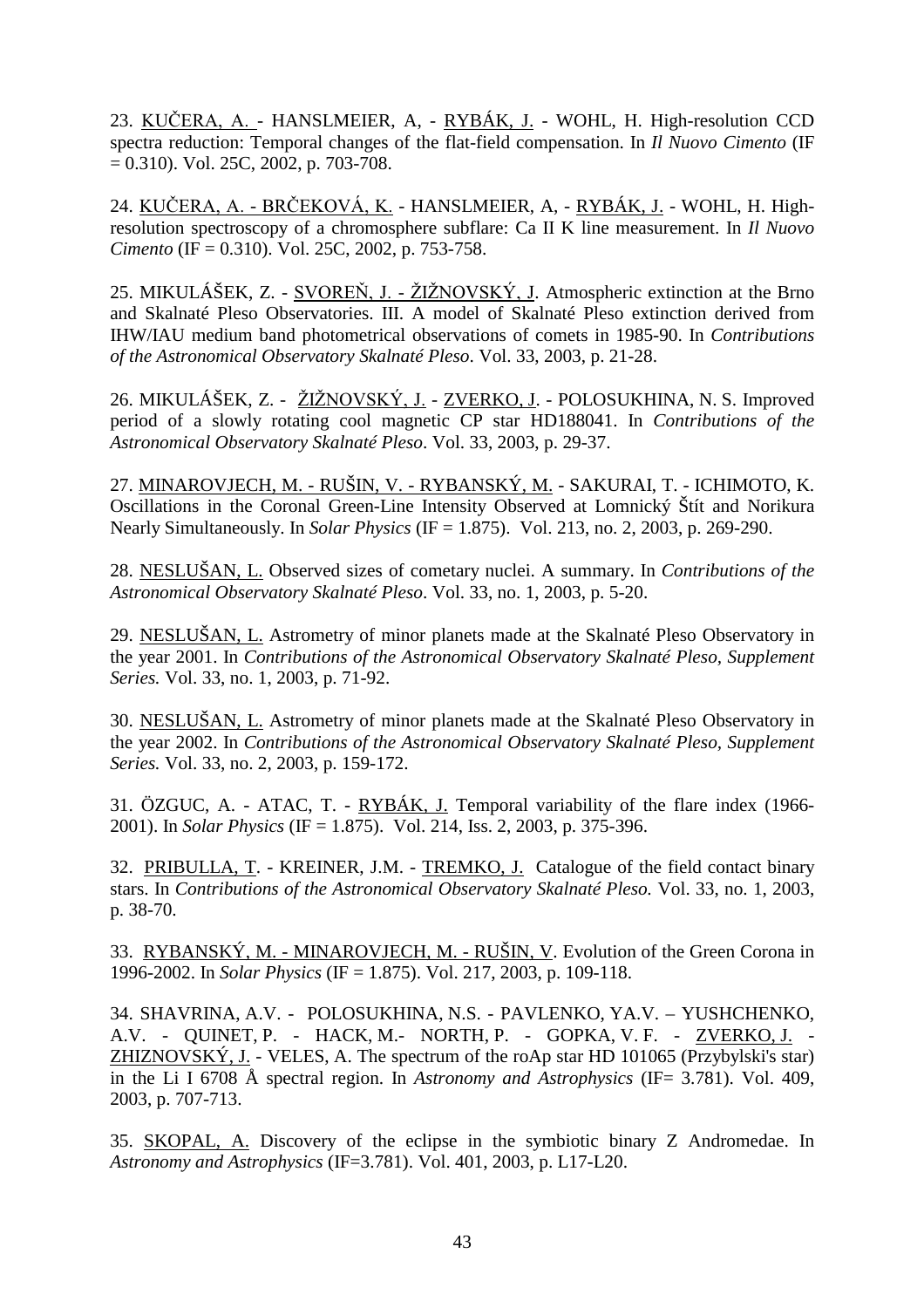36. SKOPAL, A. The SED in the hot continuum of the symbiotic binary AR Pavonis I. Tests with current models. In *New Astronomy* (IF=3.108). Vol. 8, 2003, p. 481-493.

37. SOLOVAYA, N.A. Applications of the theory of the general three-body problem. In *Contributions of the Astronomical Observatory Skalnaté Pleso.* Vol. 33, 2003, p. 179-192.

38. SVOREŇ, J. Astrometry of minor planets made at the Skalnaté Pleso Observatory in the year 1984. In *Contributions of the Astronomical Observatory Skalnaté Pleso, Supplement Series.*Vol. 33, 2003, p. 233-240.

39. SÝKORA, J. - BADALYAN, O.G. - OBRIDKO, V.N. Connections between the whitelight eclipse corona and magnetic field, In *Solar Physics* (IF = 1.875). Vol. 212, 2003, p. 301- 318.

40. VAN HOUTEN, C.J. - KWEE, K.K. - CHOCHOL, D. - PRIBULLA, T. - GRYGAR, J. Multicolour photometry of southern eclipsing binaries GW Car, V685 Cen, V742 Cen and V764 Sco. In *Contributions of the Astronomical Observatory Skalnaté Pleso, Supplement Series.* Vol. 33, 2003, p. 135-158.

41. ZBORIL, M. Spot modelling of the flare M4.5 dwarf YZ CMi. In *Astronomische Nachrichten* (IF = 0.786). Vol. 324, 2003, p. 527-531.

42. ZBORIL, M. – DJURASEVIC, G. SV Cam spot activity in February 2001 – March 2003. In *Astronomy and Astrophysics* (IF = 3.781). Vol. 406, 2003, p. 193-201.

Poznámka: *Práce publikované v Contributions of the Astronomical Observatory Skalnaté*  Pleso nemajú uvádzaný Impact Factor. Ide o časopis vydávaný menej ako štyrikrát ročne a *preto indexovaný v Current Contents / Physical, Chemical & Earth Sciences / Current Book Contents, pre ktoré sa IF neuvádzajú.* 

## 14. Vedecké práce v ostatných časopisoch

43. BUCCHERI, R. – SANIGA, M. Endo-physical paradigm and mathematics of subjective time. In *Frontier Perspectives*. Vol. 12, no. 1, 2003, p. 36-40.

44. <u>BUDAJ, J</u>. - ILIEV, I. KH. - BARZOVA, I. S. - <u>ŽIŽŇOVSKÝ, J</u>. - <u>ZVERKO, J</u>. -STATEVA, I. Direct Mass Ratio Determination in the SB2 Systems HD 108642 and HD 434. In *Information Bulletin on Variable Stars.* no. 5423, 2003, p. 1-4.

45. FRIEDJUNG, M. - GÁLIS, R. - HRIC, L. - PETRÍK, K. New results concerning the outburst mechanism of the symbiotic AG Dra, In *Memoires Societa Astronomica Italiana*, Vol. 73, 2002, p. 253-255.

46. GÖMÖRY, P. - RYBÁK, J. - KUČERA, A. - CURDT, W. - WOHL, H. Transition region eruptive event observed with CDS/SOHO in the quiet Sun network. In *Hvar Observatory Bulletin.* Vol. 27, 2003, p. 67-74.

47. JAKUBÍK, M. - NESLUŠAN, L. Nový dolný odhad počtu komét v Oortovom oblaku. In *Meteorické správy*. Vol. 24, 2003, s. 38-46.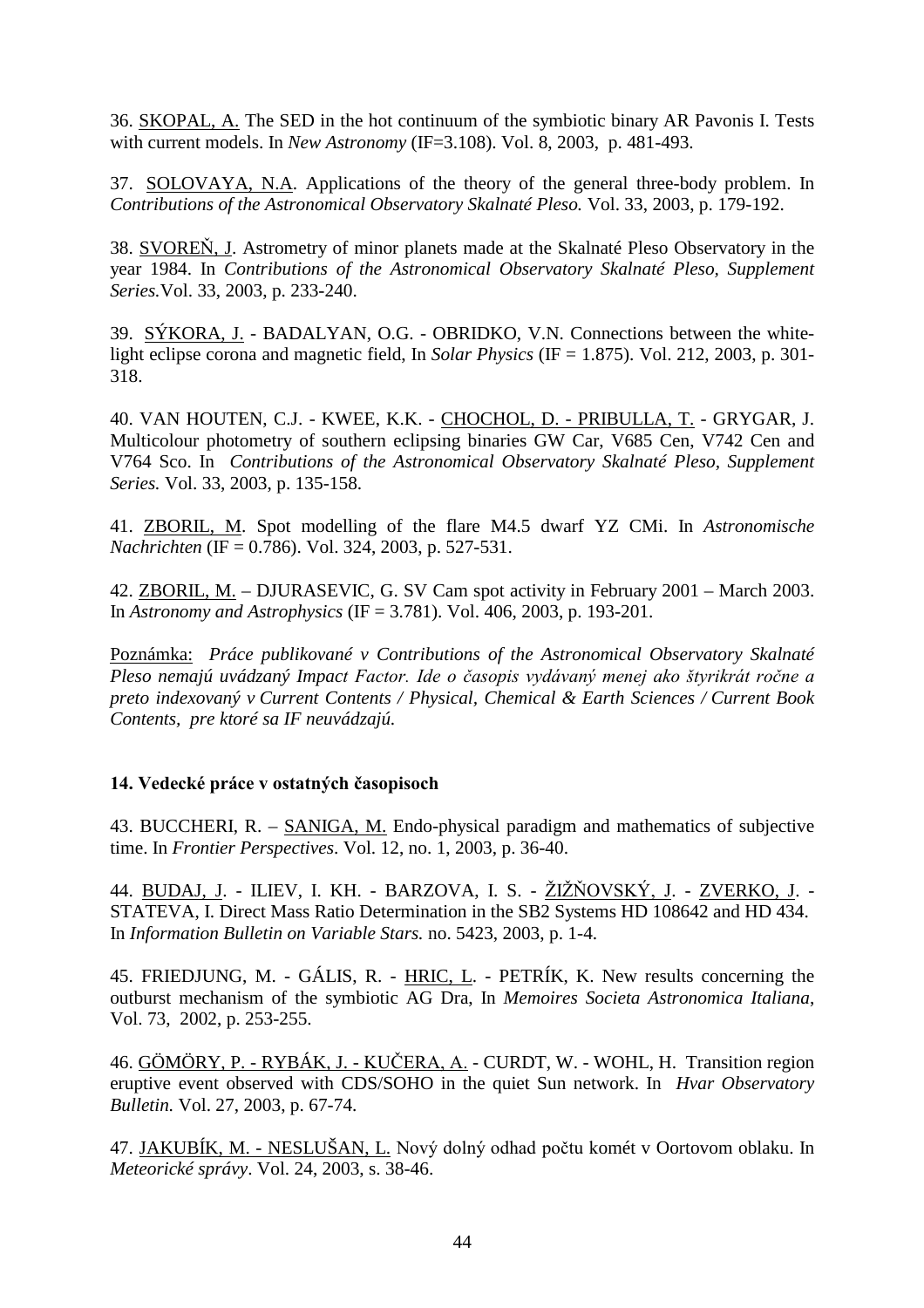48. KAŇUCHOVÁ, Z. - SVOREŇ, J. Denná a ročná variácia sporadických meteorov. In *Meteorické správy.* Vol. 24**,** 2003, s. 1-11.

49. KAPIŠINSKÝ, I. Posledných 5 rokov reanalýz NASA vzoriek kozmického prachu. In *Meteorické správy.* Vol. 24, 2003, s. 18-24.

50. KLAČKA, J. - KOCIFAJ, M. - KUNDRACÍK, F. A twisting of interstellar dust stream approaching the Sun. In *Acta Astronomica et Geophysica Universitatis Comenianae.* Vol. 24, 2002, p. 21-26.

51. KOCIFAJ, M. Utilization and validity range of R-G approximation in retrieval of dust size in noctilucent clouds. In *Meteorological Bulletin*. Vol. 56, 2003, p. 40-45.

52. KOCIFAJ, M. Rozpoznávanie kontaminácií v spodnej troposfére pomocou lidarov. In Meteorologický Časopis, č. 6, 2003, s. 37-47.

53. KUČERA, A. - RYBÁK, J. - HANSLMEIER, A. - WOHL, H. Observational Evidence for a Shock Event in the Solar Granulation. In *Hvar Observatory Bulletin.* Vol. 27, no.1, 2003, p. 25-38.

<u> 54. NESLUŠAN, L. - RYCHTARČÍK, P. - HUSÁRIK, M. - KAMENICKÝ, M.- ČERVÁK,</u> G. – JAKUBÍK, M. Observations of minor planets. In *Minor Planet Circular.* no. 49425- 49426, 2003.

55. PLANAT, M. – SANIGA, M. – ROSU, H. Time perception, cyclic groups and quantum computation. In *NeuroQuantology*. Vol. 3, Suppl. 1, 2003, p. 35-36.

56. <u>PORUBČAN, V. – HAJDUK, A</u>. Aktivita meteorického roja Leoníd 2002. In *Meteorické správy* . Vol. 24, 2003, s. 12-17.

57. PORUBČAN, V. Asteroidálne meteorické roje. In *Meteorické správy*. Vol. 24, 2003, s. 62-66.

58. PRIBULLA, T. - PARIMUCHA, S. - CHOCHOL, D. - VAŇKO, M. HH UMa is a contact binary. In *Information Bulletin on Variable Stars.* no. 5414, 2003, p. 1-4.

59. SANIGA, M. Conics, (q+1)-arcs, pencil concept of time and psychopathology. In *Frontier Perspectives*. Vol. 12, no. 2, 2003, p. 9-11.

60. SVOREŇ, J. - ČERVÁK, G. - RYCHTARČÍK, P. - AMBRÓZ, J. Precise positions of comets 1998 U5 LINEAR, 81P/Wild 2 and 103P/Hartley 2. In *Minor Planet Circulars*, 2003, p. 48317, 48319, 48369 and 48371.

61. SVOREŇ, J. - HUSÁRIK, M. Redukcia vizuálnych pozorovaní komét získaných rôznymi pozorovateľmi a prístrojmi na jednotnú škálu. In Meteorické správy. Vol. 24, 2003, s. 47-56.

62. TEMMER, M. - VERONIG, A. - RYBÁK, J. - HANSLEMEIER, A. Rotational modulation of northern and southern activity tracers. In *Hvar Observatory Bulletin.* Vol. 27, no.1, 2003, p. 59-66.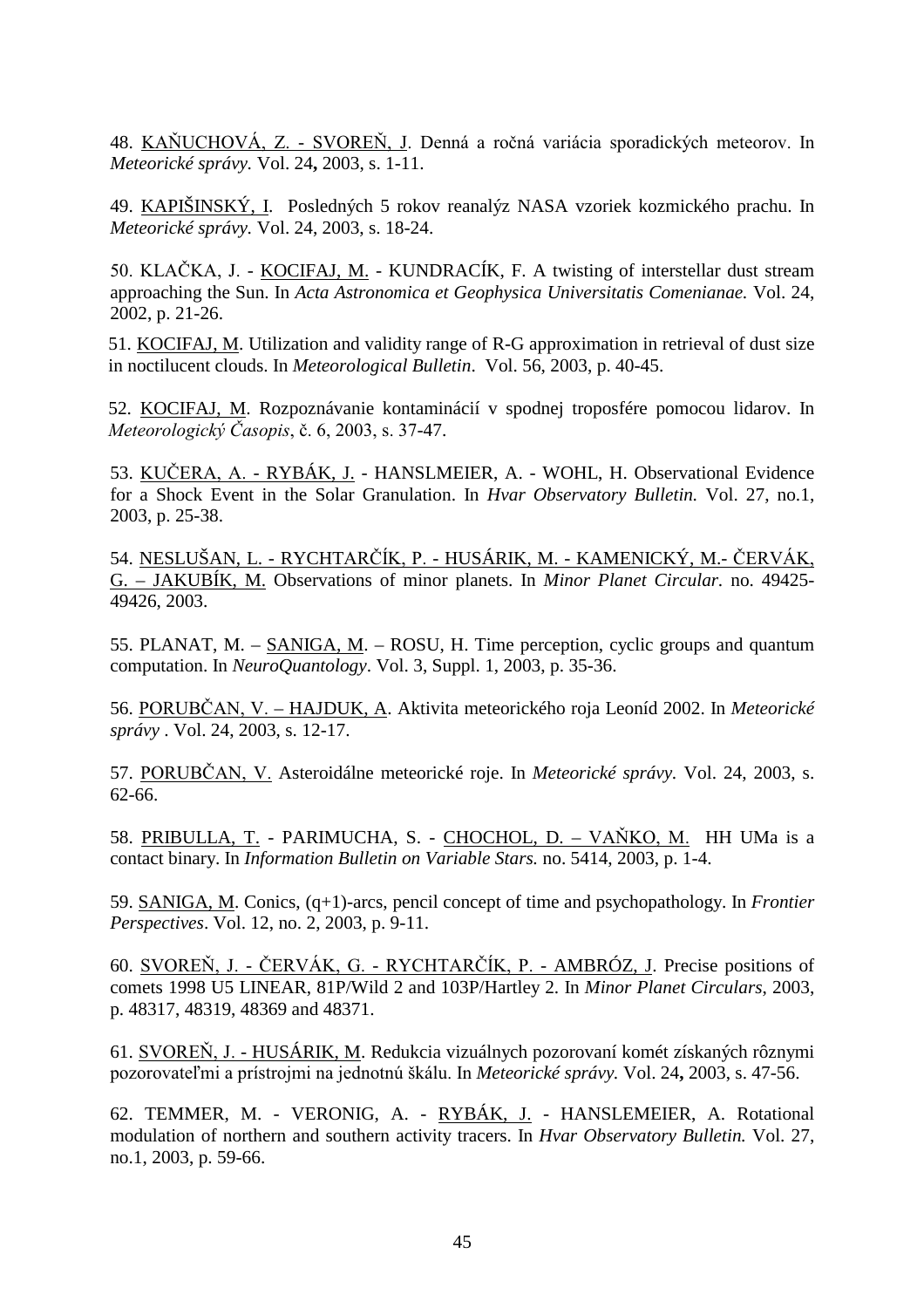63. TOMASZ, F. - RYBÁK, J. - KUČERA, A. - CURDT, W. - WOHL, H. Transition region blinker - spatial and temporal behaviour. In *Hvar Observatory Bulletin.*Vol. 27, 2003, p. 75- 82.

64. TÓTH, J. – YANO, H. – PORUBČAN, V. Leonid 1999 shower clustering analysis from HDTV data. In *The Institute of Space and Astronautical Science Report.* SP no. 15, 2003, p. 215-222.

65. WOHL, H. - BRAJSA, R. - RUZDJAK, V. - <u>KUČERA, A. - RYBÁK, J.</u> Proper motions of sunspot groups. In *Hvar Observatory Bulletin*. Vol. 27, no.1, 2003, p. 1-12.

### **15a. Vedecké práce v recenzovaných zborníkoch**

66. BADALYAN, O.G. - OBRIDKO, V.N. - RYBÁK, J. - SÝKORA, J. N-S asymmetry of solar activity and quasi biennial oscillations In WILSON, A., *Solar variability as an input to the Earth's environment. International Solar Cycle Studies (ISCS) Symposium, 23-28 June 2003, Tatranská Lomnica, Slovak Republic*. ESA SP-535, Noordwijk: European Space Agency Publications Division, 2003, ISBN 92-9092-845-X. p. 63-66.

67. <u>BRČEKOVÁ, K. - KUČERA, A.</u>- HANSLMEIER, A. - <u>RYBÁK, J. -</u> WOHL, H. Dynamic Coupling of the Chromospheric and Photospheric Flaring Plasma. In *SOLMAG 2002, proceedings of the Magnetic Coupling of the Solar AtmosphereEuroconference and IAU Colloquium 188, Santorini, Greece, 11-15 June 2002.* ed. H. Sawaya-Lacoste, ESA SP-505, ESA, ESTEC, Noordwijk, The Netherlands, 2002, ISBN 92-9092-815-8. p.357-360.

68. DOROTOVIČ, I. - <u>RYBÁK, J.</u> Green Corona versus Photospheric Magnetic Flux: Solar Cycle Dependence, In WILSON, A., *Solar variability as an input to the Earth's environment. International Solar Cycle Studies (ISCS) Symposium, 23-28 June 2003, Tatranská Lomnica, Slovak Republic*. ESA SP-535, Noordwijk: European Space Agency Publications Division, 2003, ISBN 92-9092-845-X. p. 87-90.

69. <u>HAJDUK, A</u>. - HAJDUKOVÁ, M. - <u>PORUBČAN, V</u>. - CEVOLANI, G. One hundred years of observations of the comet Halley meteor stream. In *Proceedings of Asteroids, Comets, Meteors (ACM 2002), 29 July – 2 August 2002*, ed. B. Warmbein, Berlin, 2002, ISBN 92-9092-810-7. p. 113-116.

70. HAJDUKOVÁ, M. jr. - PAULECH, T. Interstellar and interplanetary meteoroid flux from updated IAU MDC data. In *Proceedings of Asteroids, Comets, Meteors (ACM 2002), 29 July – 2 August 2002,* ed. B. Warmbein, Berlin, 2002, ISBN 92-9092-810-7. p. 173-176.

71. JAKUBÍK, M. - NESLUŠAN, L. The planetary ejection of comets to the oort cloud: The range of appropriate initial semi-major axes. In *Proceedings of Asteroids, Comets, Meteors (ACM 2002), 29 July – 2 August 2002*, ed. B. Warmbein, Berlin, 2002, ISBN 92-9092-810-7. p. 441-444.

72. KLAČKA, J. - KOCIFAJ, M. On applicability of Poynting-Robertson effect. In *Proceedings of Asteroids, Comets, Meteors (ACM 2002), 29 July – 2 August 2002,* ed. B. Warmbein, Berlin, 2002, ISBN 92-9092-810-7. p. 169-171.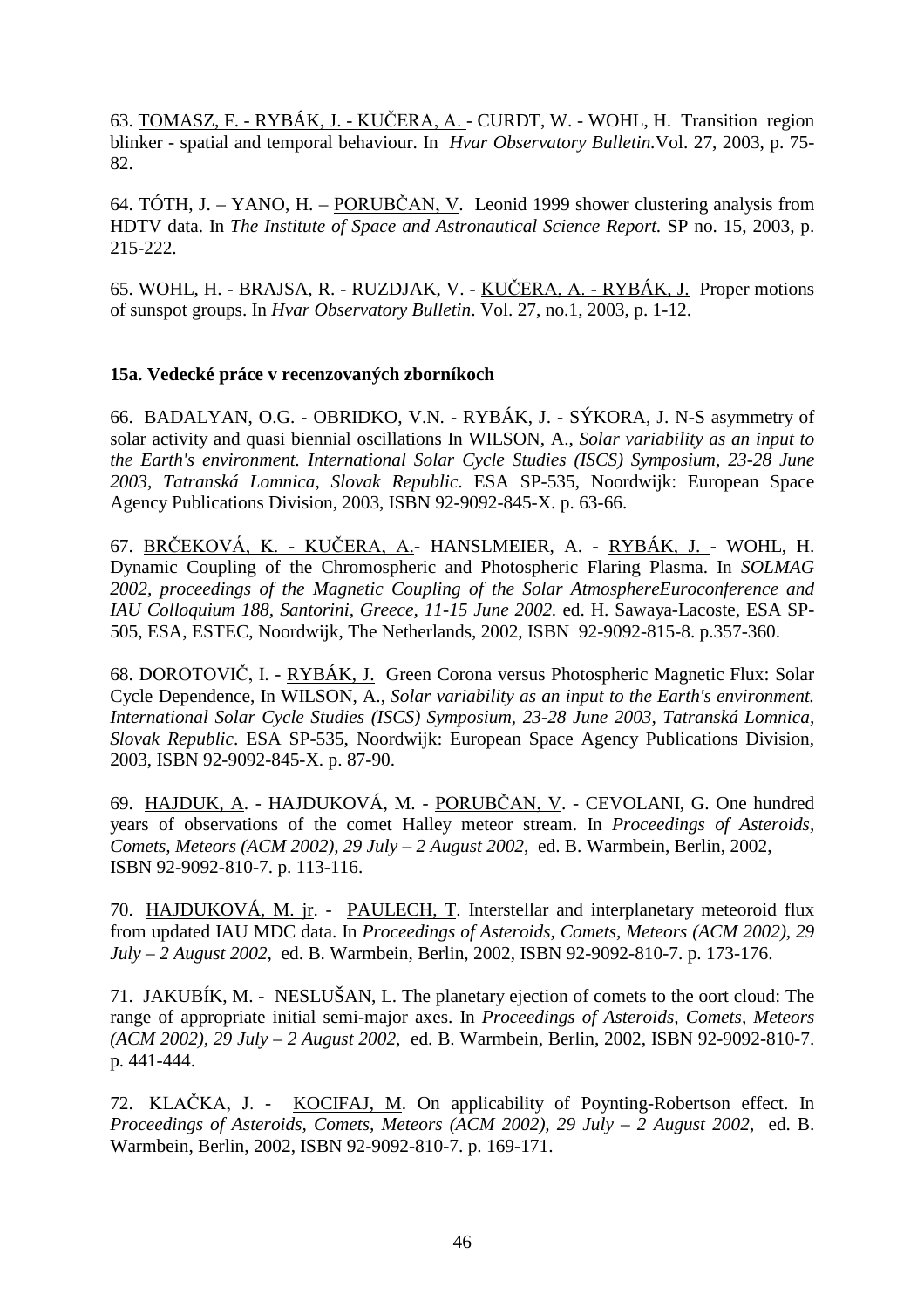73. KLAČKA, J. - KOCIFAJ, M. Some aspects of interstellar dust particle capture in the solar system. In: *Proceedings of Asteroids, Comets, Meteors (ACM 2002), 29 July – 2 August 2002*, ed. B. Warmbein, Berlin, 2002, ISBN 92-9092-810-7. p. 641-644.

74. KLAČKA, J. - KOCIFAJ, M. Solar radiation and shift of perihelion for meteoroid, In: *Electromagnetic and Light Scattering - Theory and Applications*, Ed: T. Wriedt, Univ. Bremen, Bremen, Germany, 2003, ISBN 3-88722-579-1. p. 168-171.

75. KOCIFAJ, M. - KLAČKA, J. Dynamical interaction of interstellar dust particles with solar radiation, In *Electromagnetic and Light Scattering - Theory and Applications*, Ed: T. Wriedt, Univ. Bremen, Bremen, Germany, 2003, ISBN 3-88722-579-1. p. 164-167.

76. <u>KOZA, J. - KUČERA, A.</u>- HANSLMEIER, A. - <u>RYBÁK, J. -</u> WOHL, H. Time Evolution of the Physical Parameters in a Granule, In *SOLMAG 2002, proceedings of the Magnetic Coupling of the Solar AtmosphereEuroconference and IAU Colloquium 188, Santorini, Greece, 11-15 June 2002.* ed. H. Sawaya-Lacoste, ESA SP-505, ESA, ESTEC, Noordwijk, The Netherlands, 2002, ISBN 92-9092-815-8. p. 457-460.

77. LORENC, M. - PASTOREK, L.- RYBANSKÝ, M. Magnetic field reversals on the Sun and the N-S asymmetry. In WILSON, A., *Solar variability as an input to the Earth's environment. International Solar Cycle Studies (ISCS) Symposium, 23-28 June 2003, Tatranská Lomnica, Slovak Republic*. ESA SP-535, Noordwijk: European Space Agency Publications Division, 2003, ISBN 92-9092-845-X. p. 129-132.

78. LUKÁČ, B. - MINAROVJECH, M. - RYBANSKÝ, M. An attempt to determine the colour of the selected coronal streams during the eclipse of June 21, 2001. In WILSON, A., *Solar variability as an input to the Earth's environment. International Solar Cycle Studies (ISCS) Symposium, 23-28 June 2003, Tatranská Lomnica, Slovak Republic*. ESA SP-535, Noordwijk: European Space Agency Publications Division, 2003, ISBN 92-9092-845-X. p. 767-770.

79. MINAROVJECH, M. - RYBANSKÝ, M. - RUŠIN, V. Method to determine the solar cycle length from the 530.3 nm green line corona. In WILSON, A., *Solar variability as an input to the Earth's environment. International Solar Cycle Studies (ISCS) Symposium, 23-28 June 2003, Tatranská Lomnica, Slovak Republic*. ESA SP-535, Noordwijk: European Space Agency Publications Division, 2003, ISBN 92-9092-845-X. p. 133-136.

80. MOCÁK, M. - RYBÁK, J. On Evolution of the Photospheric Magnetic Fields on the Sun: Separation of Active/Dissipative/Background Fields by Optimum Thresholds. In WILSON, A., *Solar variability as an input to the Earth's environment. International Solar Cycle Studies (ISCS) Symposium, 23-28 June 2003, Tatranská Lomnica, Slovak Republic*. ESA SP-535, Noordwijk: European Space Agency Publications Division, 2003, ISBN 92-9092-845-X. p. 137-140.

81. ÖZGUC, A. - ATAC, T. - RYBÁK, J. Short-term Periodicities in the Flare Index Between the Years 1966-2001. In WILSON, A., *Solar variability as an input to the Earth's environment. International Solar Cycle Studies (ISCS) Symposium, 23-28 June 2003, Tatranská Lomnica, Slovak Republic*. ESA SP-535, Noordwijk: European Space Agency Publications Division, 2003, ISBN 92-9092-845-X. p.141-144.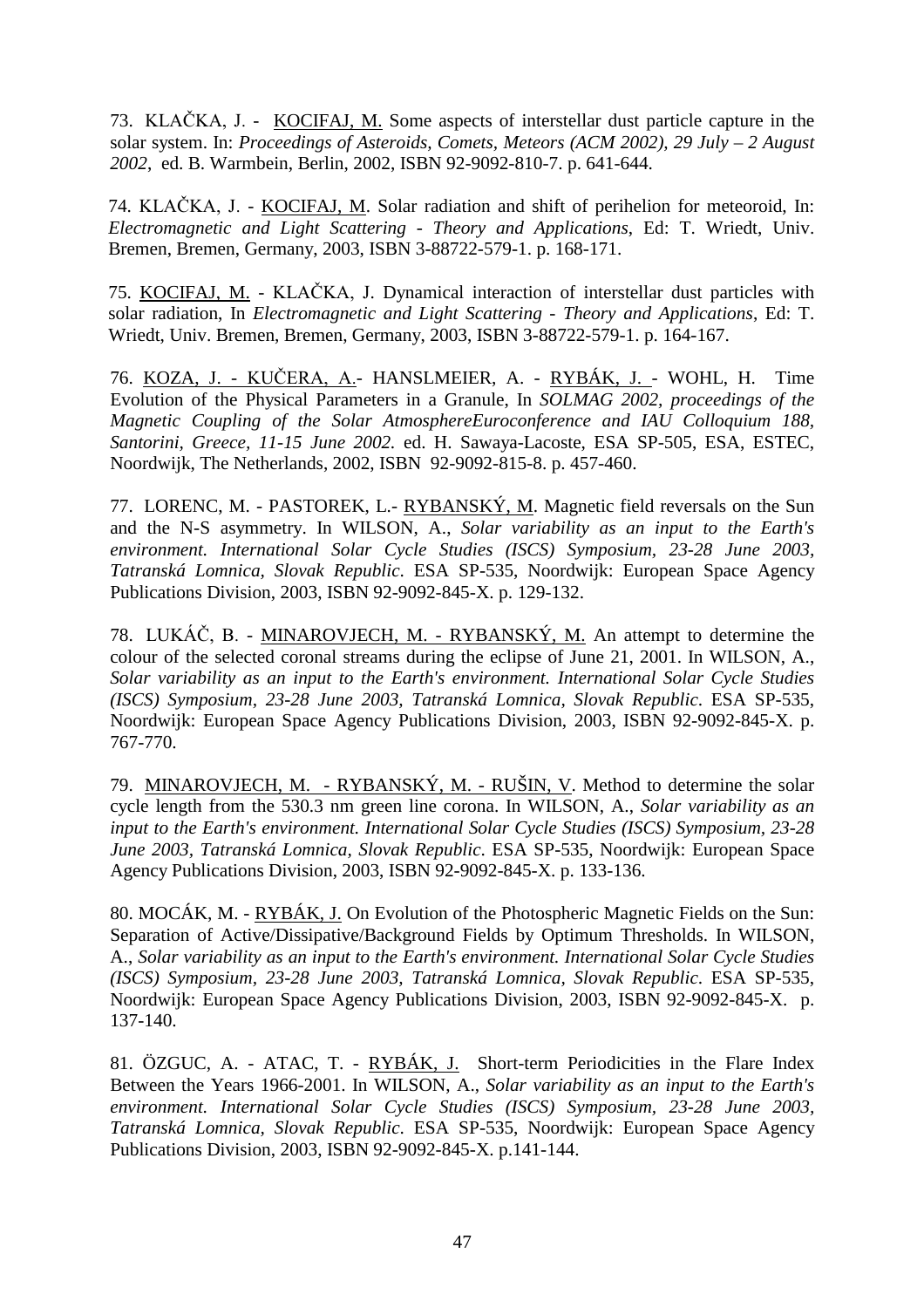82. PAULECH, T. Cometary breakups observed at Modra observatory. In *Proceedings of Asteroids, Comets, Meteors (ACM 2002), 29 July – 2 August 2002,* ed. B. Warmbein, Berlin, 2002, ISBN 92-9092-810-7. p. 625-628.

83. PINTÉR, T. - <u>KLOCOK, L. - MINAROVJECH, M. - RYBANSKÝ, M.</u> The total brightness of the solar corona during the eclipse June 21st 2001. In WILSON, A., *Solar variability as an input to the Earth's environment. International Solar Cycle Studies (ISCS) Symposium, 23-28 June 2003, Tatranská Lomnica, Slovak Republic*. ESA SP-535, Noordwijk: European Space Agency Publications Division, 2003, ISBN 92-9092-845-X. p. 243-245.

84. PITTICH, E.M. – SOLOVAYA, N.A. Model SOHO comets with near-parabolic orbits. In CHURYUMOV, K.I., *Comets, asteroids, meteors, meteorites, astroblemes, craters, 23–29 september 2002*, *Vinnytsia*. Vinnytsia, 2003, p. 60-63.

85. PITTICHOVÁ, J. – MEECH, K.J. Physical properties of comet 81P Wild 2. In CHURYUMOV, K.I., *Comets, asteroids, meteors, meteorites, astroblemes, craters, 23–29 september 2002*, *Vinnytsia*. Vinnytsia, 2003, p. 52–59.

86. PORUBCAN, V. - KORNOS, L. The Taurid meteor shower. In: *Proceedings of Asteroids, Comets, Meteors (ACM 2002), 29 July – 2 August 2002,* ed. B. Warmbein, Berlin, 2002, ISBN 92-9092-810-7. p. 177-180.

87. RUŠIN, V. - MINAROVJECH, M. - RYBANSKÝ, M. - CLIVER, E. W. Reexamination of the coronal index of solar activity before the year 1965. In WILSON, A., *Solar variability as an input to the Earth's environment. International Solar Cycle Studies (ISCS) Symposium, 23-28 June 2003, Tatranská Lomnica, Slovak Republic*. ESA SP-535, Noordwijk: European Space Agency Publications Division, 2003, ISBN 92-9092-845-X. p. 247-249.

88. RYBÁK, J. – KARLOVSKÝ, V. Mutual Relations of the Intermediate Periodicities of the Wolf Sunspot Number. In WILSON, A., *Solar variability as an input to the Earth's environment. International Solar Cycle Studies (ISCS) Symposium, 23-28 June 2003, Tatranská Lomnica, Slovak Republic*. ESA SP-535, Noordwijk: European Space Agency Publications Division, 2003, ISBN 92-9092-845-X. p. 145-148.

89. SANIGA, M. Geometry of time and dimensionality of space. In R. BUCCHERI, M. SANIGA AND W.M. STUCKEY *Proceedings of the NATO Advanced Research Workshop on The Nature of Time: Geometry, Physics & Perception, Tatranská Lomnica, Slovakia, 21- 24 May 2002.* Dordrecht – Boston – London: Kluwer Academic Publishers, 2003. ISBN 1- 4020-1200-4. p. 131-143.

90. SANIGA, M. Mathematical Approaches to the Concept of Time: An Overview. In R. BUCCHERI, M. SANIGA AND W.M. STUCKEY *Proceedings of the NATO Advanced Research Workshop on The Nature of Time: Geometry, Physics & Perception, Tatranská Lomnica, Slovakia, 21-24 May 2002.* Dordrecht – Boston – London: Kluwer Academic Publishers, 2003. ISBN 1-4020-1200-4. p. 129-130.

91. SOLOVAYA, N.A. – PITTICH, E.M. On possible planetary close approaches to high inclination asteroids. In CHURYUMOV, K.I., *Comets, asteroids, meteors, meteorites, astroblemes, craters, 23–29 september 2002*, *Vinnytsia*. Vinnytsia, 2003, p. 147-154.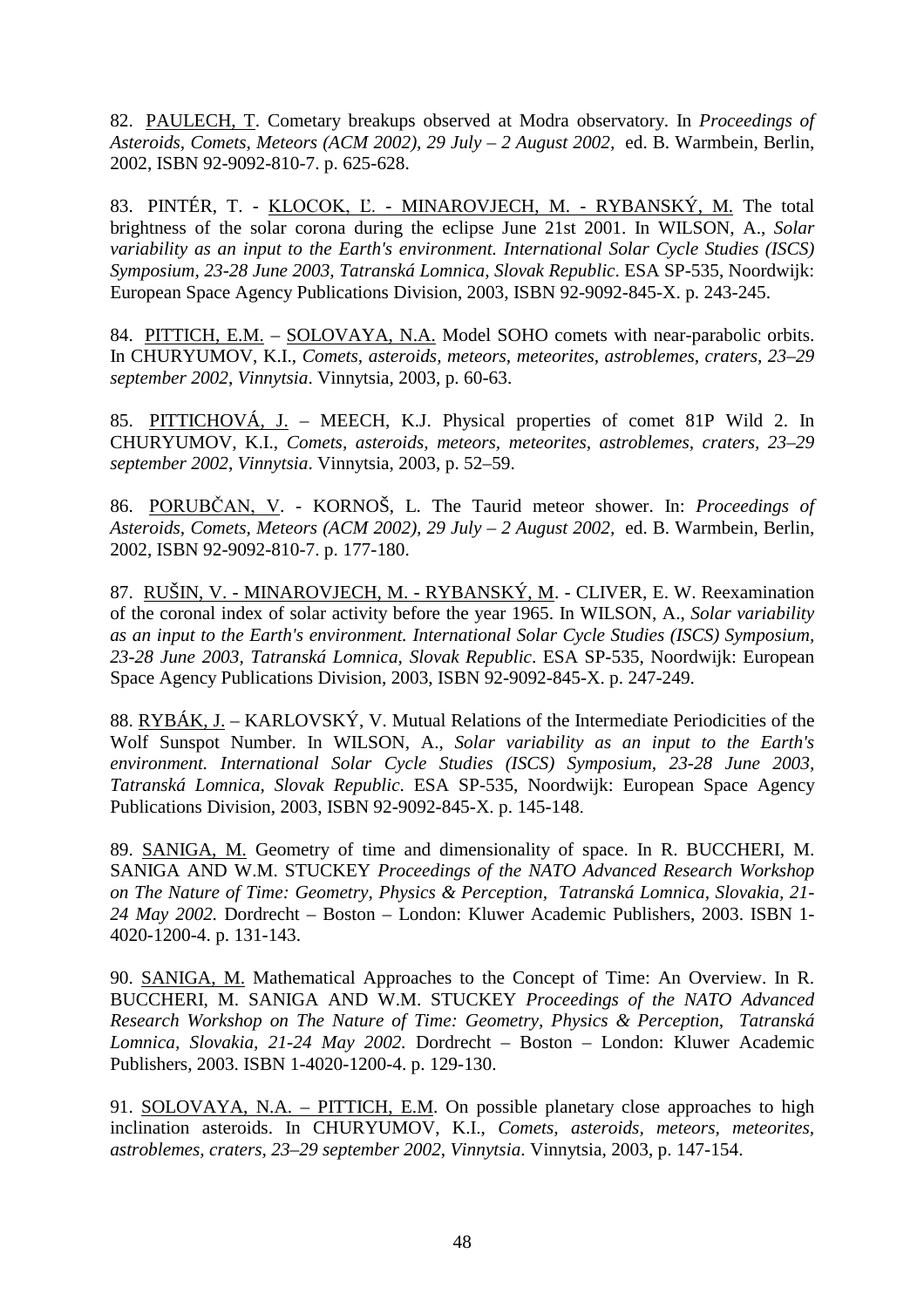92. SPURNÝ, P. - PORUBČAN, V. The EN171101 bolide – the deepest ever photographed fireball. In *Proceedings of Asteroids, Comets, Meteors (ACM 2002), 29 July – 2 August 2002*, ed. B. Warmbein, Berlin, 2002, ISBN 92-9092-810-7. p. 269-272.

93. SVOREŇ, J. Brightness of long-period comets observed at large heliocentric distances (III. The computer catalogue for 1959-1976). In *Proceedings of Asteroids, Comets, Meteors (ACM 2002), 29 July – 2 August 2002,* ed. B. Warmbein, Berlin, 2002, ISBN 92-9092-810-7. p. 609-612.

94. TEMMER, M. - VERONIG, A. - RYBÁK, J. - HANSLEMEIER, A. On rotational patterns of the solar magnetic field. In WILSON, A., *Solar variability as an input to the Earth's environment. International Solar Cycle Studies (ISCS) Symposium, 23-28 June 2003, Tatranská Lomnica, Slovak Republic*. ESA SP-535, Noordwijk: European Space Agency Publications Division, 2003, ISBN 92-9092-845-X. p.157-160.

### **15b. Vedecké práce v nerecenzovaných zborníkoch**

95. BADALYAN, O.G. - OBRIDKO, V.N. - RYBÁK, J. - SÝKORA, J. Kvazi-dvukhletnije variatsii v N-S asimmetrii solnechnoj aktivnosti. In MAKAROV, V.I. - OBRIDKO, V.N. *Solnechnaja aktivnost i kosmicheskije luchi posle smeny znaka poljarnogo magnitnogo polja*, *17-22 June 2002, Pulkovo, Russia.* GAO RAN, Sankt-Peterburg, Russia, 2002, ISBN 5-7997- 0497-5. p. 27-38.

96. GÁLIS, R. - HRIC, L. - PETRÍK, K. Confirmation of the Second Period of AG Dra, In *Perseus 4/2002, Proceedings of the Stellar Conference, Bezovec 2002*. Brno: B.R.N.O., 2003, p. 17-22.

97. HRIC, L. - MIKULÁŠEK, Z. - GÁLIS, R. The Occultation of a Star by Minor Planet Lictoria, In *Perseus 4/2002, Proceedings of the Stellar Conference, Bezovec 2002*, Brno: B.R.N.O., 2003, p. 27-31.

98. KOCIFAJ, M. - KOHÚT, I. - PŠANECKÝ, R. Intersatellite optical communication: An effect of aerosol layer, In FILKA, M., NĚMEC, K. Telecommunications and signal *processing TSP – 2003*. Brno: VUT Brno, 2003, ISBN 80-214-2433-8. p.195-198.

99. KOCIFAJ, M. - PŠANECKÝ, R. Intersatellite optical communication: An effect of ozone layer, In *Proceedings of the: 5th European Conference of Young Research and Science Workers in Transport and Telecommunications.* Žilina: EDIS-Žilina, 2003, ISBN 80-8070-081-8. p. 103-106.

100. KOCIFAJ, M. - PŠANECKÝ, R. Multiple scattering of electromagnetic waves by atmospheric aerosols, In SVAČINA, J., ŠEBESTA, V., KOLKA, Z. *Proceedings of the 13th International Czech - Slovak Scientific Conference: Radioelektronika 2003, RTT' 2003.* Brno: Technická univerzita Brno, 2003, ISBN 80-214-2383-8. p. 221-224.

101. KOCIFAJ, M. - PŠANECKÝ, R. - KOHÚT, I. Scalar multiple scattering model for remote sensing applications, In FARKAŠ, P. *Symposium on Trends in Telecommunication 2003.* Bratislava: FEI STU, 2003, ISBN 0-7803-7993-4. p. 98-101.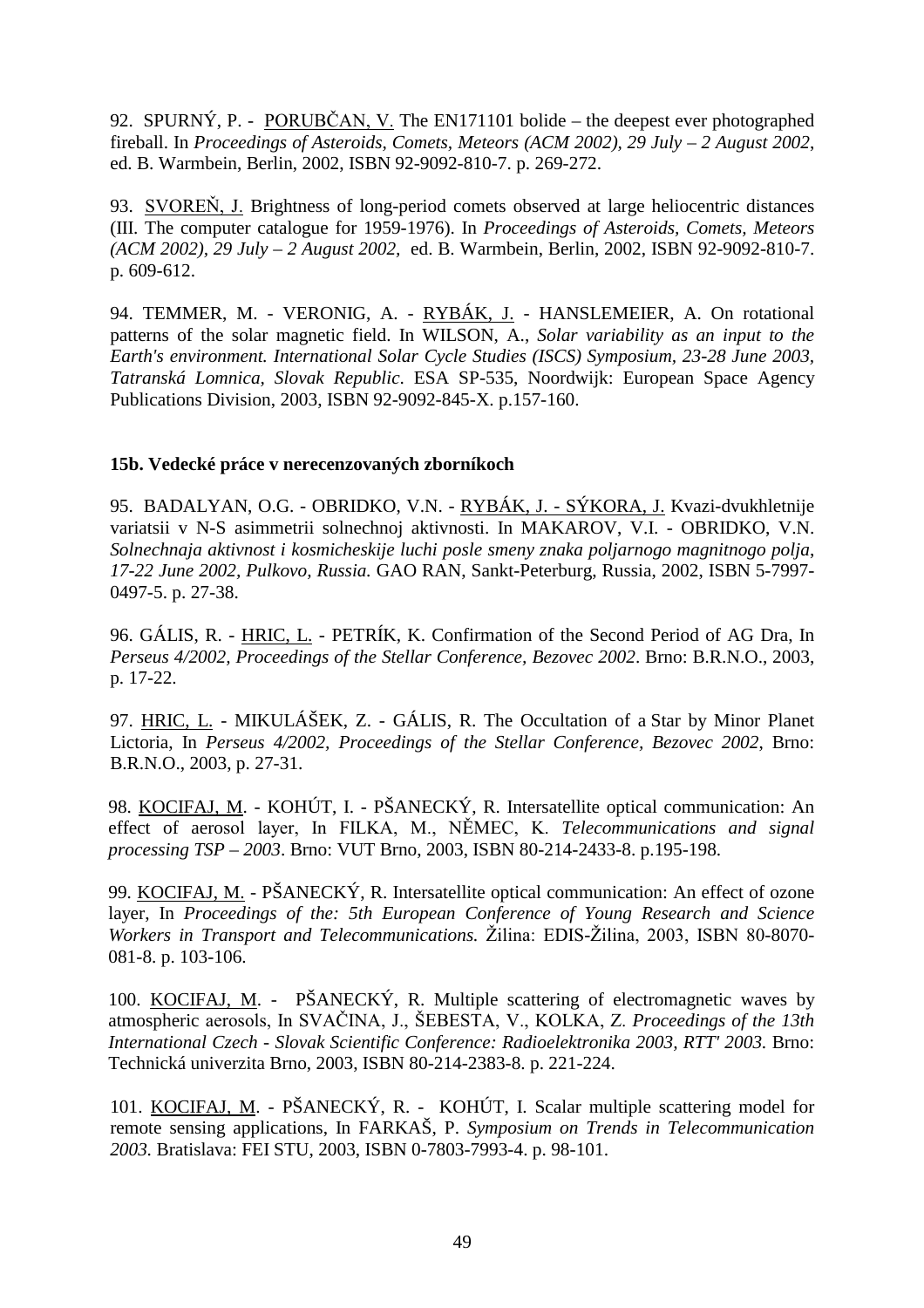102. KOCIFAJ, M. Optical monitoring of marine microparticle sizes. In HURTALOVÁ, T., ORFÁNUS, T., MIKULEC, V., BAČA, P., HORNÁČEK, L., MATEJKA, F. *Transport of Water, Chemicals and Energy in the System Soil-Crop Canopy-Atmosphere*. Bratislava: Inst. of Hydrology SAS, Bratislava, 2003, ISBN 80-89139-02-7. p. 189-191.

103. PINTÉR, T. - KLOCOK, L. - RYBANSKÝ, M. The seasonal variations of the cardiovascular mortality in Slovakia (1981 – 2000). In *2nd International Conference on Applications of Natural, Techological- and Economical Science.* Szombathely: Berzsenyi Daniel College, 2003, ISBN 963-9290-68-8. *Publikácia len na CDROM*.

104. PINTÉR, T. - MINAROVJECH, M. - RYBANSKÝ, M. Some relative interesting relations among the solar activity indices. In *2nd International Conference on Applications of Natural, Techological- and Economical Sciences,* Szombathely: Berzsenyi Daniel College, 2003, ISBN 963-9290-68-8. *Publikácia len na CDROM.* 

105. PŠANECKÝ, R., KOCIFAJ, M. Optický smerový spoj. In *Cofax-Telekomunikácie 2003.*  Bratislava: D&D STUDIO, 2003, ISBN 80-967019-4-0. p. 227-228.

106. STORINI, M. - MASSETTI, M. - KUDELA, K. - RYBÁK, J. On the Shape of Cosmic Ray Modulation during Even- and Odd-numbered Solar Activity Cycles. In KAJITA, T., ASAOKA, Y., KAWACHI, A., MATSUBARA, Y., SASAKI, M. *Proceedings of the 28th International Cosmic Ray Conference, July 31-Aug 7.*2003*,* **ISBN ????,** Vol.6, p. 4095-4098.

107. ZBORIL, M. Effects of the spot rotational modulation in the TiO technique. In *Poster Proceedings*. Potsdam: Astrophysikalisches Institut Potsdam. 2002, ISBN 3-00-009862-3, p.21-23.

108. ZBORIL, M. – WEBER, M. – AMADO, P.J. – BYRNE, P.B. Detailed activity study of II Peg in autumn 1993: progress report. In *Poster Proceedings*. Potsdam: Astrophysikalisches Institut Potsdam. 2002, ISBN 3-00-009862-3, p. 89-90.

## **19. Vydávané periodiká evidované v Current Contents:**

109. Contributions of the Astronomical Observatory Skalnaté Pleso, zväzok 33, Astronomický ústav SAV, eds. J. SVOREŇ a R. KOMŽÍK, 3 čísla v roku 2003.

## **20. Ostatné vydávané periodiká** (nebol uvedený v 2002)

110. Joint Organizations for Solar Observations – Annual Report 2000/2002 Vol. 30/31, Bratislava, Ed. A. Kučera. Astronomical Institute, Slovak Academy of Sciences, Veda - SAV, 2002, 152 p.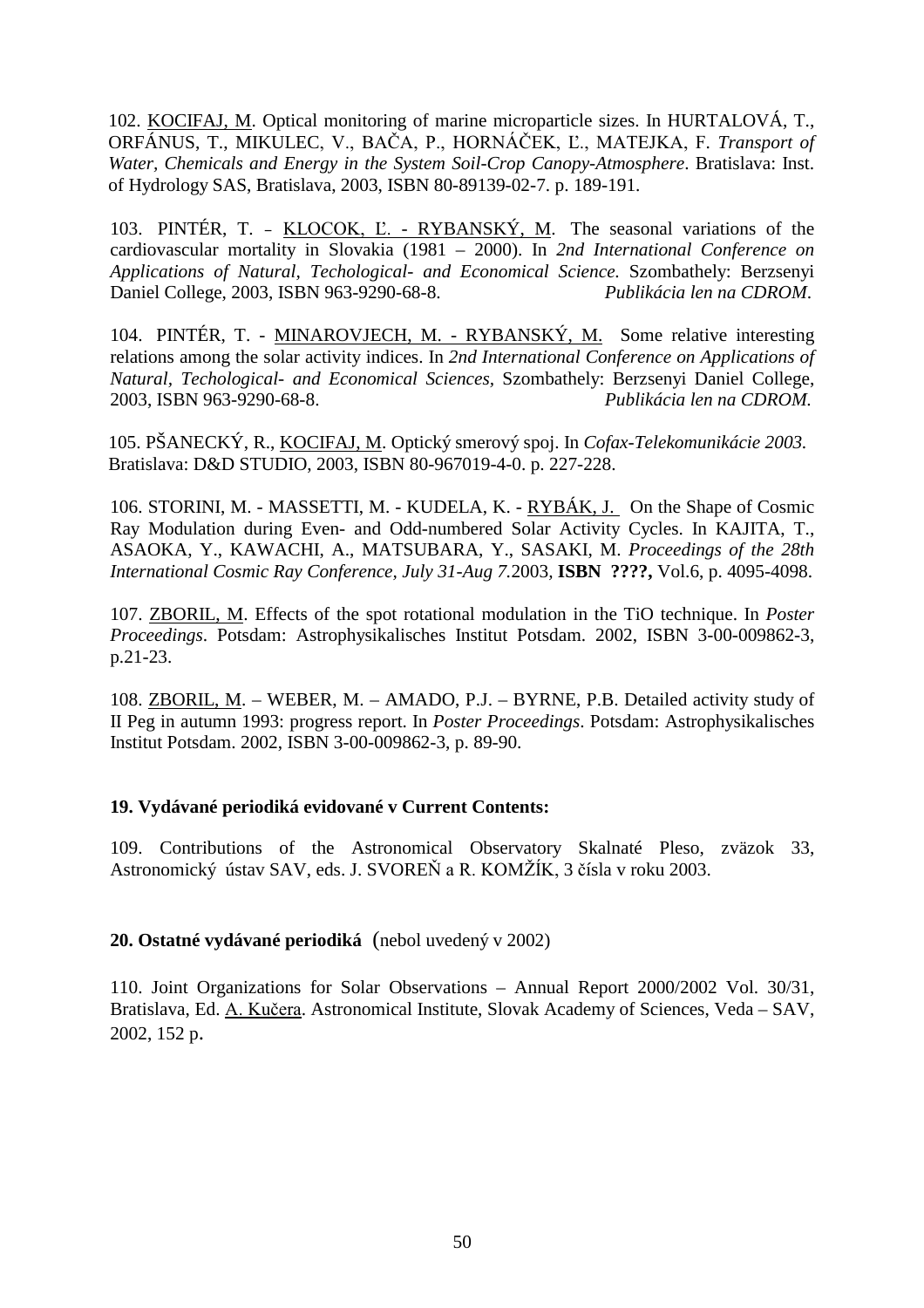### **21. Vydané alebo editované zborníky z vedeckých podujatí**

111. The Nature of Time: Geometry, Physics & Perception: proceedings of the NATO Advanced Research Workshop, May 21 – 24, 2002, Tatranská Lomnica. Ed. R. Buccheri, M. Saniga and W. M. Stuckey. Dordrecht – Boston – London: Kluwer Academic Publishers, 2003. ISBN 1-4020-1200-4. 464 p.

### **23. Vedecké práce uverejnené na Internete v elektronických**

112. BROWN, M.E. – SCHALLER, E. – BERNSTEIN, G. – PITTICHOVÁ, J. – MEECH, K.J. 2003 BF91, 2003 BG91, 2003 BH91, 2003 LD9. In *Minor Planet Electronic Circular*, 2003, no. P05.

113. PITTICHOVÁ, J. – MEECH, K.J. 2001 QR322. In *Minor Planet Electronic Circular,* 2003, no. A55.

114. PITTICHOVÁ, J. – MEECH, K.J. – Williams, G.V. 2001 XQ254. In *Minor Planet Electronic Circular*, 2003, no. J44.

115. PITTICHOVÁ, J. – MEECH, K.J. 2003 FH129. In *Minor Planet Electronic Circular*, 2003, no. K17.

116. PITTICHOVÁ, J. Observation of comets. In *Minor Planet Electronic Circular*, 2003, no. O41.

117. PITTICHOVÁ, J. – MEECH, K.J. – SLATHER, T. – BEDIENT J. 2001 HZ58, 2001 OM09, 2001 QP297, 2001 QH298, 2002 GS32. In *Minor Planet Electronic Circular*, 2003, no. P04.

118. PITTICHOVÁ, J. Comet C/2003 O1 LINEAR. In *Minor Planet Electronic Circular*, 2003, no. P23.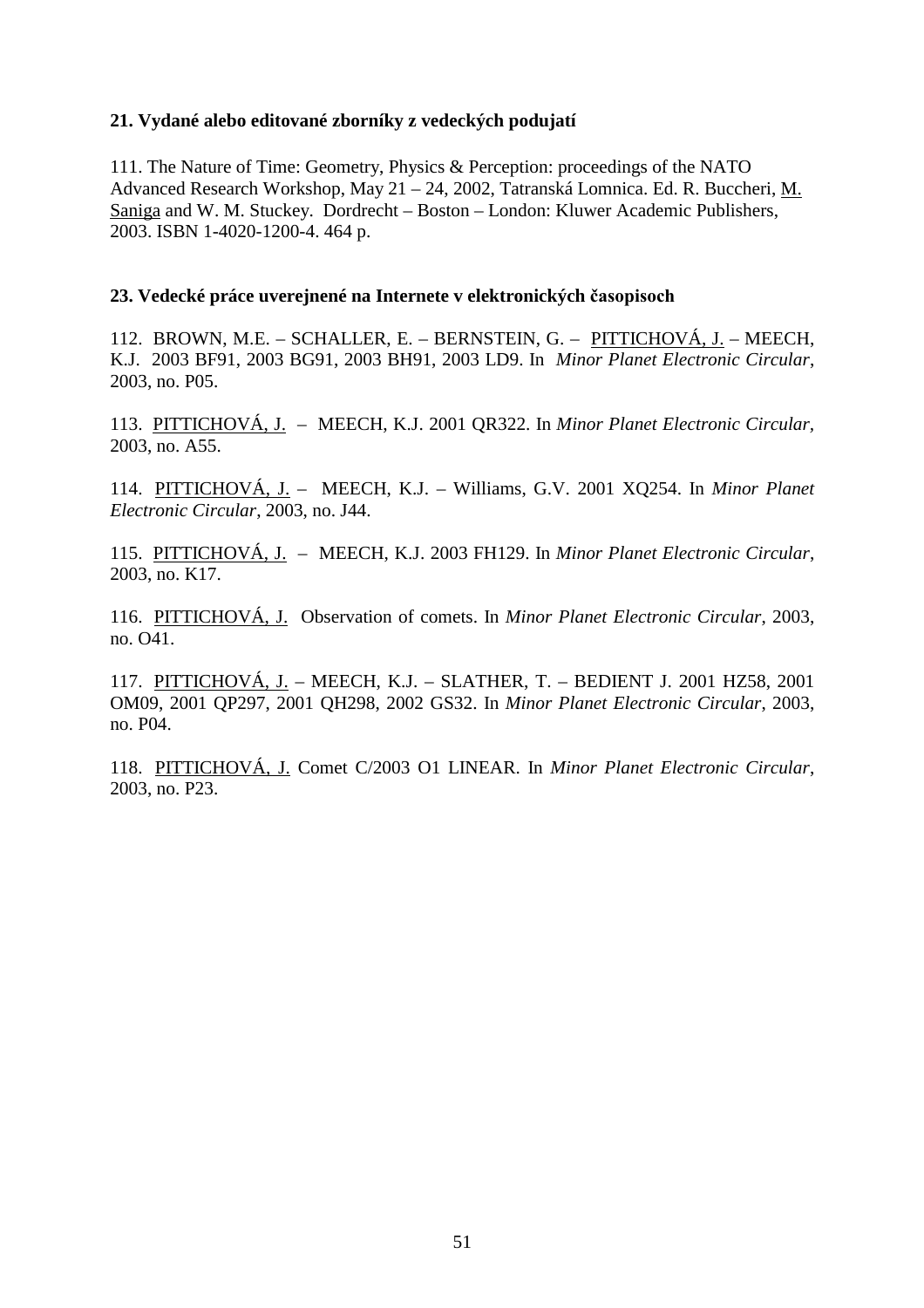## **3.2. Vedecký výstup – citácie**

ALTROCK, R.C.- RYBANSKÝ, M. - RUŠIN, V. - MINAROVJECH, M. Determination of the solar minimum period between cycles 22 and 23 from the coronal index of solar activity. In *Solar Physics*, Vol. 184, Iss 2, 1999, p. 317-322. Citácie z NASA ADS: 2

- 1. Mavromichalaki H; Petropoulos B; Zouganelis I. SOLAR PHYSICS 2002, Vol 206, Iss 2, pp 401-414
- 2. Messerotti M

 THE DYNAMIC SUN, Proceedings of the Summerschool and Workshop held at the Solar Observatory Kanzelhöhe, Kärnten, Austria, August 30 - September 10, 1999, ed. by A. Hanslmeier, M. Messerotti and A. Veronig, Kluwer Academic Publishers, Dordrecht/Boston/London, Astrophysics and Space Science Library 2001, Vol 259, pp 69

ANDRONOV, I.L. - ARAI, K. – CHINAROVA, L.L. – DOROKHOV, N.I. – DOROKHOVA, T.N. – DUMITRESCU ,A. – NOGAMI, D. – KOLESNIKOV, S.V. – LEPARDO, A. – MASON, P.A. – MATSUMOTO, K. – OPRESCU, G. – PAJDOSZ, G. – PASSUELO, R. – PATKÓS, L. – SENIO, D.S. – SOSTERO, G. – SULEJMANOV, V.F. – TREMKO, J. – ZHUKOV, G.V. – ZOLA, S. A search for periodic and quasi-periodic photometric behaviour in the cataclysmic variable TT Arietis. In *Astronomical Journal*. Vol. 117, 1999, p. 574-586.

Citácie z WOS: 1

 1. Wu X; Li Zo; Ding YR; Zhang ZS; Li ZL ASTROPHYSICAL JOURNAL 2002, Vol 569, pp 418-422

BADALYAN, O.G. – KUKLIN, G.V. – OBRIDKO, V.N. – SÝKORA, J. Dinamika rezhimov svechenia zelenoj korony v tsiklakh 18-22. In *Krupnomasshtabnaja struktura solnechnoj aktivnosti: dostizhenia i perspektivy,* Rossijskaja AN, Sankt-Peterburg, 1999, p. 5-10.

Citácie v monogr., učeb. a iných kniž. pub.: 1

 1. Ikhsanov RN; Ivanov VG SOLNECHNAJA AKTIVNOST I KOSMICHESKIJE LUCHI POSLE SMENY ZNAKA POLJARNOGO MAGNITNOGO POLJA SOLNTSA 2002, GAO RAN Pulkovo, Sankt-Peterburg, pp 203-211

BADALYAN, O.G. – OBRIDKO, V.N. – SÝKORA, J. Relation between the green-line polarization of the solar corona and coronal magnetic fields. In *Astronomy Reports* . Vol. 43,1999, p. 767-776.

Citácie z WOS: 1

 1. Mavromichalaki H; Petropoulos B; Zouganelis I SOLAR PHYSICS 2002, Vol 206 (2), pp 401-414

BADALYAN, O.G. – OBRIDKO, V.N. – SÝKORA, J. Brightness of the coronal green line and prediction for activity cycles 23 and 24. In *Solar Physics.* Vol. 199, 2001, p. 421-435

Citácie z WOS: 1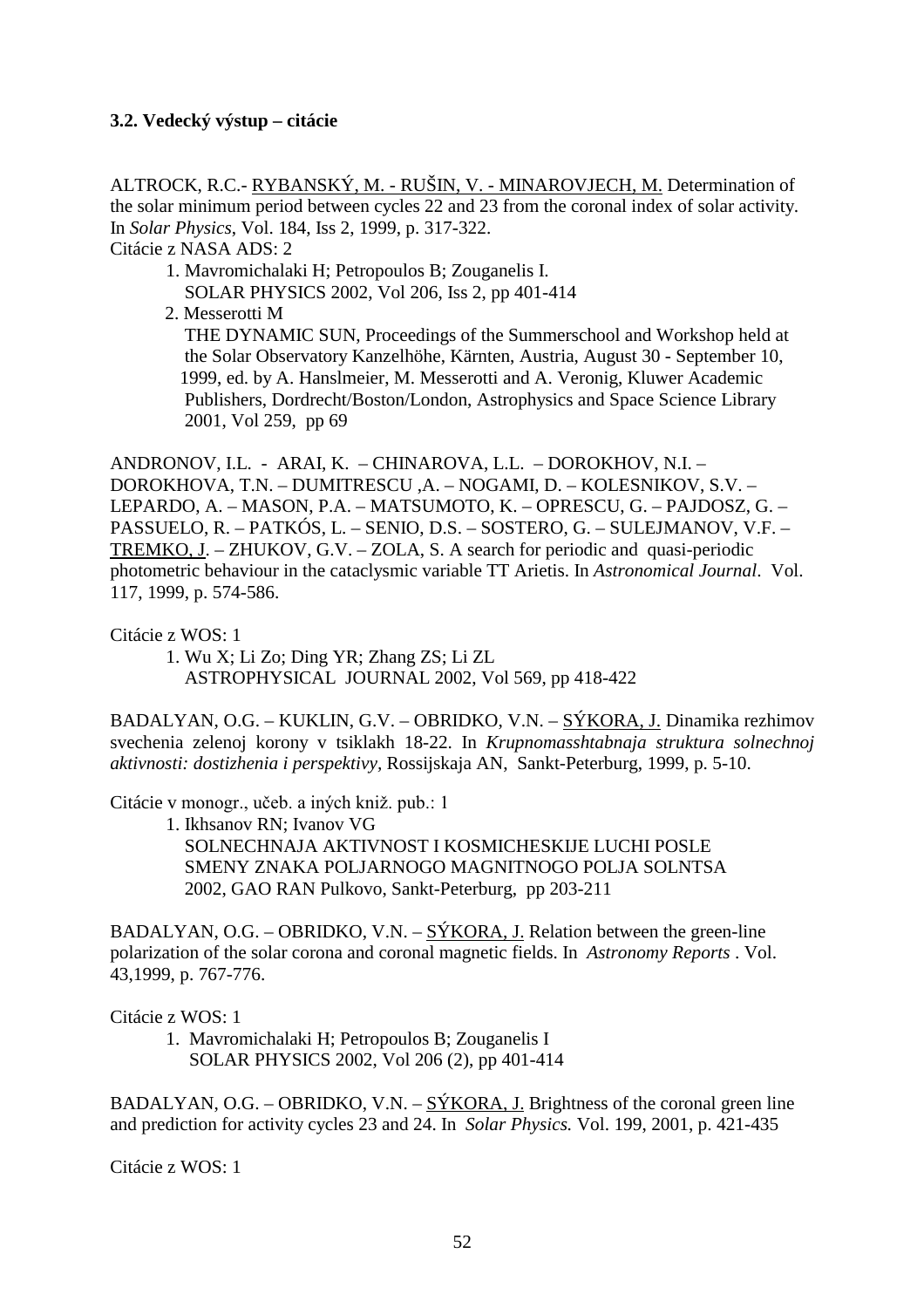1. Wang JL; Gong JC; Liu SQ; Le GM; Sun JL CHINESE JOURNAL OF ASTRONOMY AND ASTROPHYSICS 2002, Vol 2, pp 557-562

BAKOS, G.A. – HORÁK, T.B. – TREMKO, J. New photometry of AW UMa and interpretation of time dependent variations of observed light curves. In *Bulletin of the Astronomical Institutes of Czechoslovakia.* Vol. 42, 1991, p. 341-344.

Citácie z WOS: 1

 1. Samec R; Corbin S THE OBSERVATORY 2002, Vol 122, pp 22

BAKOS, G.A. – TREMKO, J. A photometric and spectroscopic study of delta 2 Lyr. In *Contributions of the Astronomical Observatory Skalnaté Pleso.* Vol. 30, 1991, p. 99-106.

Citácie z NASA ADS: 1

Sudol J; Benson JA; Dyck MM; Scholz M ASTRONOMICAL JOURNAL 2002, Vol 124, pp 3370-3375

BODE, M. - ROBERTS, J. - IVISON, R. - MEABURN, J. - SKOPAL, A. Echelle spectroscopy of the symbiotic star CH Cygni through quiescence. In *Monthly Notices of the Royal Astronomical Society.* Vol. 253, 1991, p. 80-88.

Iné citácie: 1

1. Kotnik-Karuza D; Jurdana-Šepic R ASTRONOMICAL AND ASTROPHYSICAL TRANSACTIONS 2001, Vol 20, pp 659-666

BUDAJ, . Do the physical properties of Ap binaries depend on their orbital parameters? In *Stellar surface structure [poster proceedings].* University of Vienna, Vienna, 1995, p. 147.

Citácie z WOS: 1

 1. Carrier F; North P; Udry S; Babel J ASTRONOMY AND ASTROPHYSICS 2002, Vol 394, pp 151-169

BUDAJ, J. On the nature of the Am phenomenon or on a stabilization and the tidal mixing in binaries. I. Orbital periods and rotation. In *Astronomy and Astrophysics*. Vol. 313, 1996, p. 523-531.

Citácie z WOS: 1

 1. Carrier F; North P; Udry S; Babel J ASTRONOMY AND ASTROPHYSICS 2002, Vol 394, pp151-169

BUDAJ, J. On the nature of the AM phenomenon or on a stabilization and the tidal mixing in binaries. II. Metallicity and pseudo-synchronization. In *Astronomy and Astrophysics*. Vol. 326, 1997, p. 655-661.

Citácie z WOS: 1

 1. Carrier F; North P; Udry S; Babel J ASTRONOMY AND ASTROPHYSICS 2002, Vol 394, pp 151-169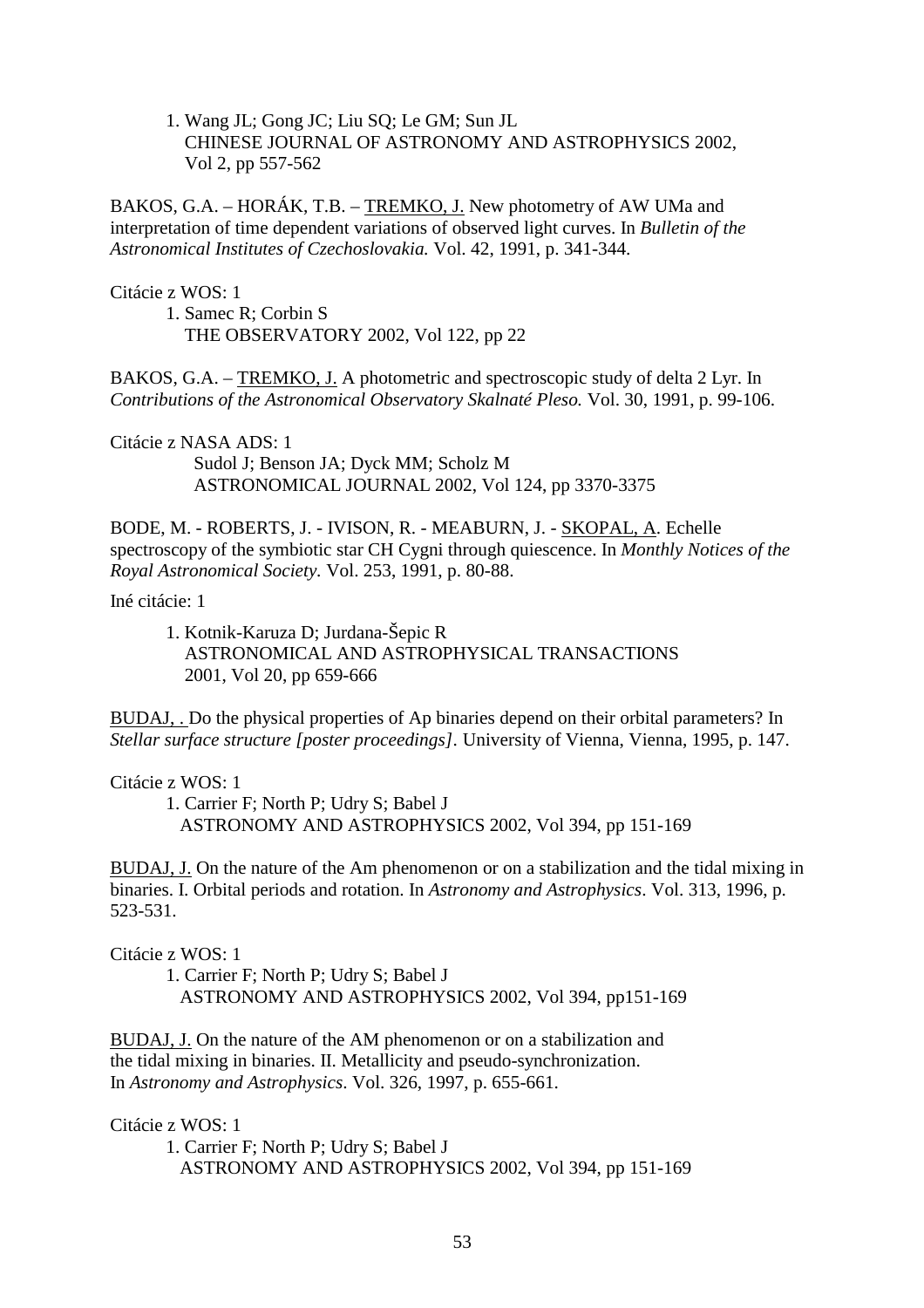BUDAJ, J. Do the physical properties of Ap binaries depend on their orbital elements? In *Monthly Notices of the Royal Astronomical Society*. Vol. 310, Iss. 2, 1999, p. 419-427.

Citácie z WOS: 1

 1. Cunha MS MONTHLY NOTICES OF THE ROYAL ASTRONOMICAL SOCIETY 2002, Vol 333, Iss 1, pp 47-54

BUMBA, V. - KLVAŇA, M. - SÝKORA, J. Coronal holes and their relation to the background and local magnetic fields. In *Astronomy and Astrophysics* . Vol. 298, 1995, p. 923-933.

Citácie z WOS: 1

 1. Bilenko IA ASTRONOMY AND ASTROPHYSICS 2002, Vol 396 (2), pp 657-666

BUMBA,V. - SÝKORA, J. Large-scale magnetic structures responsible for coronal disturbances. In *IAU Symposium No. 57 'Coronal Disturbances'.* D. Reidel Publ. Co., Dordrecht, 1974, p. 73-83.

Citácie z SCI: 1

 1. Rušin V; Rybanský M SOLAR PHYSICS 2002, Vol 207, pp 47-61

CEPLECHA,Z.- BOROVIČKA,J.- ELFORD,W.G.- REVELLE,D.O.- HAWKES,R.L.-PORUBCAN, V. - SIMEK, M. Meteor Phenomena and Bodies. In *Space Science Reviews*. Vol. 84, no.1, 1998, p. 327-471.

Citácie z WOS: 8

- 1. Close S; Oppenheim M; Hunt S; Dyrud L JOURNAL OF GEOPHYSICAL RESEARCH – SPACE 107 (A10): art. no. 1295 OCT 2002
- 2. Shukla PK; Stenflo L; Rosenberg M; Resendes DP JOURNAL OF GEOPHYSICAL RESEARCH – SPACE 107 (A10): art. no. 1311 OCT 2002
- 3. Janches D; Pellinen-Wannberg A; Wannberg G; Westman A; Haggstrom I; Meisel DD

 JOURNAL OF GEOPHYSICAL RESEARCH – SPACE 107 (A11): art. no. 1389 NOV 2002

- 4. Dyrud LP; Oppenheim MM; Close S; Hunt S GEOPHYSSICAL RESEARCH LETTEERS 29 (21): art. no. 2012 NOV 1 2002 5. Jedicke R
	- NATURE 420 (6913): 273-274 NOV 21 2002
- 6. Zgrablic G; Vinkovic D; Gradecak S; Kovacic D; Biliskov N; Grbac N; Andreic Z; Garaj S

 JOURNAL OF GEOPHYSICAL RESEARCH – SPACE 107 (A7): art. no. 1124 JUL 2002

 7. Rubio LRB; Gonzalez MJM; Herrera LR; Licandro J; Delgado DM; Gil PR, Serra- Ricart M

ASTRONOMY AND ASTROPHYS 389 (2): 680-691 JUL 2002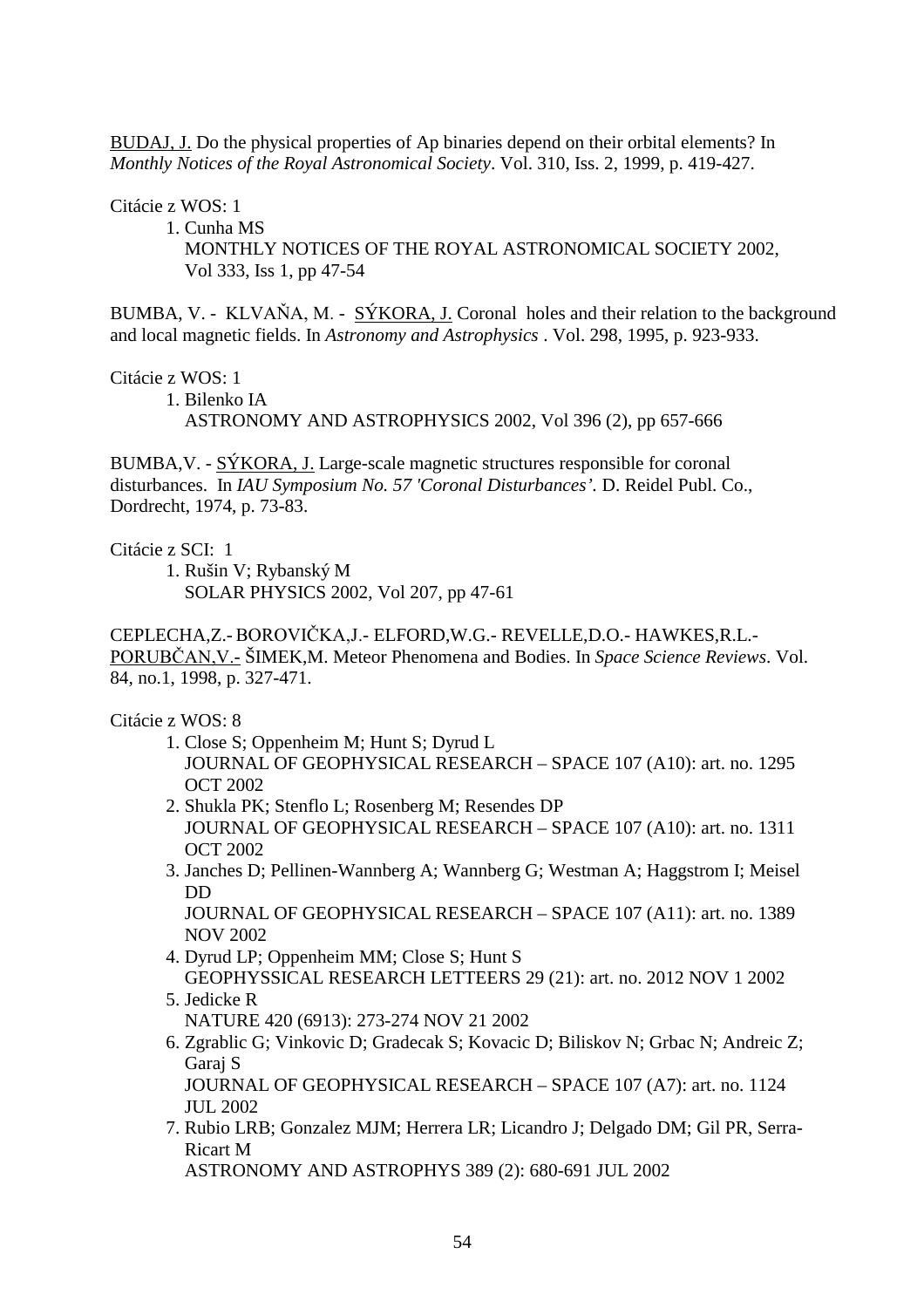8. Lai ST; Murad E; McNeil WJ J SPACECRAFT ROCKETS 39 (1): 106-114 JAN-FEB 2002

Citácie v monogr., učeb. a iných kniž. pub.: 6

- 9. Hajduková M. ACTA ASTRONOMICA ET GEOPHYSICA UNIVERSITATIS COMENIANAE 2002 ,Vol 24, pp 33-39
- 10. Popova OP; Nemtchinov IV ASTEROIDS, COMETS, METEORS 2002, 2002, ESA SP-500, pp 281-284
- 11. Mathews JD; Doherty J; Wen CH; Janches D; Meisel DD ASTEROIDS, COMETS, METEORS 2002, 2002, ESA SP-500, pp 253-256
- 12. Galligan D; Baggaley WJ ASTEROIDS, COMETS, METEORS 2002, 2002, ESA SP-500, pp 225-228
- 13. Koschny D; Reissaus P; Knoefel A; Trautner R; Zender J ASTEROIDS, COMETS, METEORS 2002, 2002, ESA SP-500, pp 157-160
- 14. Zender JJ; Witasse O; Koschny DV; Trautner R; Knofel A; Diaz del Rio J; Quicke G

ASTEROIDS, COMETS, METEORS 2002, 2002, ESA SP-500, pp 121-125

CEVOLANI, G.- GABUCCI, F.G.- HAJDUK, A.- HAJDUKOVA, M.- PORUBCAN, V.– TRIVELLONE, G. Baseline effect on the forward-scatter radar reflections from meteor trains. In *Il Nuovo Cimento* Vol. 19C, N. 8. 1996, pp. 447-450.

Iné citácie: 1

1. Zigo P.

 ACTA ASTRONOMICA ET GEOPHYSICA UNIVERSITATIS COMENIANAE 2002, Vol 24, pp 27-32

CROCKER, M.M. - DAVIS, R.J. - EYRES, S.P.S. - BODE, M.F. - TAYLOR, A.R. - SKOPAL, A. - KENNY, H.T. The symbiotic star CH Cygni: I. Non-thermal bipolar jets. In *Monthly Notices of the Royal Astronomical Society.* Vol. 326, 2001, p. 781-787.

Citácie z WOS: 1

1. Soker N

 MONTHLY NOTICES OF THE ROYAL ASTRONOMICAL SOCIETY 2002, Vol 336, Iss 3, pp 826-830

DERMENDJIEV, V.N.- STAVREV, K.I.- RUŠIN, V. - RYBANSKÝ, M. Secondary polar zone of prominence activity revealed from Lomnicky Stit observations. In *Astronomy and Astrophysics*, Vol. 281, 1994, p. 241-244.

#### Iné citácie: 1

1. Duchlev PI

 PROCEEDINGS OF THE REGIONAL MEETING ON SOLAR PHYSICS. SOLAR RESEARCHES IN THE SOUTH-EASTERN EUROPEAN COUNTRIES: PRESENT AND PERSPECTIVES. 24-28 APRIL 2001, BUCHAREST, ROMANIA, eds: G. Maris and M. Messerotti, OBSERVATIONS SOLAIRES 2002, ÉDITIONS DE L'ACADEMIE ROUMAINE, 2002, pp 152-155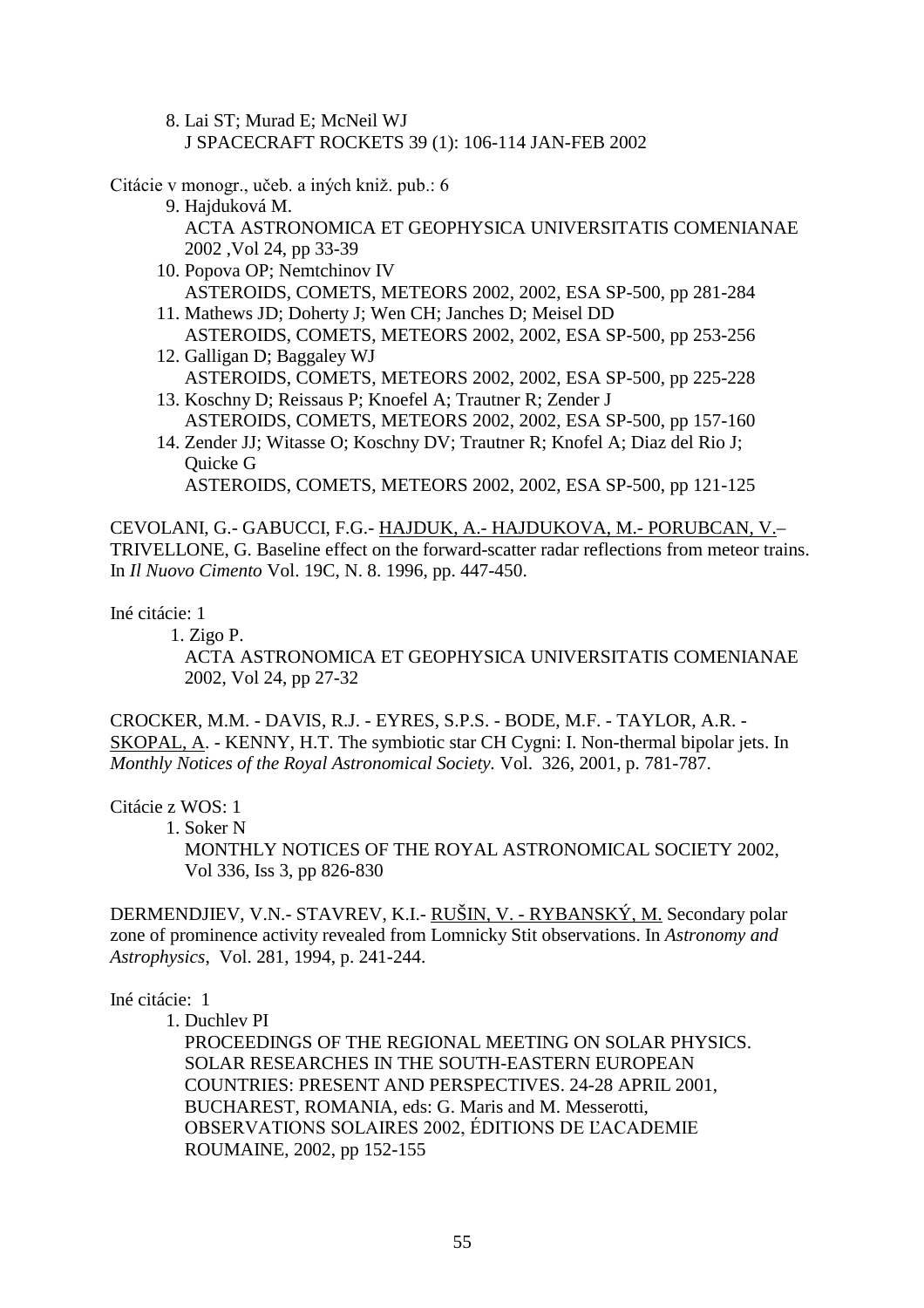DOROTOVIČ, I. – LUKÁČ, B - <u>MINAROVJECH, M.</u> - PINTÉR, T. -<u>RYBANSKÝ, M. -</u> SÝKORA, J. Total Solar Eclipse - Guadeloupe 1998. In *Contributions of the Astronomical Observatory Skalnaté Pleso*, Vol. 28, no. 3, 1999, p. 224-229.

Citácie z NASA ADS: 1

 1. Ohgaito R; Mann I; Kuhn JR; MacQueen RM; Kimura H THE ASTROPHYSICAL JOURNAL 2002, Vol 578, Iss 1, pp 610-620

GADUN, A. - HANSLMEIER, A. - <u>KUČERA, A. - RYBÁK, J.</u> - WOHL,H. Correlative relationship of inhomogeneous solar atmosphere. In *Astronomy and Astrophysics*. Vol. 363, 2000, p. 289-294.

Citácie z WOS: 2

- 1. Hartj B; Kneer F
- ASTRONOMY AND ASTROPHYSICS 2002, Vol 385, pp 264-272 2. Perez-Rodriguez E; Kneer F ASTRONOMY AND ASTROPHYSICS 2002, Vol 395, pp 279-284

FRIEDJUNG, M. – HRIC, L. – PETRÍK, K. – GÁLIS, R. An analysis of the photometric variation of the symbiotic star AG Draconis in quiescence. In *Astronomy and Astrophysics.*  Vol. 335, no.2, 1998, p. 545-548.

Citácie z WOS: 1

1. Tomov N; Tomova M ASTRONOMY AND ASTROPHYSICS 2002, Vol 388, Iss 1, pp 202-212

GÁLIS, R. – HRIC, L. - FRIEDJUNG, M. – PETRIK, K. Resonances as the general cause of the outbursts in the symbiotic system AG Draconis. In *Astronomy and Astrophysics.*Vol. 348, no.2, 1999, p.533-541.

Citácie z WOS: 2

- 1. Mikolajewska J MONTHLY NOTICES OF THE ROYAL ASTRONOMICAL SOCIETY 2002, Vol 335, Iss 1, L33-L35 2. Tomov N; Tomova M
	- ASTRONOMY AND ASTROPHYSICS 2002, Vol 388, Iss 1, pp 202-212

HANSLMEIER, A. - <u>KUČERA, A. - RYBÁK, J.</u> - NEUNTEUFEL, B. - WOHL, H. Dynamics of the upper solar photosphere. In *Astronomy and Astrophysics*. Vol. 356, 2000, p. 308-314.

Citácie z WOS: 3

- 1. Greenhough J; Chapman SC; Chaty S; Dendy RO; Rowlands G ASTRONOMY AND ASTROPHYSICS 2002, Vol 385, pp 693-700
- 2. Khodachenko ML; Zaitsev VV ASTROPHYSICS AND SPACE SCIENCE 2002, Vol 279, pp 389-410 3. Kostyk RI; Khomenko EV
- ASTRONOMY REPORT 2002, Vol 46, Iss 11, pp 925-931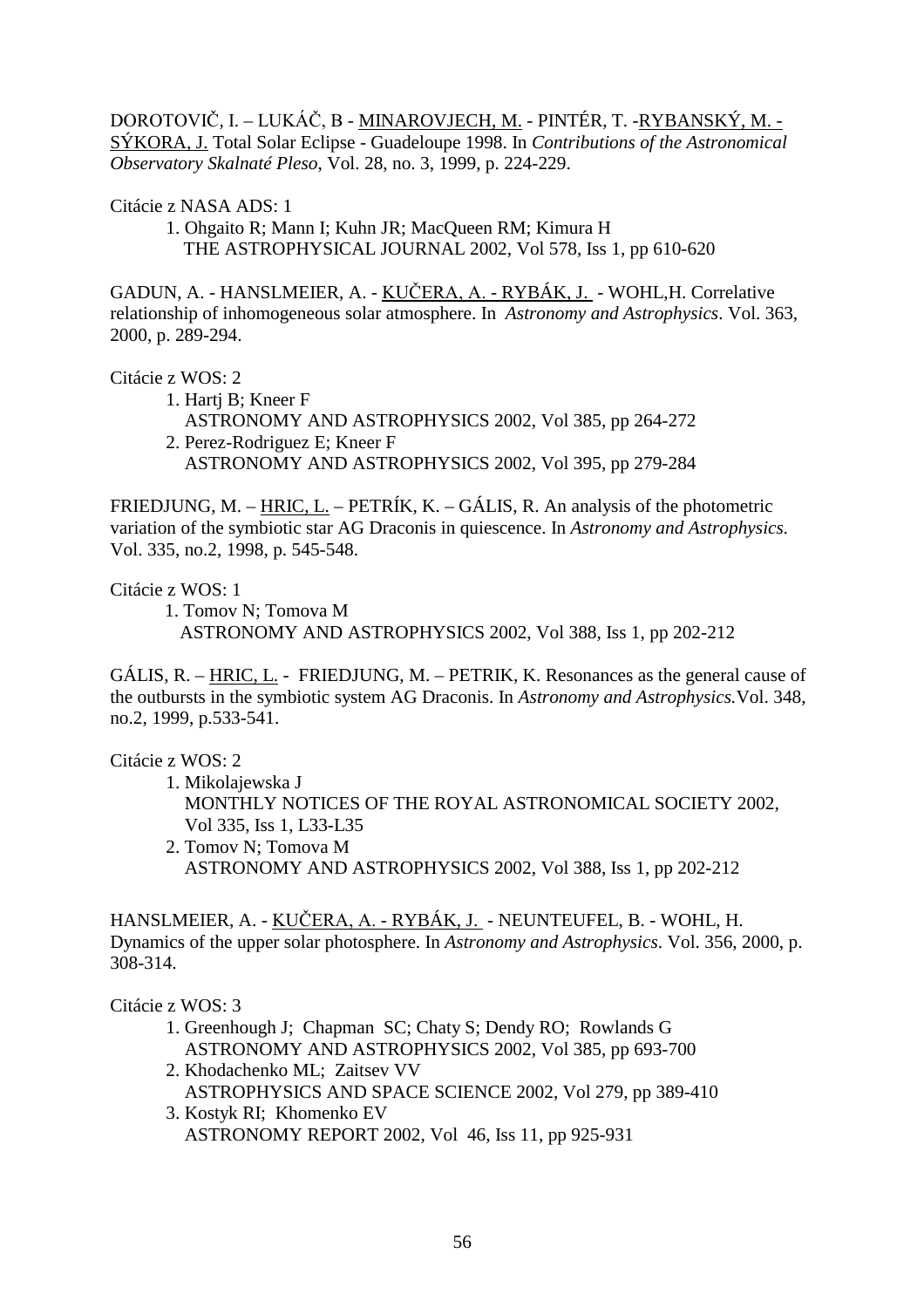HANŽL, D. - CHOCHOL, D. - PAPOUŠEK, J. - PRAVEC, D. The new primary minimum of OW Gem. In *Information Bulletin on Variable Stars*. No. 3821, 1992, p. 1-3.

Citácie z NASA ADS: 2

- 1. Derekas A; Kiss LL; Szabo GM; Furesz G; Sarneczky K; Heiner Z INFORMATION BULLETIN ON VARIABLE STARS 2002, No. 5239, pp 1-4
- 2. Kaiser DH; Henden AA; Dvorak S; Garcia-Melendo E; Gomez-Forreland JM; Howell JA; Koff RA; Kuebler P; Lubcke GC; Martin B; Nelson RH; Pullen AC; Terrell D; West D; Williams DB; Wolf GW; Zissell RE INFORMATION BULLETIN ON VARIABLE STARS 2002, No. 5347, pp 1 - 4

HILL, G. - HARMANEC, P. - PAVLOVSKI, K. – BOŽIČ, H. - HADRAVA, P. -KOUBSKÝ, P. -  $\angle$ ZIŽŇOVSKÝ, J. Properties and nature of Be stars.17. V360 Lac = HD 216200 is a B3e + F9IV: binary. In *Astronomy and Astrophysics.* Vol. 324, 1997, p. 965

Citácie z WOS: 1

 1. Carrier F; Burki G; Burnet M ASTRONOMY AND ASTROPHYSICS 2002, Vol 385, pp 488

<u>HRIC, L.</u> - PETRÍK, K. - NIARCHOS, P. - VELIČ, Z. - GÁLIS, R. YY Her – Secondary Eclipses in the System Revealed. In *Information Buletin on Variable Stars.* No*.* 5046, 2001*,* p. 1-4.

Citácie z WOS: 2

- 1. Mikolajewska J; Kolotilov EA; Shugarov SY; Yudin BF ASTRONOMY AND ASTROPHYSICS 2002, Vol 392, Iss 1, pp 197-201
- 2. Kolotilov EA; Tatarnikova AA; Shugarov SY ASTRONOMICAL LETTERS 2002, Vol 28, Iss 9, pp 620-625

HRIC, L. – PETRÍK, K. – URBAN, Z. – HANZL, D. Photometry of the dust nova V705 Cassiopeiae. In *Astronomy and Astrophysics Supplement Series.*Vol. 133, no.2, 1998, p. 211- 216.

Citácie z WOS: 2

- 1. Cassatella A; Altamore A; Gonzalez-Riestra R
- ASTRONOMY AND ASTROPHYSICS 2002, Vol 384, Iss 3, pp 1023-1029
- 2. Evans A; Yudin RV; Naylor T; Ringwald FA; Koch Miramond L
	- ASTRONOMY AND ASTROPHYSICS 2002, Vol 384, Iss 2, pp 504-512

<u>HRIC, L. - SKOPAL, A.</u> – <u>URBAN, Z</u>. - PETRÍK, K. - <u>KOMŽÍK, R. - CHOCHOL, D.</u> -PRIBULLA,T. - NIARCHOS, P. - ROVITHIS-LIVANIOU, H. - ROVITHIS, P. Photometry of Symbiotic Stars - an International Campaign. In *Contribution Observatory Skalnaté Pleso.* Vol. 26, 1996, p. 46-71.

Citácie z WOS: 1

 1. Tomov N; Tomova M ASTRONOMY AND ASTROPHYSICS 2002, Vol 388, Iss 1, pp 202-212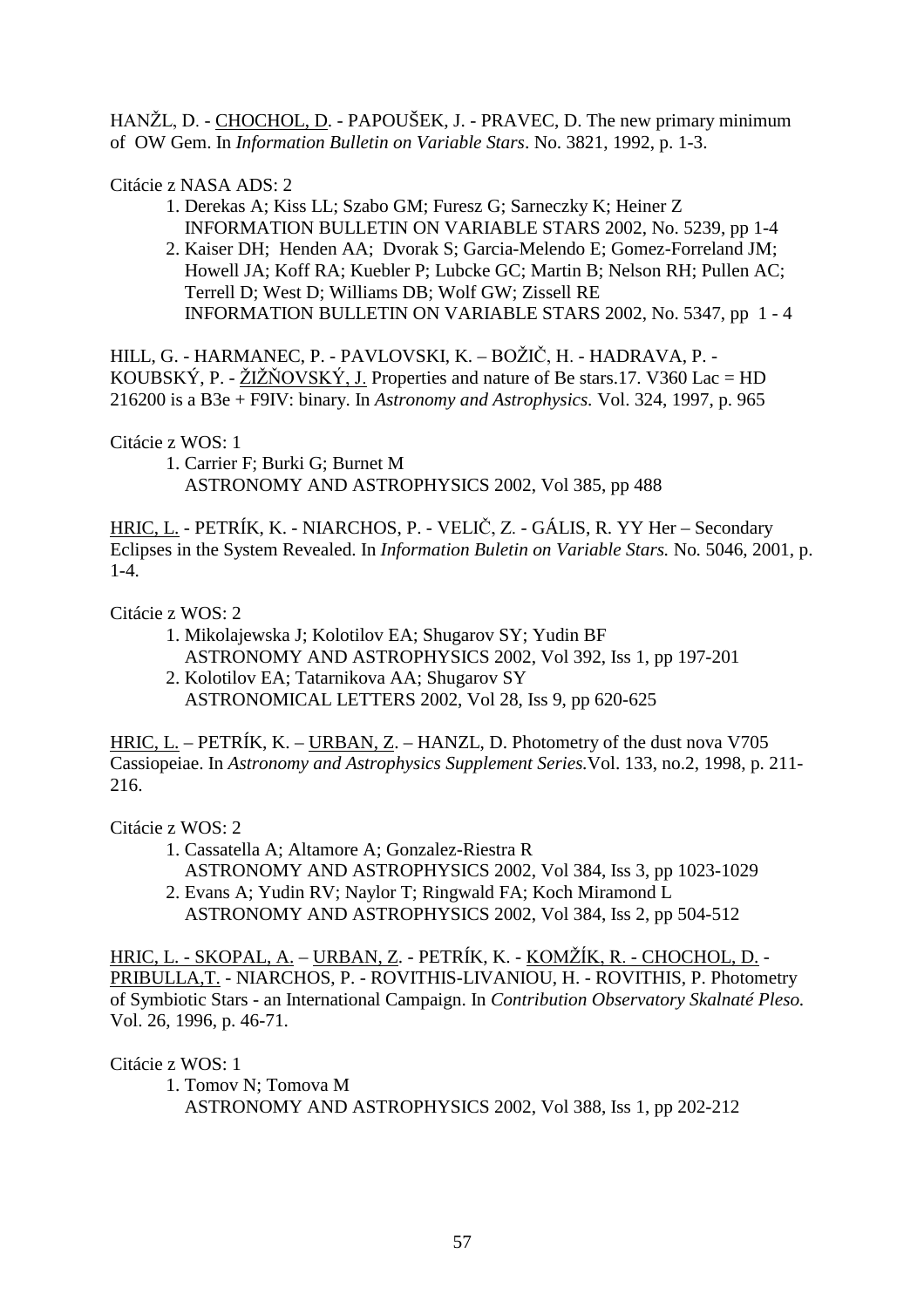<u>CHOCHOL, D.</u> – GRYGAR, J. - <u>PRIBULLA,T. - KOMŽÍK, R. - HRIC, L.</u> - ELKIN,V. The expansion of the envelope of Nova V1974 Cyg and the distance problem. In *Astronomy and Astrophysics*. Vol. 318, 1997, p. 908-924.

Citácie z WOS: 1

 1. Krautter J; Woodward CE; Schuster MT; Gehrz RD; Jones TJ; Belle K; Evans A; Starrfield S; Truran J; Greenhouse MA THE ASTRONOMICAL JOURNAL 2002, Vol 124, Iss 5, pp 2888-2898

<u>CHOCHOL, D</u>. - <u>HRIC, L.</u> - <u>URBAN, Z</u>. - <u>KOMŽÍK, R.</u> - GRYGAR, J. - PAPOUŠEK, J. Spectroscopic and photometric behaviour of Nova Cygni 1992 in the first nine months following outburst. In *Astronomy and Astrophysics* Vol. 277, 1993, p. 103 – 113.

### Citácie z WOS: 3

- 1. Casatella A; Altamore A; Gonzales-Riestra R ASTRONOMY AND ASTROPHYSICS 2002, Vol 384, Iss 3, pp 1023-1029
- 2. Krautter J; Woodward CE; Schuster MT; Gehrz RD; Jones TJ; Belle K; Evans A; Starrfield S; Truran J; Greenhouse MA THE ASTRONOMICAL JOURNAL 2002, Vol 124, pp 2888-2898
- 3. Ogley RN; Chaty S; Crocker M; Eyres SPS; Kenworthy MA; Richards AMS; Rodriguez LF; Stirling AM MONTHLY NOTICES OF THE ROYAL ASTRONOMICAL SOCIETY 2002, Vol 330, Iss 4, pp 772-777

Iné citácie: 1

4. Shugarov SY; Goranskij VP; Pavlenko EP

 In M. Hernanz and J. José, *Classical nova explosions.* Melville: AIP Conference Proceedings, Vol. 637, 2002, ISBN: 0-7354-0092-X, pp 323-327

CHOCHOL, D. - PRIBULLA, T. Photometric study of Nova Cas 1995. In *Contributions of the Astronomical Observatory Skalnaté Pleso*. Vol. 27, 1997, p. 53-69.

Iné citácie: 3

- 1. Goranskij VP; Katysheva NA; Kusakin AV; Metlova NV; Shugarov SY; Karitskaya EA; Barsukova EA; Fabrika SN In B.T. Gänsicke, K Beuermann and K. Reinsch, *The physics of cataclysmic variables and related objects.* San Francisco: ASP Conference Series, Vol 261, 2002, ISBN: 1-58381-101-X, pp 625-626
- 2. Heywood I; O'Brien TJ; Eyres SPS; Bode MF; Davis RJ In M. Hernanz and J. José, *Classical nova explosions.* Melville: AIP Conference Proceedings, Vol 637, 2002, ISBN: 0-7354-0092-X, pp 242-246
- 3. O'Brien TJ; Harman DJ; Bode MF In M. Hernanz and J. José, *Classical nova explosions.* Melville: AIP Conference Proceedings, Vol 637, 2002, ISBN: 0-7354-0092-X, pp 509-513

CHOCHOL, D. - PRIBULLA, T. Photometric variability of the slow nova V723 Cas.In *Contributions of the Astronomical Observatory Skalnaté Pleso*. Vol. 28, 1998, p. 121-141.

## Citácie z NASA ADS: 1

1. Goranskij VP; Katysheva NA; Kusakin AV; Metlova NV; Shugarov SY;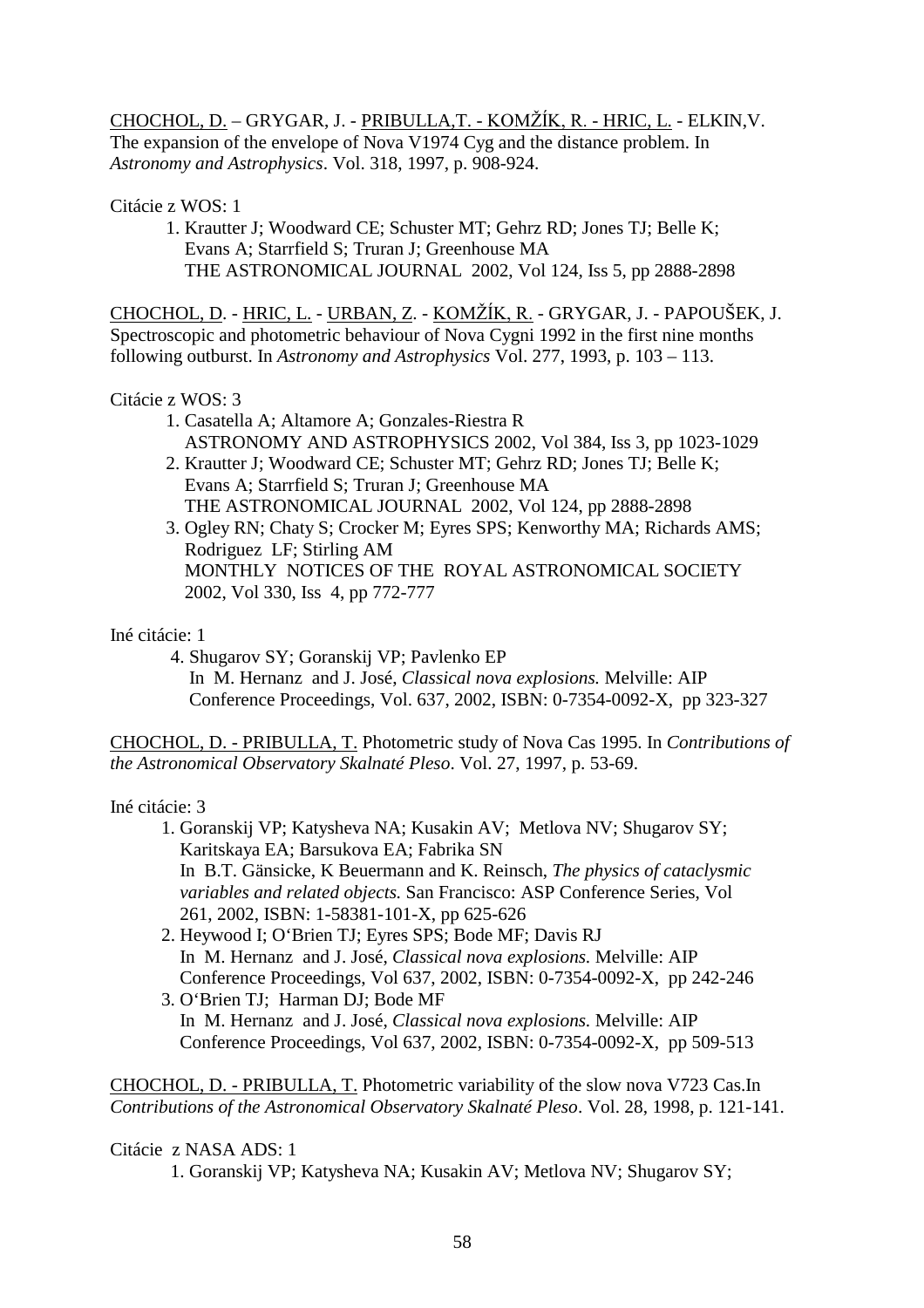Karitskaya EA; Barsukova EA; Fabrika SN

 In B.T. Gänsicke, K Beuermann and K. Reinsch, *The physics of cataclysmic variables and related objects.* San Francisco: ASP Conference Series, Vol 261, 2002, ISBN: 1-58381-101-X, pp 625-626

Iné citácie: 1

 2. Primak NV; Pavlenko EP; Shugarov SY; Goranskij VI In M. Hernanz and J. José, *Classical nova explosions.* Melville: AIP Conference Proceedings, Vol 637, 2002, ISBN: 0-7354-0092-X, pp 319-322

CHOCHOL, D. - PRIBULLA, T. - TEODORANI, M. - ERRICO, L. - VITTONE, A. – MILANO, L. - BARONE, F. RS CVn binary XY UMa as a member of triple system. In *Astronomy and Astrophysics*. Vol. 340, 1998, p. 415-418.

Citácie z WOS: 2

- 1. Oláh, K; Strassmeier KG; Granzer T ASTRONOMISCHE NACHRICHTEN 2002, Vol 323, Iss 5, pp 453-461
- 2. Qian S; Liu D; Tan W; Soonthornthum BB THE ASTRONOMICAL JOURNAL 2002, Vol 124, Iss 2, pp 1060-1063

KREINER, J.M. – PAJDOSZ, G. – TREMKO, J. – ZOLA, S. Investigation of the semidetached eclipsing binary RZ Draconis. In *Astronomy and Astrophysics.* Vol. 285, 1994, p.459-466.

Citácie z WOS: 1

 1. Narusawa SY; Yamasaki A; Fukata M; Takeda M; Nakamura Y; Okazaki A PUBLICATIONS OF THE ASTRONOMICAL SOCIETY OF JAPAN 2002, Vol 54, pp 139-151

KREINER, J.M. – TREMKO, J. Investigation of the close binary system XY Cep. In *Bulletin of the Astronomical Institutes of Czechoslovakia.* Vol. 39, 1988, p.73-82.

Citácie z WOS: 1

 1. Zavala R; McNamara BJ; Harrison TE; Galvan E; Galvan J; Jarvis T; Killgore GA; Mireles OR.; Olivares D; Rodriguez BA ASTRONOMICAL JOURNAL 2002, Vol 123, pp 450-457

KUČERA, A. Irregular rotation of the main sunspot in active region Hale 17 570 of 5-13 April 1981. In *Bulletin of the Astronomical Institutes of Czechoslovakia*, Vol. 33, No. 6, 1982, p. 345-349.

#### Citácie z WOS: 2

- 1. Dorotovič I.; Sobotka M.; Brandt PN; Simon GW ASTRONOMY AND ASTROPHYSICS, 2002 Vol 387, pp 665-671
	- 2. Khutsishvili EV.; Gigolashvili MSh.; Kvernadze TM. SOLAR PHYSICS, 2002 Vol 206, Issue 2, pp 219-228

#### Iné citácie: 1

1. Dorotovič I.; Sobotka M.; Brandt PN; Simon, GW In: ZBORNÍK Z 16. CELOŠTÁTNEHO SLNEČNÉHO SEMINÁRA,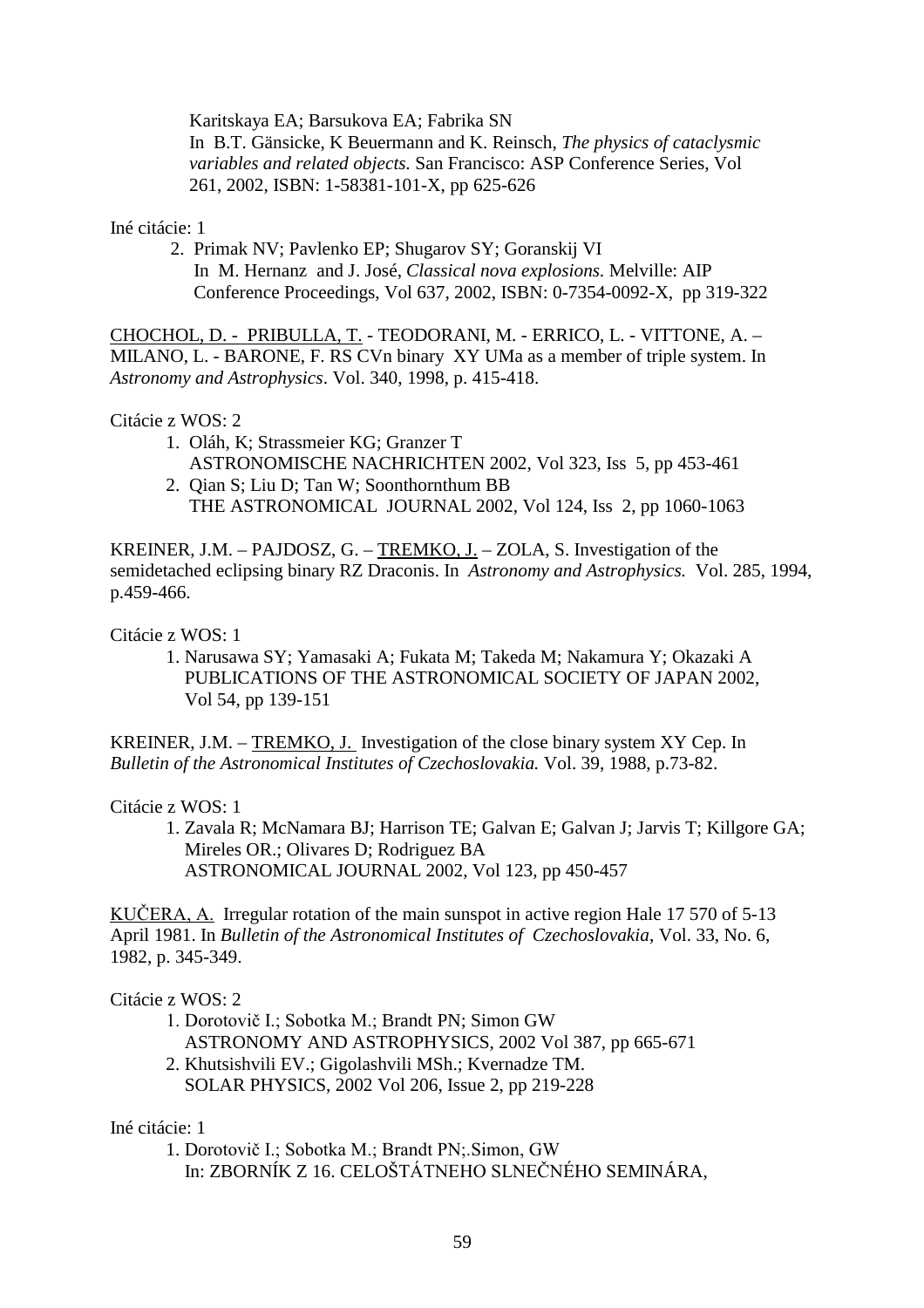TURČIANSKE TEPLICE, ED. I. DOROTOVIČ, SÚH, HURBANOVO, 2002, pp 46-51

KUČERA, A. - BARANOVSKÝ, E.A. A Solar Plage Model. In *IAU Symposium 154 Infrared Solar Physics*, ed. D.M. Rabin, 1994, p. 29-33.

Iné citácie: 1

1. Vince I

 PROCEEDINGS OF THE REGIONAL MEETING ON SOLAR PHYSICS. SOLAR RESEARCHES IN THE SOUTH-EASTERN EUROPEAN COUNTRIES: PRESENT AND PERSPECTIVES. 24-28 APRIL 2001, BUCHAREST, ROMANIA, eds: G. Maris and M. Messerotti, OBSERVATIONS SOLAIRES 2002, ÉDITIONS DE L'ACADEMIE ROUMAINE, 2002, pp 138-142

KULČÁR, L. –  $S$ ÝKORA, J. Distribution of coronal holes over the solar surface 1970-1991. In *Contributions of the Astronomical Observatory Skalnaté Pleso*.Vol. 24, 1994, p. 79-84.

Citácie z NASA ADS: 1 1. Bilenko IA ASTRONOMY AND ASTROPHYSICS 2002, Vol 396, pp 657-666

LINDBLAD, B.L.-PORUBČAN, V.-ŠTOHL, J. The orbit and mean radiant motion of the Leonid meteor stream. In *IAS Meteoroids and their Parent Bodies,* eds. I. Williams, and J. Stohl, Polygrafia SAV, Bratislava, 1993, p. 177-180.

Citácie v monogr., učeb. a iných kniž. pub.: 1

 1. Trigo-Rodriguez JM; Liorca J; Fabregat J. ASTEROIDS, COMETS, METEORS 2002, 2002, ESA SP-500, pp 217-220.

LINDBLAD, B.A.-NESLUŠAN, L.-SVOREŇ, J.-PORUBČAN, V. The updated version of the IAU MDC database of photographic meteor orbits. In *METEORIODS 2001 Conference,* ed. B. Warmbein, ESA SP-495, the Nederlands, 2001, p. 73-75.

Iné citácie: 2

1. Hajduková M

 ACTA ASTRONOMICA ET GEOPHYSICA UNIVERSITATIS COMENIANAE 2002, Vol 24, pp 33-39

 2. Hajduková M METEORICKÉ SPRÁVY 22, 2002, pp 89-92

Citácie v monogr., učeb. a iných kniž. pub.: 1

 3. Hajduková M; Paulech T. ASTEROIDS, COMETS, METEORS 2002, 2002, ESA SP-500, pp 173-176

MARTIN, S.F. - BENTLEY, R.D. - SCHADEE, A. - ANTALOVÁ, A. - <u>KUČERA, A.</u> -DEZSO, L. - GESZTELYI, L. - HARVEY, K.L. - JONES, H.- LIVI, S.H.B. Relationships of a growing magnetic flux region to flares. In *Advances in Space Research*, Vol. 4, no. 7, 1984, p. 61-70.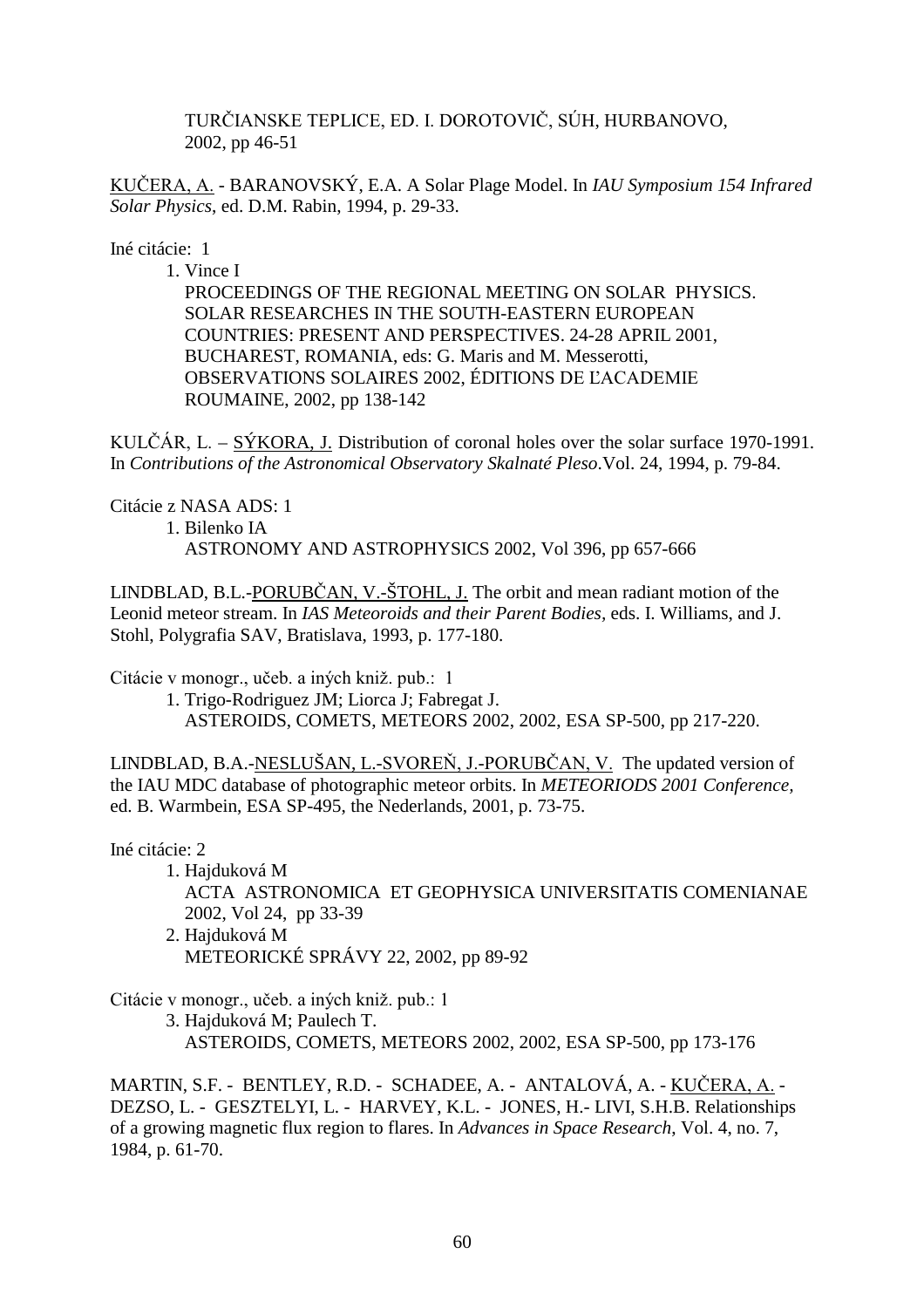Citácie z WOS: 1

1. Jennings DE.; Deming D; McCabe G; Sada PV; Moran T THE ASTROPHYSICAL JOURNAL, 2002, Vol 568, Iss 2, pp 1043- 1048

MAYER, P. - HADRAVA, P. - HARMANEC, P. - CHOCHOL, D. New data on the eclipsing binary V1765 Cyg (HR 7551) and improved orbital and light curve solutions. In *Bulletin of the Astronomical Institutes of Czechoslovakia*. Vol. 421, 1991, p. 230-240.

Citácie z WOS: 2

 1. Claret A; Willems B ASTRONOMY AND ASTROPHYSICS 2002, Vol 388, Iss 2, pp 518-530 2. Petrova AV; Orlov VV

ASTROPHYSICS 2002, Vol 45, Iss 3, pp 334-341

MAYER, P. - LORENZ, R. - CHOCHOL, D. - IRSMAMBETOVA, T.R. SZ Cam – early type eclipsing binary with a third body. In *Astronomy and Astrophysics*. Vol. 288, 1994, p. L13-16.

Citácie z NASA ADS: 2

- 1. Gorda SY
- INFORMATION BULLETIN ON VARIABLE STARS 2002, No. 5345, pp 1-4 2. Kiseleva-Eggleton L; Eggleton PP
- In P. Podsiadlowski et al., *Evolution of binary and multiple star systems.*  San Francisco: ASP Conference Series, Vol. 229, 2001, ISBN: 1-58381-061-7. pp 91-100

MAYER, P. – WOLF, M. – TREMKO, J. – NIARCHOS, P.G. New times of minima and ephemeris of several early-type eclipsing binaries. In *Bulletin of the Astronomical Institutes of Czechoslovakia.* Vol. 42, 1991, p. 225-229.

Citácie z WOS: 1

 1. Borkovics T; Czismadia S; Hegedus T; Biro IB; Sandor Z; Opitz A ASTRONOMY AND ASTROPHYSICS 2002, Vol 392, pp 895-907

MIKULÁŠEK, Z. – PAPOUŠEK, J. – <u>TREMKO, J.</u> – VETEŠNÍK, M. – <u>ŽIŽŇOVSKÝ, J.</u> Atmospheric extinction at the Brno and Skalnaté Pleso Observatories I. Instrumentation, observations and review of data. In *Contributions of the Skalnaté Pleso Observatory.*  Vol. 30, 2000, p. 89-98.

Citácie z NASA ADS: 1

 1. Trimble V; Aschwanden MJ PUBLICATIONS OF THE ASTRONOMICAL SOCIETY OF THE PACIFIC 2002, Vol 114, pp 475-528

MINAROVJECH, M. - RUŠIN, V. Krátkodobé variácie emisnej koróny. In *Zborník z 11.*  celoštátneho slnečného seminára, Donovaly 1992, ed. B. Lukáč, SÚH, Hurbanovo, 1993, p.  $80 - 85.$ 

Iné citácie: 1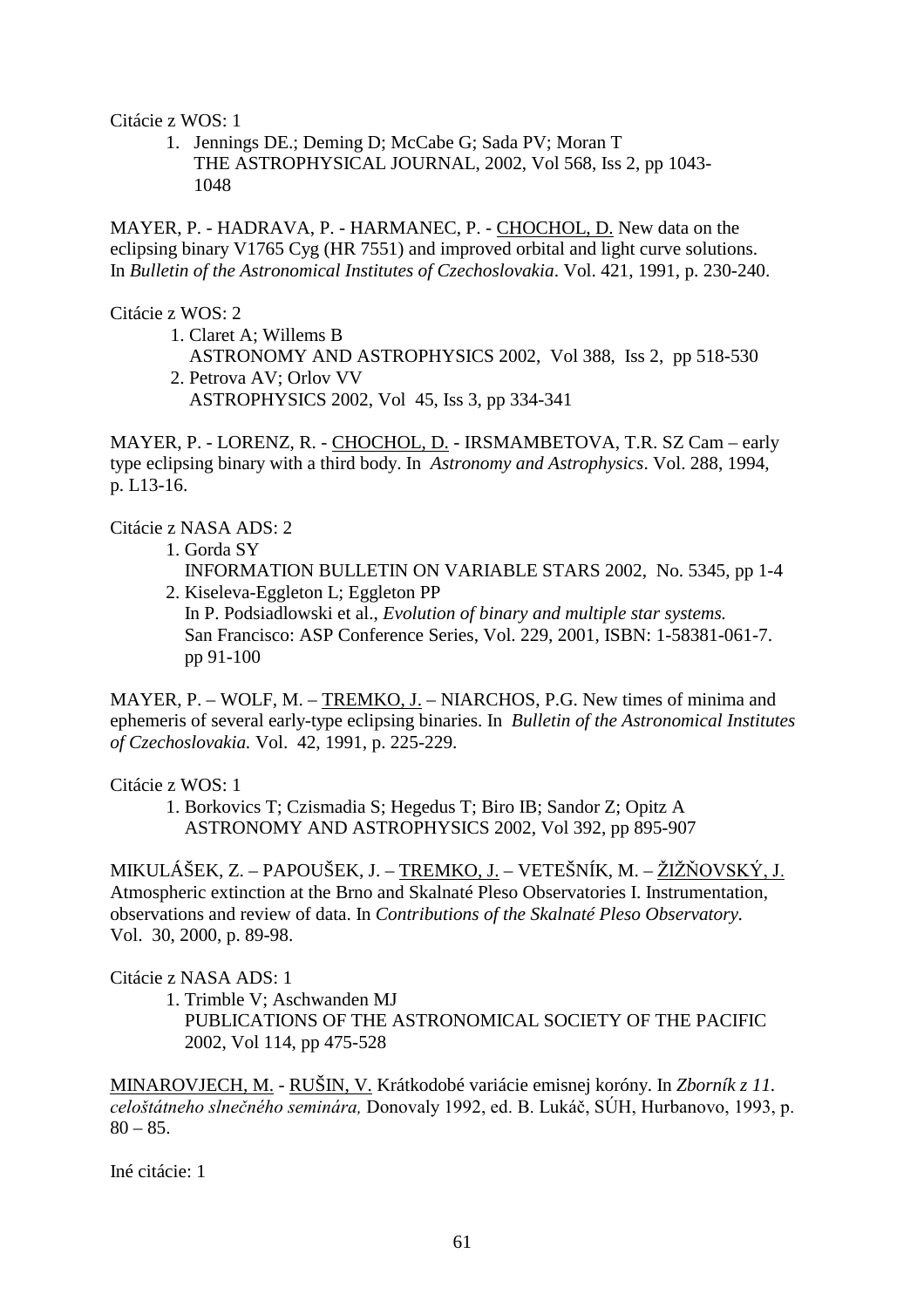1. Rybák J; Ichimoto K In: ZBORNÍK Z 16. CELOŠTÁTNEHO SLNEČNÉHO SEMINÁRA, TURČIANSKE TEPLICE, ED. I. DOROTOVIČ, SÚH, HURBANOVO, 2002, pp 159-162

<u>NESLUŠAN, L. - SVOREŇ, J.- PORUBČAN, V</u>. IAU MDC databáza fotografických dráh meteorov - verzia 2001 - súčasný stav. In: Meteorické správy 21, 2000, p. 41-45.

Iné citácie: 1

1. Hajduková M

 ACTA ASTRONOMICA ET GEOPHYSICA UNIVERSITATIS COMENIANAE Vol 24, 2002, pp 33-39

NESLUŠAN, L. Perihelion point preferred direction of long-period comets and the northsouth asymmetry of comet discoveries from the Earth's surface. In *Astronomy and Astrophysics*. Vol. 306, no. 3, 1996, p. 981-990.

Citácie z WOS: 2

- 1. Horner J; Evans NW MONTHLY NOTICES OF THE ROYAL ASTRONOMICAL SOCIETY 2002, Vol 335, Iss 3, pp 641-654
- 2. Kalinicheva OV SOLAR SYSTEM RESEARCH 2002, Vol 36, Iss 3, pp 260-266

NESLUŠAN, L. Comets 14P/Wolf and D/1892 T1 as parent bodies of a common, Alpha-Capricornids related, meteor stream. In *Astronomy and Astrophysics.* Vol. 351, No. 2, 1999, p. 752-758.

Citácie z NASA ADS: 1

 1. Beech M; Gauer K EARTH, MOON, AND PLANETS 2002, Vol 88, Iss 4, pp 211-221

NESLUŠAN, L.-SVOREŇ, J.- PORUBČAN, V. A computer program for calculation of a theoretical meteor-stream radiant. In *Astronomy and Astrophysics.* Vol. 331, 1998, p. 411- 413.

Iné citácie: 1

1. Meng H.

 WGN THE JOURNAL OF THE INTERNATIONAL METEOR ORGANIZATION 2002, Vol 30, Iss 1, pp 32-37

ÖZGÜÇ, A.- RUŠIN, V. - RYBANSKÝ, M. - LIVINGSTON, W. Observations of the Total Solar Eclipse August 11, 1999. In *Last Total Solar Eclipse of the Millennium, ASP Conference Series*, Vol. 205. Edited by W. Livingston and A. Özgüç, 2000, p. 184-189.

Iné citácie: 1

 1. Okten A JOSO ANNUAL REPORT 2000/2001, Vol 30/31, Ed. A. Kučera, Veda SAV, Bratislava, 2002, pp 118-121 PARIMUCHA, Š. - ARKHIPOVA, V.P. - CHOCHOL, D. - KROLL, P. - PRIBULLA, T.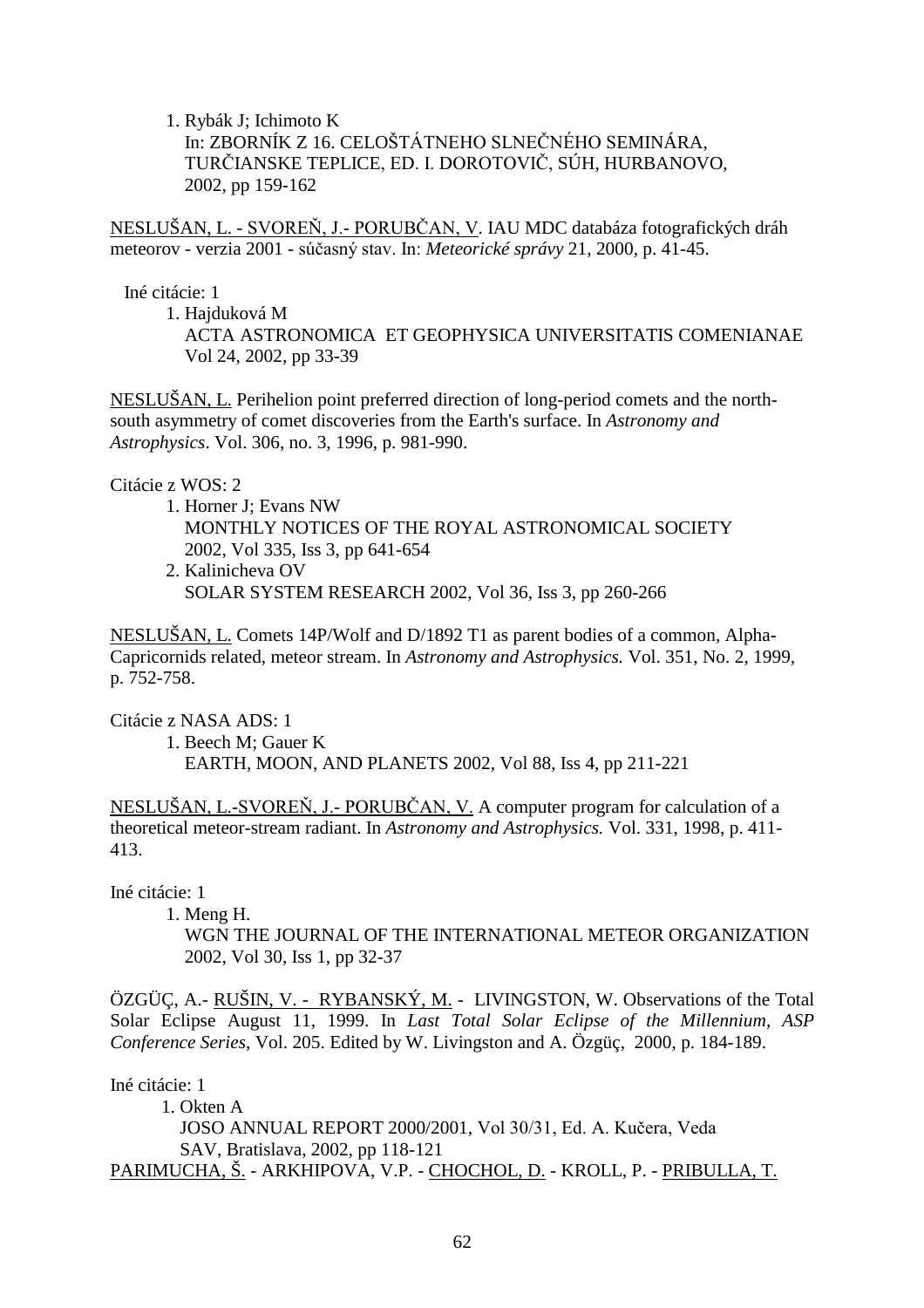- SHUGAROV, S.Y. - ULYANIKHINA, O. - CHINAROVA, L.L. Long term photometry of the symbiotic nova V1016 Cyg. In *Contributions of the Astronomical Observatory Skalnaté Pleso*. Vol. 30, 2000, p. 99-116.

Citácie z WOS: 1

 1. Brocksopp C; Bode MF; Eyres SPS; Crocker MM; Davis R; Taylor AR THE ASTROPHYSICAL JOURNAL 2002, Vol 571, Iss 2, pp 947-954

PARIMUCHA, Š. - PRIBULLA, T. - VAŇKO, M. New photoelectric light curves of AB Andromedae. In *Information Bulletin on Variable Stars.* No. 4834, 2000, p. 1-4.

Iné citácie: 1

 1. Li L; Han Z; Zhang F. In A. Tout and W. Van Hamme, *Exotic stars as challenges to evolution.* San Francisco: ASP Conference Series, Vol 279, 2002, ISBN: 1-58381-122-2, pp 331-336

PETRÍK, K. - HRIC, L. - GÁLIS, R. - FRIEDJUNG, M. - DOBROTKA, A. Recent Outburst of AG DRA has Finished. In *Information Buletin on Variable Stars.* No*.* 4588, 1998*,* p. 1-4.

Citácie z NASA ADS: 1

 1. Tomov N; Tomova M ASTRONOMY AND ASTROPHYSICS 2002, Vol 388, Iss 1, pp 202-212

PORUBCAN, V. On the structure of the 1969 Leonid meteor shower. In *Bulletin of the Astronomical Institutes of Czechoslovakia.* 1974, Vol. 25, p. 353-361.

Citácie v monogr., učeb. a iných kniž. pub.:

 1. Karpov A; Gainullin R ASTEROIDS, COMETS, METEORS 2002, 2002, ESA SP-500, pp 249-252

PORUBČAN, V. On the grouping of meteors in meteor streams. In *Bulletin of the Astronomical Institutes of Czechoslovakia.* 1974, Vol. 19, p. 316-323.

Citácie v monogr., učeb. a iných kniž. pub.:

 1. Karpov A; Gainullin R ASTEROIDS, COMETS, METEORS 2002, 2002, ESA SP-500, pp 249-252

PORUBČAN, V. Dispersion of the orbital elements within the Perseid meteor stream. In *Bulletin of the Astronomical Institutes of Czechoslovakia.* Vol. 28, 1977, p. 257-266.

Citácie z WOS: 1

1. Ryabova GO

SOLAR SYSTEM RESEARCH 36 (3): 234-247 MAY-JUN 2002

PORUBCAN, V. On the structure of the 1969 Leonid meteor shower. In *Bulletin of the Astronomical Institutes of the Czechoslovakia.* 1974, Vol. 25, p. 353-361.

Citácie v monogr., učeb. a iných kniž. pub.: 1 1. Karpov A; Gainullin R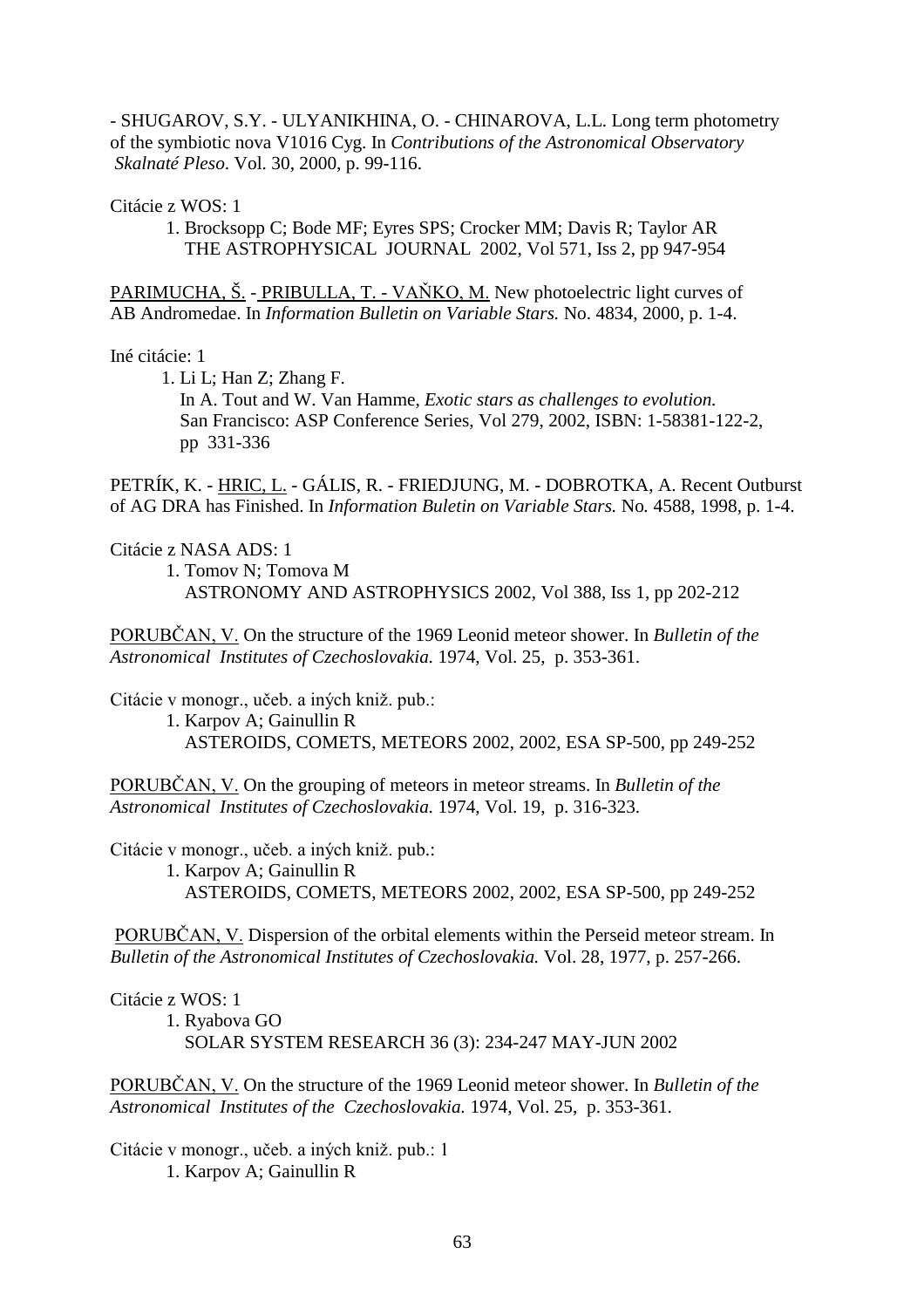ASTEROIDS, COMETS, METEORS 2002, 2002, ESA SP-500, pp 249-252

PORUBCAN, V. On the grouping of meteors in meteor streams. In *Bulletin of the Astronomical Institutes of Czechoslovakia.* 1974, Vol. 19, p. 316-323.

Citácie v monogr., učeb. a iných kniž. pub.: 1

 1. Karpov A; Gainullin R ASTEROIDS, COMETS, METEORS 2002, 2002, ESA SP-500, pp 249-252

PORUBCAN, V.-GAVAJDOVÁ, M.A search for fireball streams among photographic meteors. In *Planetary and Space Sciences.* Vol. 42, 1994, p. 151-155.

Citácie z WOS: 1

 1. Terentjeva AK, Barabanov SI SOLAR SYST RES+ 36 (5): 431-439 SEP-OCT 2002

PORUBČAN, V. - ŠTOHL, J. Lyrid meteor shower. Activity and magnitude distribution. In *Contribution of the Astronomical Observatory Skalnaté Pleso*. Vol. 11, 1983, p. 169-184.

Citácie z WOS: 1

 1. Nishiura S; Ohnishi K; Dobashi K; Watanabe J; Miyata T; Nakada Y PUBLICATIONS OF THE ASTRONOMICAL SOCIETY OF JAPAN 54 (6): L83- L88 2002

PRIBULLA, T. – CHOCHOL, D. - HECKERT, P.A. - ERRICO, L. - VITTONE, A.A. - PARIMUCHA, Š. - TEODORANI, M. An active binary XY UMa revisited. In *Astronomy and Astrophysics.* Vol. 371, 2001, p. 997-1011.

Citácie z WOS: 1

 1. Lanza AF; Rodono M ASTRONOMISCHE NACHRICHTEN 2002, Vol 323, Iss 3-4, pp 424-431

PRIBULLA, T. - CHOCHOL, D. - MILANO, L. - ERRICO, L. - VITTONE, A.A. – BARONE, F. - PARIMUCHA, Š. Active eclipsing binary RT Andromedae revisited. In *Astronomy and Astrophysics*. Vol. 362, 2000, p. 169-188.

Citácie z WOS: 2

- 1. Ekmekci F; Ozeren FF; Ak H ASTRONOMISCHE NACHRICHTEN 2002, Vol 323, Iss 1, pp 31-35
- 2. Lastennet E; Valls-Gabaud D
	- ASTRONOMY AND ASTROPHYSICS 2002, Vol 396, Iss 2, pp 551-580

PRIBULLA, T. - CHOCHOL, D. - PARIMUCHA,  $\check{S}$ . Period and light-curve study of the eclipsing contact binary SW Lac. In *Contributions of the Astronomical Observatory Skalnaté Pleso*. Vol. 29, 1999, p. 111-126.

Citácie z NASA ADS: 1

 1. Derekas A; Kiss LL; Bebesi Z INFORMATION BULLETIN ON VARIABLE STARS 2002, No 5255, pp 1-4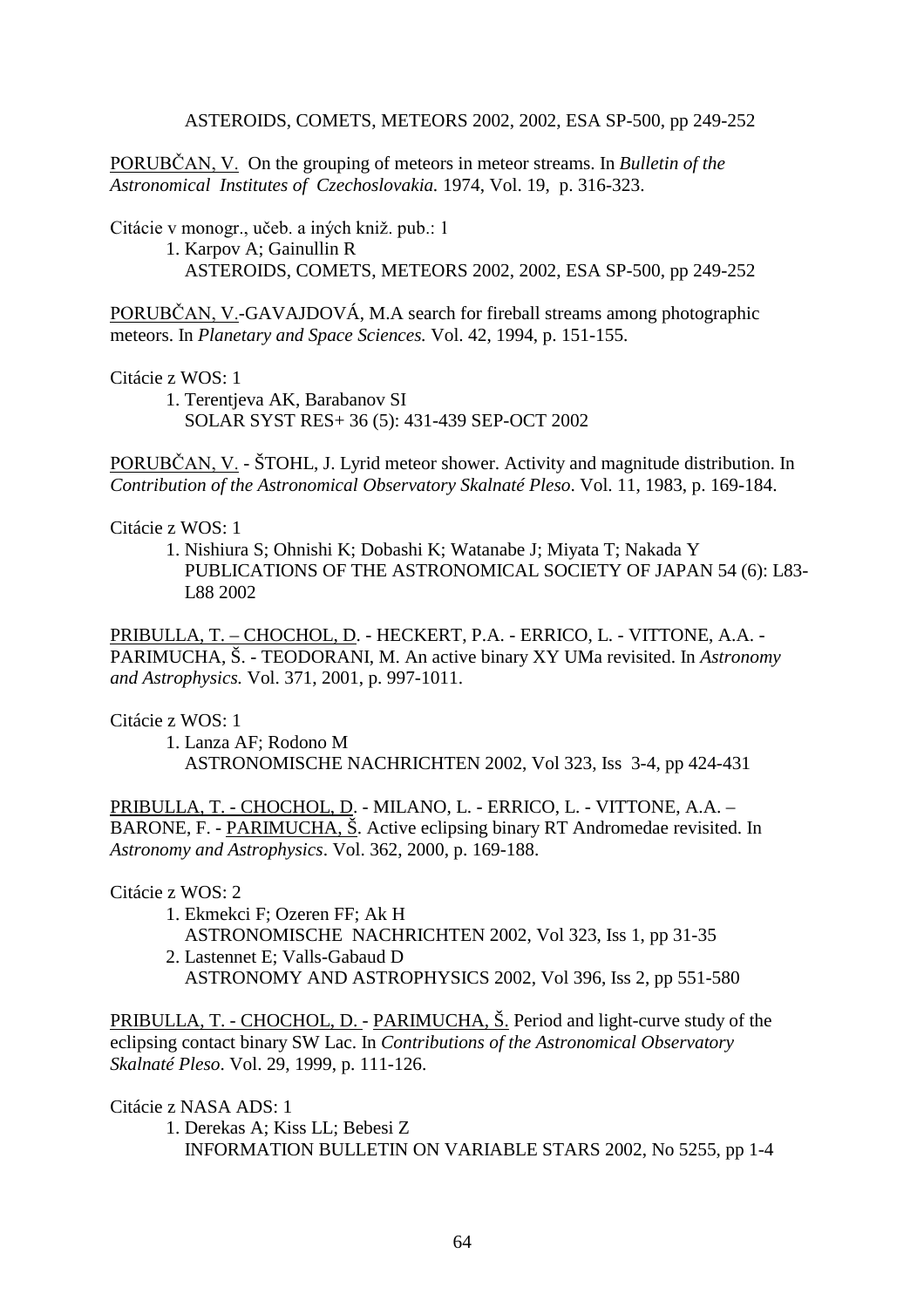PRIBULLA, T. - CHOCHOL, D. - ROVITHIS-LIVANIOU, H. - ROVITHIS, P. The contact binary AW Ursae Majoris as a member of a multiple system. In *Astronomy and Astrophysics.* Vol. 345, 1999, p. 137-148.

Citácie z WOS: 1

 1. Samec R; Corbin S OBSERVATORY 2002, Vol 122, Iss 1166, pp 22-32

PRIBULLA, T. - PARIMUCHA, Š. - VAŇKO, M. New photoelectric light curves of VW Cephei. In *Information Bulletin on Variable Stars.* No. 4847, 2000, p. 1-4.

Iné citácie: 1

1. Foglia S

 JOURNAL OF AMERICAN ASSOCIATION OF VARIABLE STARS OBSERVERS 2002, Vol 30, pp 123

PRIBULLA, T. - VAŇKO, M. - PARIMUCHA, Š. - CHOCHOL, D. New photoelectric minima and updated ephemerides of selected eclipsing binaries. In *Information Bulletin on Variable Stars*. No. 5056, 2001, p. 1-4.

Citácie z WOS: 4

- 1. Rucinski SM; Lu W; Capobianco CC; Mochnacki SW; Blake RM; Thomson JR; Ogloza W; Stachowski G THE ASTRONOMICAL JOURNAL 2002, Vol 124, Iss 3, pp 1738-1745
- 2. Yang Y; Liu Q THE ASTRONOMICAL JOURNAL 2002, Vol 123, Iss 1, pp 443-449
- 3. Yang Y; Liu Q THE ASTRONOMICAL JOURNAL 2002, Vol 124, Iss 6, pp 3358-3363
- 4. Yang Y; Liu Q ASTRONOMY AND ASTROPHYSICS 2002, Vol 390, Iss 2, pp 555-559

Citácie z NASA ADS: 4

- 5. Albayrak B; Tanriverdi T; Aydin C INFORMATION BULLETIN ON VARIABLE STARS 2002, No 5300, pp 1-2
- 6. Borkovits T; Biro IB; Hegedus T; Csizmadia S; Kovacs T; Kospal A; Pal A; Konyeves V; Moor A INFORMATION BULLETIN ON VARIABLE STARS 2002, No 5313, pp 1-3
- 7. Csizmadia S; Zhou AY; Konyves V; Varga Z; Sandor Z INFORMATION BULLETIN ON VARIABLE STARS 2002, No 5230, pp 1-2
- 8. Derekas A; Kiss LL; Bebesi Z INFORMATION BULLETIN ON VARIABLE STARS 2002, No 5255, pp 1-4

ROBINSON, K. - BODE, .F. - SKOPAL, A. - IVISON, R.J. - MEABURN, J. On the nature of the emission-line profiles of symbiotic stars - I. Accretion disks. In *Monthly Notices of the Royal Astronomical Society.* Vol. 269, 1994, p. 1-12.

Citácie z WOS: 1

 1. Van Eck S; Jorissen A ASTRONOMY AND ASTROPHYSICS 2002 Vol 396, pp 599-607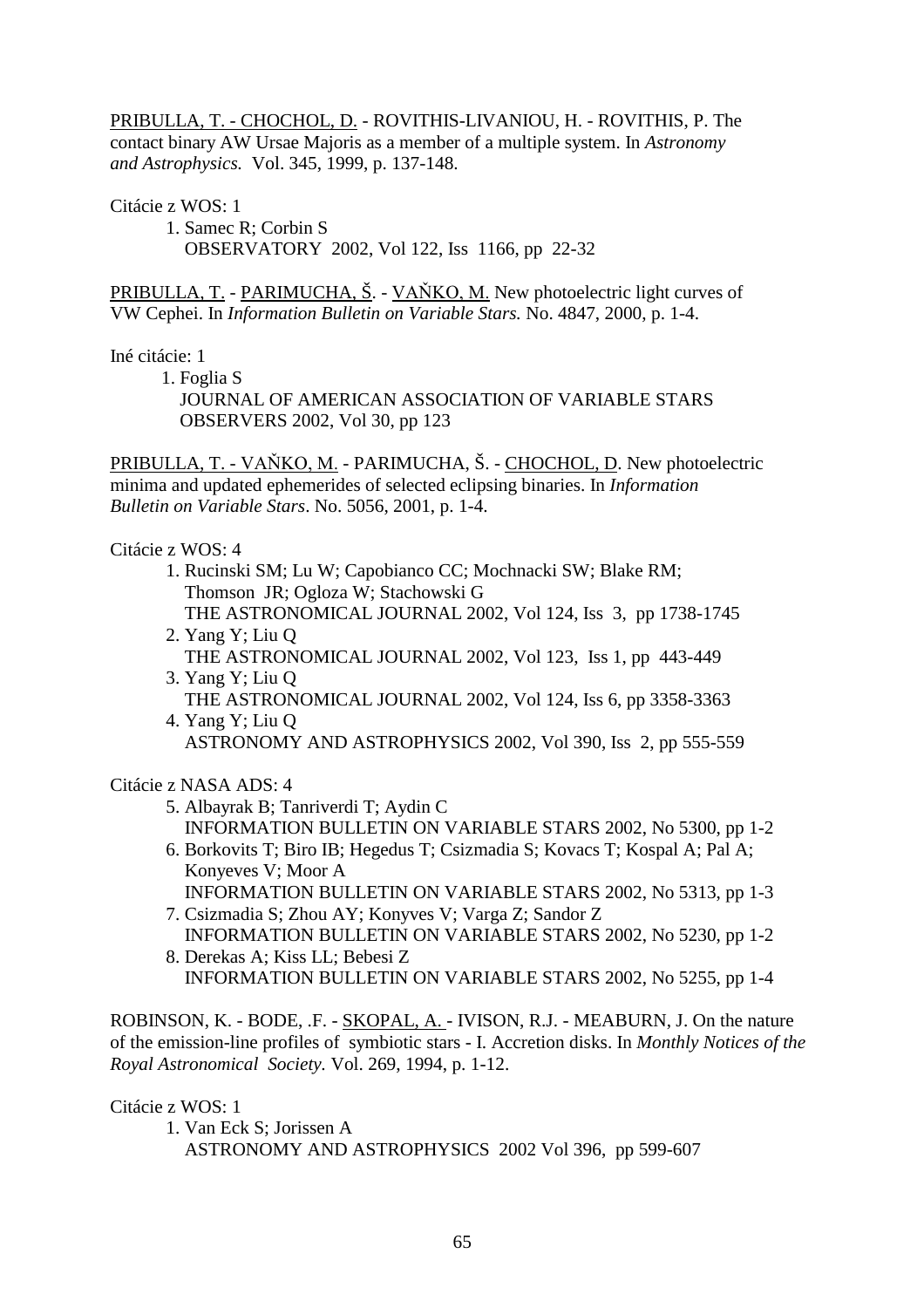RUŠIN, V.- DERMENDJIEV, V.N.-RYBANSKÝ, M:- BUYUKLIEV, G. Slight Disappearance of Prominence Plasma to the Solar Corona. In: Basic Plasma Processes in the Sun. In *Proceedings of the 142nd Symposium of the International Astronomical Union*, Bangalore, India, December 1-5, 1989. Eds, E.R. Priest, V. Krishan; Publisher, Kluwer Academic Publishers, Dordrecht, Holland; Boston, Massachusetts, 1990, p. 347-349.

#### Iné citácie: 1

1. Duchlev PI.

 PROCEEDINGS OF THE REGIONAL MEETING ON SOLAR PHYSICS. SOLAR RESEARCHES IN THE SOUTH-EASTERN EUROPEAN COUNTRIES: PRESENT AND PERSPECTIVES. 24-28 APRIL 2001, BUCHAREST, ROMANIA, eds: G. Maris and M. Messerotti, OBSERVATIONS SOLAIRES 2002, ÉDITIONS DE L'ACADEMIE ROUMAINE, 2002, pp 152-155

RUŠIN, V. - KLOCOK, Ľ. - MINAROVJECH, M. - RYBANSKÝ, M. The Solar Corona During the Total Solar Eclipse of October 24, 1995. In *Contributions of the Astronomical Observatory Skalnaté Pleso*, Vol. 26, 1996, p. 37-45.

### Citácie z NASA ADS: 1

 1. Lotova NA; Obridko VN; Vladimirskii KV; Bird MK; Janardhan P SOLAR PHYSICS 2002, Vol 205, Iss 1, pp 149-163

RUŠIN, V. – KLOCOK, L. – ZIMMERMANN, P. – RYBANSKÝ, M. – SÝKORA, J. – MINAROVJECH, M. Summary report of the Astronomical Institute observations during the July 11, 1991 eclipse. In *Contributions of the Astronomical Observatory Skalnaté Pleso.* Vol. 22, 1992, p. 117-122.

## Citácie z NASA ADS: 1

1. Badalyan OG

 CONTRIBUTIONS OF THE ASTRONOMICAL OBSERVATORY SKALNATÉ PLESO, 2002, Vol 32, pp 39-48

RUŠIN, V. - MINAROVJECH, M. Detection of Small-Scale Dynamics in the Emission Corona. In *Proceedings "Solar Coronal Structures" IAU Colloquium 144*, Tatranská Lomnica, 20-24 September, 1993, ed V. Rušin, P. Heinzel, J-C. Vial, Veda, Bratislava p. 487- 490.

Iné citácie: 1

1. Rybák J; Ichimoto K

In: ZBORNÍK Z 16. CELOŠTÁTNEHO SLNEČNÉHO SEMINÁRA, TURČIANSKE TEPLICE, ED. I. DOROTOVIČ, SÚH, HURBANOVO, 2002, pp 159-162

RUŠIN, V. - MINAROVJECH, M. Short –Term Oscillations in Green amd Red Coronal Lines. In *Proceedings of the International Conference, "Mechanism of Chromospheric and Coronal Heating, Heidelberg, 5-8 June 1990*, ed. P. Ulmschneider, E. Priest, R. Rosner, Springer-Verlag, Berlin, 1991, p. 30-32.

Iné citácie: 1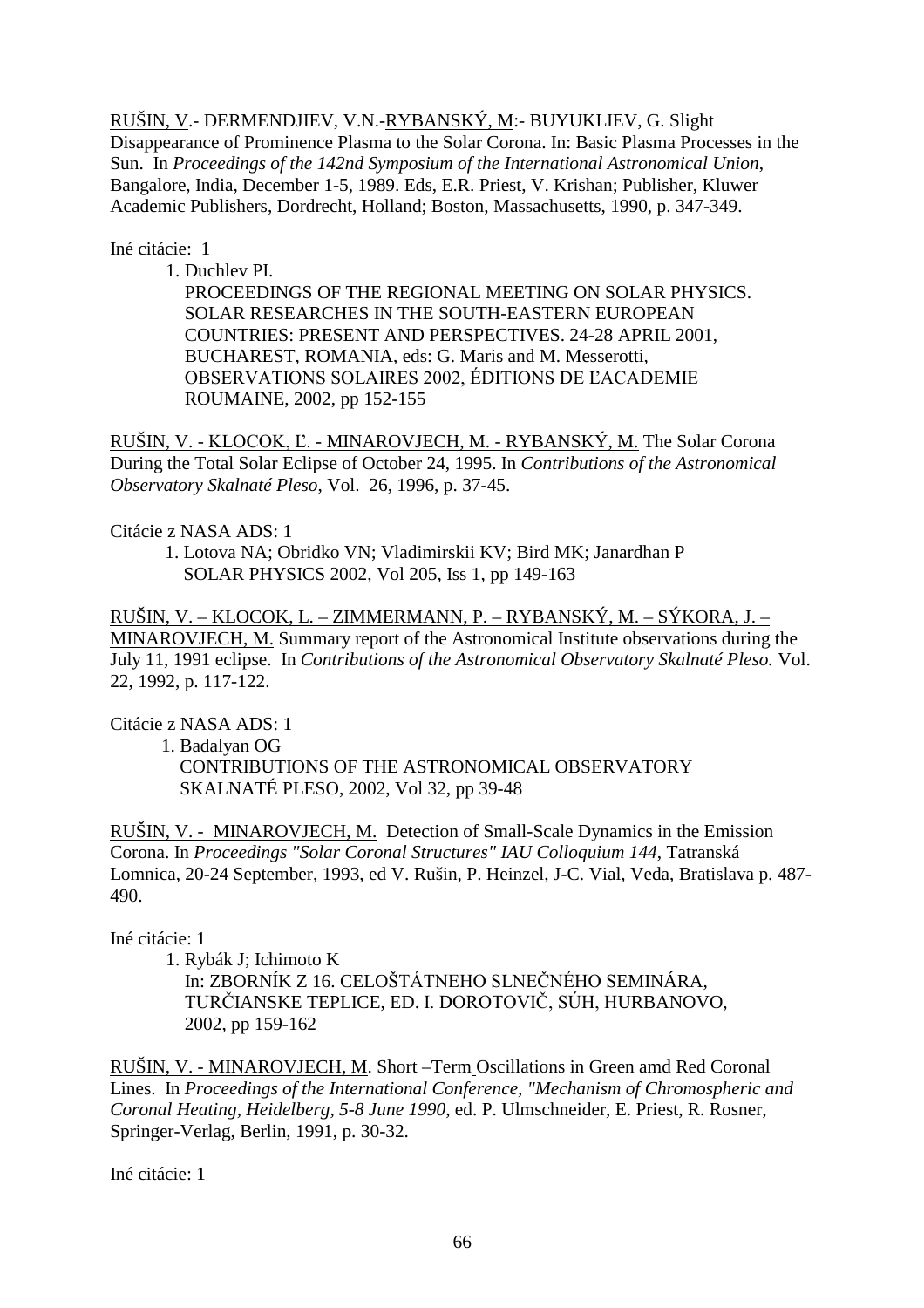1. Rybák J; Ichimoto K In: ZBORNÍK Z 16. CELOŠTÁTNEHO SLNEČNÉHO SEMINÁRA, TURČIANSKE TEPLICE, ED. I. DOROTOVIČ, SÚH, HURBANOVO, 2002, pp 159-162

RUŠIN, V. – RYBANSKÝ, M. Slnečná koróna, *Monography*, Veda, 1990, Bratislava

Iné citácie: 1

 1. Rybák J; Ichimoto K In: ZBORNÍK Z 16. CELOŠTÁTNEHO SLNEČNÉHO SEMINÁRA, TURČIANSKE TEPLICE, ED. I. DOROTOVIČ, SÚH, HURBANOVO, 2002, pp 159-162

RUŠIN, V. - RYBANSKÝ, M. Eruptive prominence of August 18, 1980, In *Bulletin of the Astronomical Institutes of Czechoslovakia.* Vol. 33, No. 4, 1982, p. 219-229.

### Citácie z NASA ADS: 2

 1. Fong B; Low BC; Fan Y THE ASTROPHYSICAL JOURNAL, Vol 571, Iss 2, pp 987-998 2. Low BC; Zhang M

THE ASTROPHYSICAL JOURNAL, Vol 564, Iss 1, pp L53-L56

RUŠIN, V. - RYBANSKÝ, M. - MINAROVJECH, M. Emission Corona and Prominences over Solar Cycles. In *Synoptic Solar Physics, 18th NSO/Sacramento Peak Summer Workshop.*  Sunspot; New Mexico 8-12 September 1997*.* ASP Conference Series Vol. 140; 1998; ed. by K. S. Balasubramaniam; Jack Harvey; and D. Rabin, p. 353-361.

## Citácie z NASA ADS: 2

- 1. Benevolenskaya EE; Kosovichev AG; Scherrer PH; Lemen, JR; Slater GL PROCEEDINGS OF THE SOHO 11 SYMPOSIUM ON FROM SOLAR MIN TO MAX: HALF A SOLAR CYCLE WITH SOHO, 11-15 March 2002, Davos, Switzerland. Edited by A. Wilson, ESA SP-508, Noordwijk: ESA Publications Division, ISBN 92-9092-818-2, 2002, pp 367 - 370
- 2. Benevolenskaya EE; Kosovichev AG; Scherrer PH THE ASTROPHYSICAL JOURNAL, Vol 554, Iss 1, pp L107-L110

Iné citácie: 1

 3. Benevolenskaya EE; PROC. SOLMAG 2002, MAGNETIC COUPLING OF THE SOLAR ATMOSPHERE, EUROCONFERENCE AND IAU COLLOQUIUM 188, SANTORINI, GREECE, 11-15. JUNE, 2002, ESA SP-505, 2002, pp 353-356

RUŠIN, V. – RYBANSKÝ, M. - MINAROVJECH, M. - GAŠPAR,P. Coronal Index of Solar Activity VIII, Years 1992-1994. In *Solar Physics*. Vol. 165, 1996, p. 403-405.

Citácie z WOS: 1

 1. Mavromichalaki H; Petropoulos B; Zouganelis I SOLAR PHYSICS 2002, Vol 206, Iss 2, pp 401-414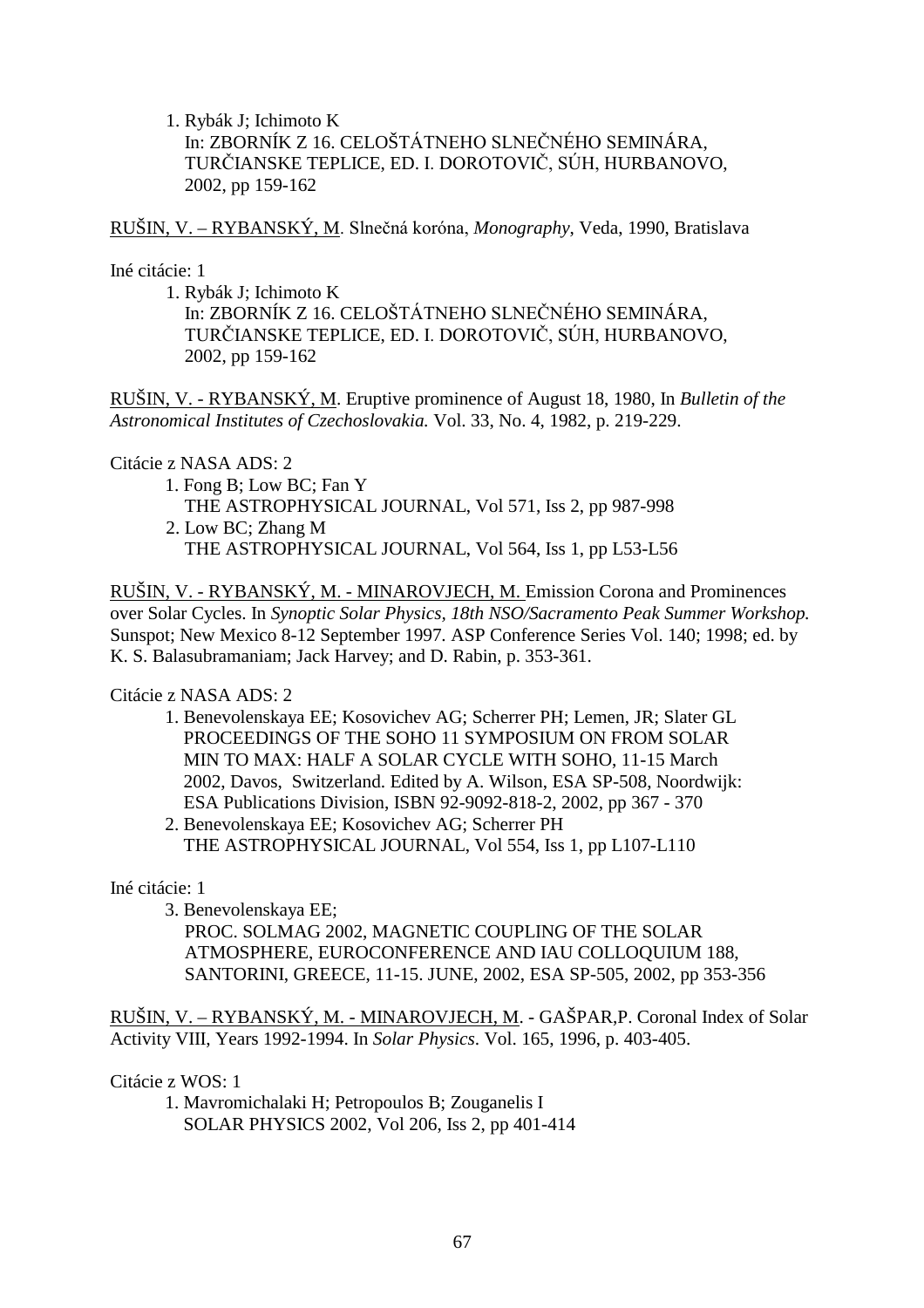RUŠIN, V. – ZVERKO, J. Periodicities in the green corona for the Sun as a star. In *Solar Physics* Vol. 128, 1990, p. 261-268.

Citácie z NASA ADS: 1

1. Rybák J; Dorotovič I SOLAR PHYSICS 2002, Vol. 205, pp 177

RYBÁK, J. Rotational characteristics of the green solar corona: 1964-1989. In *Solar Physics.* Vol. 152, 2000, p.161-166.

Citácie z WOS: 1

1. Mouradian Z; Bocchia RC ASTRONOMY AND ASTROPHYSICS 2002, Vol 394, Iss 3, pp 1103- 1110

RYBANSKÝ, M. Coronal index of solar activity. In *Bulletin of the Astronomical Institutes of Czechoslovakia*. Vol. 26, 1975, p. 367 – 370.

Citácie z WOS: 2

- 1. Mavromichalaki H; Petropoulos B; Zouganelis I SOLAR PHYSICS 2002, Vol 206, Iss 2, pp 401-414 2. Rybák J; Dorotovič I
- SOLAR PHYSICS 2002, Vol 205, Iss 1, pp 177-187

RYBANSKÝ, M. Coronal index of solar activity III (Years 1971 – 1976). In *Bulletin of the Astronomical Institutes of Czechoslovakia*. Vol. 30, 1979 p. 367 – 370.

Citácie z WOS: 1

1. Rybák J; Dorotovič I SOLAR PHYSICS 2002, Vol 205, Iss 1, pp 177-187

<u>RYBANSKÝ, M</u>. Vývoj názorov na korónu v 20. storočí. In Zbo*rník z 15. celoštátneho* slnečného seminára. Patince, ed. B. Lukáč, SÚH, Hurbanovo, 2002, p. 127- 131.

Iné citácie: 1

1. Rybák,J

In: ZBORNÍK Z 16. CELOŠTÁTNEHO SLNEČNÉHO SEMINÁRA, TURČIANSKE TEPLICE, ED. I. DOROTOVIČ, SÚH, HURBANOVO, 2002, pp 120-128

RYBANSKÝ, M. - RUŠIN, V. Homogeneous data set of coronal green line intensities over the period 1964 – 1990 . In *Contributions of the Astronomical Observatory Skalnaté Pleso*. Vol. 22, 1992, p. 229-230.

Citácie z NASA ADS: 1

1. Mavromichalaki H; Petropoulos B; Zouganelis I SOLAR PHYSICS 2002, Vol 206, Iss 2, pp 401-414

<u>RYBANSKÝ, M. – RUSIN, V</u>. – DZIFČÁKOVÁ, E. Coronal index of solar activity 1987 In *Bulletin of the Astronomical Institutes of Czechoslovakia*. Vol. 41, 1990, p. 79 – 81. Citácie z WOS: 1

1. Vršnak B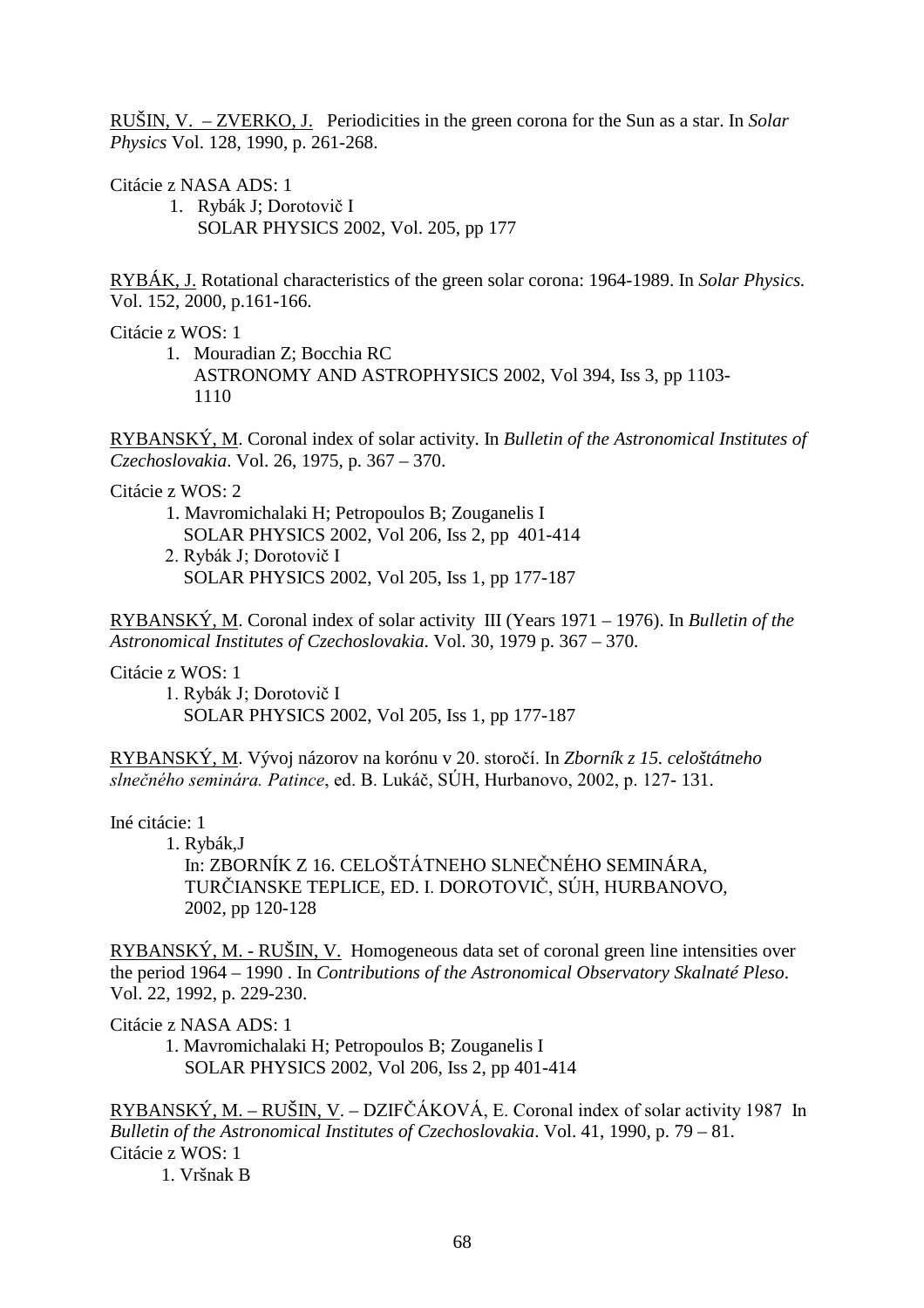JOURNAL OF GEOPHYSICAL RESEARCH – SPACE, 2001, Vol 106 (A11), pp 25249-25259

 $RYBANSKÝ, M. - RUŠIN, V. - DZIFČAKOVÁ, E. Coronal index of solar activity. In$ *Bulletin of the Astronomical Institutes of Czechoslovakia.* Vol. 39, No. 2, Jan. 1988, p. 106- 119.

Iné citácie: 1

 1. Temmer M.; Veronig A.; Hanslmeier A.; Otruba W.; Messerotti M PROCEEDINGS OF THE SECOND SOLAR CYCLE AND SPACE WEATHER EUROCONFERENCE, 24 - 29 SEPTEMBER 2001, VICO EQUENSE, ITALY. ED: HUGUETTE SAWAYA-LACOSTE. ESA SP- 477, Noordwijk: ESA Publications Division, 2002, pp 175 - 178

RYBANSKÝ, M. - RUŠIN, V. - GAŠPAR , R. - ALTROCK, R.C. Coronal index of solar activity 7, years 1988-1991. In *Solar Physics*. Vol. 152, No. 2, p. 487-495.

Citácie z NASA ADS: 2

- 1. Mavromichalaki H; Petropoulos B; Zouganelis I SOLAR PHYSICS, Vol 206, Iss 2, 2002, pp 401-414
- 2. Rybák J.; Dorotovič I SOLAR PHYSICS, Vol 205, Iss 1, 2002, pp 177-187

RYBANSKÝ, M. - RUŠIN, V. - MINAROVJECH, M. The Green Corona Index and Soft X-Ray Flux. In *Solar Physics*. Vol. 177, Iss 1/2, 1998, p. 305-310.

#### Citácie z WOS: 4

- 1. Kane RP SOLAR PHYSICS 2002, Vol 209, Iss 1, pp 207-216 2. Kane RP ANNALES GEOPHYSICAE 2002, Vol 20, Iss 6, pp 741-755
- 3. Kane RP
	- JOURNAL OF GEOPHYSICAL RESEARCH-SPACE PHYSICS 2002, Vol 107, Iss A10, art no. 1298
- 4. Rybák J; Dorotovič I SOLAR PHYSICS 2002, Vol 205, Iss 1, pp 177-187

Citácie z NASA ADS: 1

5. Temmer M; Veronig A; Hanslmeier A; Otruba W; Messerotti M PROCEEDINGS OF THE SECOND SOLAR CYCLE AND SPACE WEATHER EUROCONFERENCE, 24 - 29 September 2001, Vico Equense, Italy. Ed. Huguette Sawaya-Lacoste. ESA SP-477, Noordwijk: ESA Publications Division, 2002, pp 175 - 178

RYBANSKÝ, M. - RUŠIN, V. - MINAROVJECH, M. Coronal index of solar activity - Solar-terrestrial research. In *Space Science Reviews*. Vol. 95, Iss. 1/2, 2001, p. 227-234.

Citácie z WOS: 2

- 1. Mavromichalaki H; Petropoulos B; Zouganelis I SOLAR PHYSICS 2002, Vol 206, Iss 2, pp 401-414
- 2. Rybák J; Dorotovič I SOLAR PHYSICS 2002, Vol 205, Iss 1, pp 177-187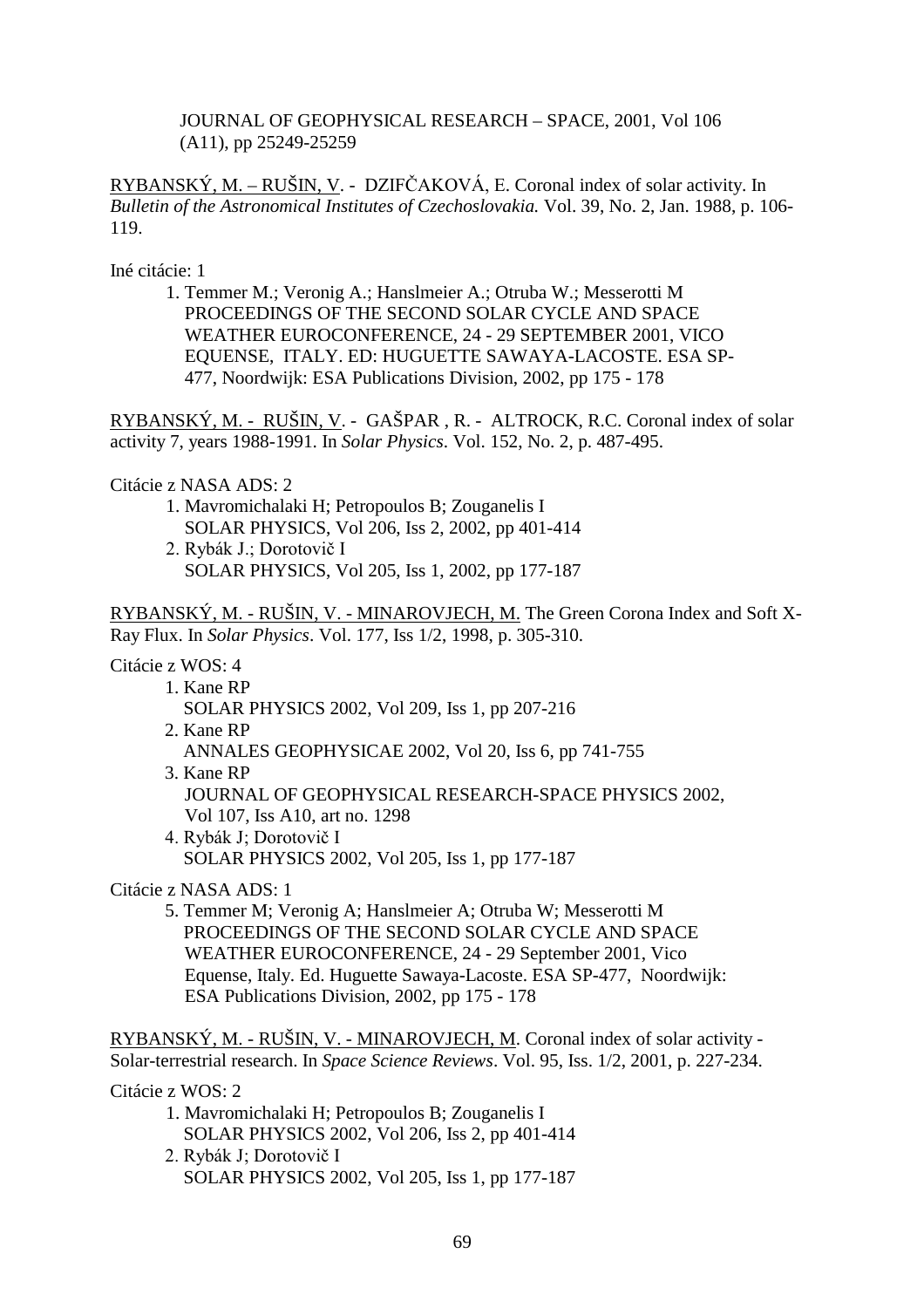RYBANSKÝ, M. - RUŠIN, V. - MINAROVJECH, M. - GAŠPAR, P. Coronal index of solar activity: Years 1939-1963. In *Solar Physics*. Vol. 152, No. 1, 1994, p.153-159.

Citácie z WOS: 3

- 1. Mavromichalaki H; Petropoulos B; Zouganelis I SOLAR PHYSICS 2002, Vol 206, Iss 2, pp 401-414
- 2. Cornelissen G; Halberg F; Breus T ; Syutkina EV; Baevsky R; Weydahl A; Watanabe Y; Otsuka K; Siegelova J; Fiser B; Bakken EE JOURNAL OF ATMOSPHERIC AND SOLAR-TERRESTRIAL PHYSICS 2002, Vol 64, Iss 5-6, pp 707-720
- 3. Rybák J; Dorotovič I SOLAR PHYSICS 2002, Vol 205, Iss 1, pp 177-187

Citácie z NASA ADS: 1

1. Makarov VI; Tlatov AG PROCEEDINGS OF THE SECOND SOLAR CYCLE AND SPACE WEATHER EUROCONFERENCE, 24 - 29 September 2001, Vico Equense, Italy. Ed. Huguette Sawaya-Lacoste. ESA SP-477, Noordwijk: ESA Publications Division, 2002, pp 241-244

RYBANSKÝ, M. – RUŠIN, V. – ZVERKO, J. Rotation and periodicities of the green corona derived from a coronal index for cycle 20. In *Bulletin of the Astronomical Institutes of Czechoslovakia.* Vol. 38, 1987, p. 181 – 184.

Citácie z WOS: 1

1. Rybák J; Dorotovič I SOLAR PHYSICS 2002, Vol 205, Iss 1, pp 177-187

SAKURAI, T. – IRIE, M. – IMAI, H. – MIYAZAKI, H. – SÝKORA, J. Emission line intensities of the solar corona and sky brightness observed at Norikura 1950-1997. In *Publications of the National Astronomical Observatory of Japan.* Vol. 5, 1999, p. 121-137.

Citácie v monogr., učeb. a iných kniž. pub.: 1

 1. Makarov VI; Tlatov AG PROCEEDINGS OF THE SECOND SOLAR CYCLE AND SPACE WEATHER CONFERENCE 2002, ESA Publications Division, Noordwijk, 2002, pp 241-244

SANIGA, M. Twenty-seven lines on a cubic surface and heterotic string spacetimes. In *http://arxiv.org/abs/physics/0012033.*

Citácie z WOS: 1

1. Castro C

CHAOS, SOLITONS AND FRACTALS 2002, Vol 14, Iss 4, pp 613-618

SANIGA, M. Lines on Del Pezzo surfaces and transfinite heterotic string spacetime. In *Chaos, Solitons and Fractals.* Vol. 13, no. 6, 2002, p. 1371-1373.

Citácie z WOS: 1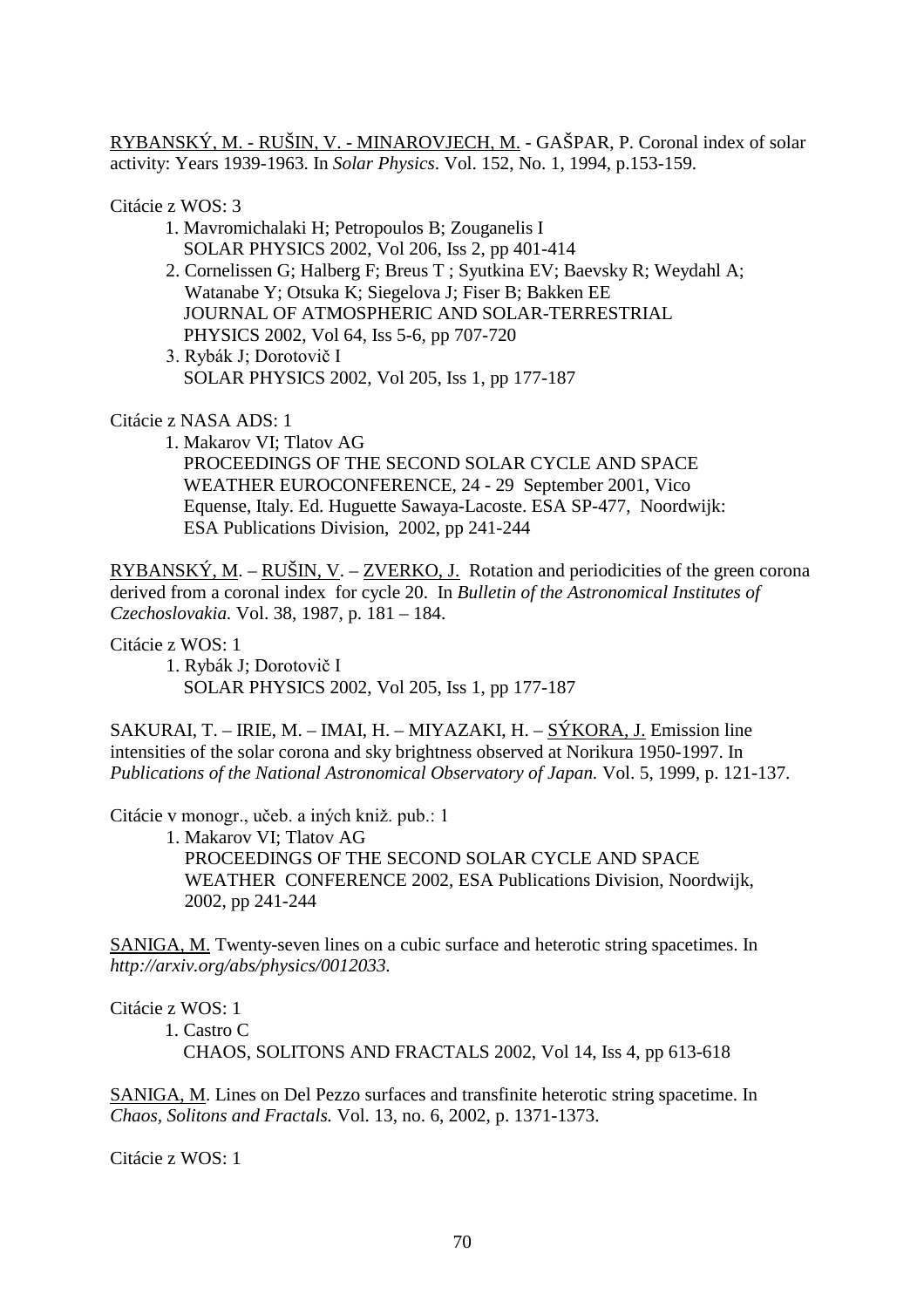1. Castro C CHAOS, SOLITONS AND FRACTALS 2002, Vol 14, Iss 4, pp 613-618

SANIGA,M. Arithmetic of plane Cremona transformations and the dimensions of transfinite heterotic string space-time. In *http://arxiv.org/abs/physics/0105049.*

Citácie z WOS: 1

1. Castro C

CHAOS, SOLITONS AND FRACTALS 2002, Vol 14, Iss 4, pp 613-618

SHAVRINA, A.V. - POLOSUKHINA, N.S. - ZVERKO, J. - MASHONKINA, L.I. - KHALACK, V. - <u>ŽIŽŇOVSKÝ, J.</u> - HACK, M. - TSYMBAL, V. - NORTH, P. -VYGONEC,V.V. Lithium on the surface of cool magnetic CP stars. II. Spectrum analysis of HD 83368 and HD 60435 with lithium spots. In *Astronomy and Astrophysics.* Vol. 372, 2001, p.  $571 - 578$ .

Citácie z WOS: 2

- 1. Balona LA MONTHLY NOTICES OF THE ROYAL ASTRONOMICAL SOCIETY 2002, Vol 337, pp 1059 - 1067
- 2. Deliyannis CP; Steinhauer A; Jeffries RD ASTROPHYSICAL JOURNAL 2002, Vol 577, pp L39 - L43

SKOPAL,A. Revised ephemeris of the symbiotic binary AG Dra. In *Information Bulletin on Variable Stars.* No. 4096, 1994, p.1-3.

Citácie z WOS: 1

 1. Tomov N; Tomova M ASTRONOMY AND ASTROPHYSICS 2002, Vol 388, pp 202-212

SKOPAL, A. - BODE, M.F. - LLOYD, H.M. - TAMURA, S. Eclipses in the symbiotic system CH Cyg. In *Astronomy and Astrophysics.* Vol. 308, 1996, p. L9-L12.

Citácie z WOS: 1

 1. Iijima T NEW ASTRONOMY 2002, Vol 7, Iss 4, pp 147-154

<u>SKOPAL, A</u>. - DJURAŠEVIĆ, G. - JONES, A. - DRECHSEL, H. - ROVITHIS-LIVANIOU, H. - ROVITHIS, P. A photometric study of the eclipsing symbiotic binary AR Pavonis. In *Monthly Notices of the Royal Astronomical Society.* Vol. 311, 2000, p. 225-233.

Citácie z WOS: 1

1. Quiroga C; Mikolajewska J; Brandi E; Ferrer O; Garcia L ASTRONOMY AND ASTROPHYSICS 2002, Vol 387, pp 139-150

<u>SKOPAL, A</u>. - <u>HRIC, L.</u> - <u>CHOCHOL, D.</u> – <u>KOMŽÍK, R.</u> - <u>URBAN, Z.</u> - PETRÍK, K. -NIARCHOS, P. - ROVITHIS-LIVANIOU,H. - ROVITHIS, P. - OPRESCU, G. - DUMITRESCU, A. - ULIANIKHINA, O. - SCHWEITZER, E. Photometry of symbiotic stars - an international campaign VI. In *Contributions of the Astronomical Observatory Skalnaté Pleso.* Vol. 25, 1995, p. 53-73. Citácie z WOS: 1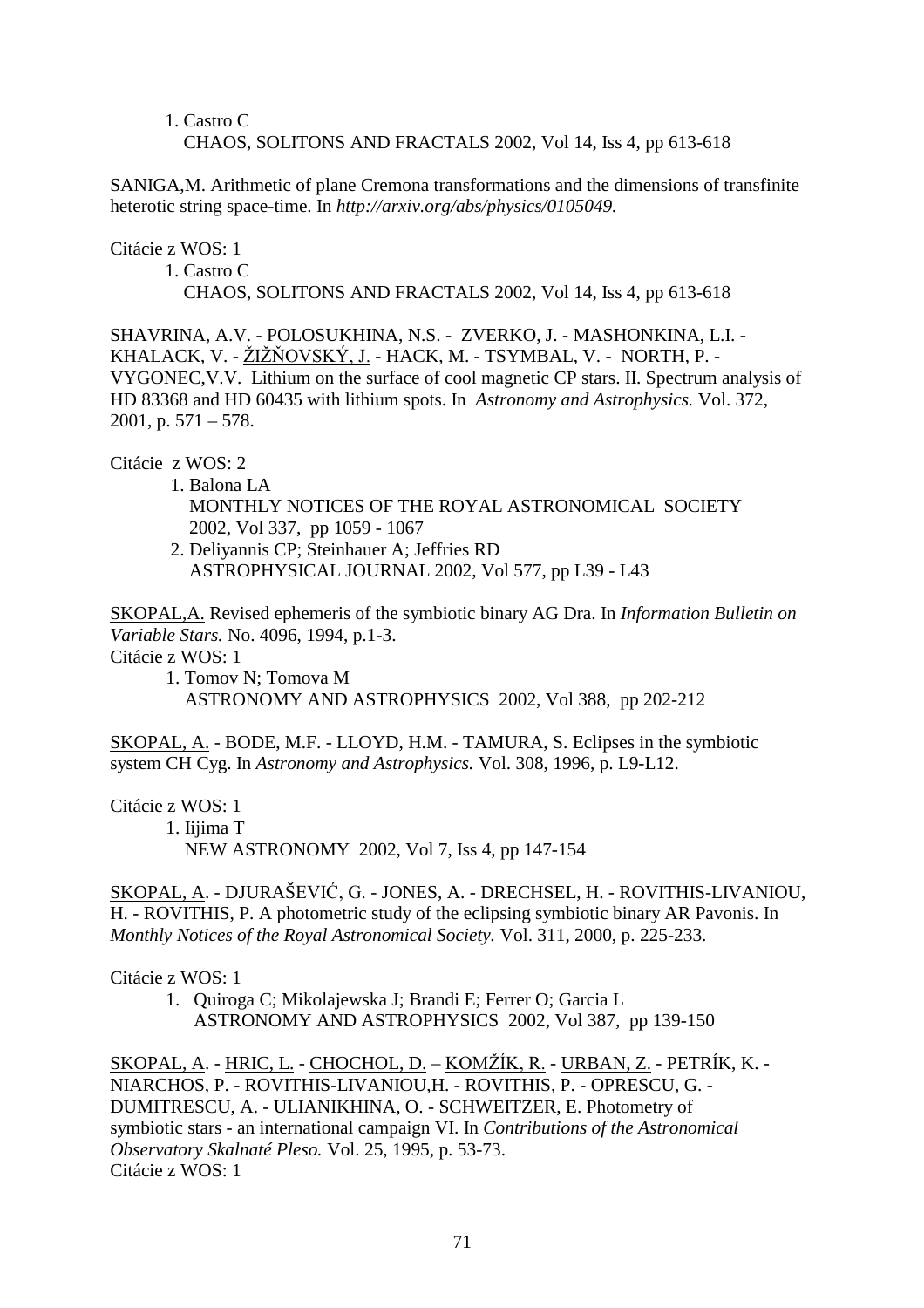1. Tomov N; Tomova M ASTRONOMY AND ASTROPHYSICS 2002, Vol 388, pp 202-212

SKOPAL, A. - PRIBULLA, T. - WOLF, M. - SHUGAROV, S.Y. - JONES, A. Photometry of symbiotic stars. IX. TX CVn, CH Cyg, AX Per and AR Pav. In *Contributions of the Astronomical Observatory Skalnaté Pleso.* Vol. 30, 2000, p. 29-42.

Citácie z WOS: 1

 1. Quiroga C; Mikolajewska J; Brandi E; Ferrer O; Garcia L ASTRONOMY AND ASTROPHYSICS 2002, Vol 387, pp 139-150

STORINI, M. – SÝKORA, J. Odd-even solar-cycle differences of corona brightness. In *Contributions of the Astronomical Observatory Skalnaté Pleso.* Vol. 25, 1995, p. 90-108.

Citácie z SCI: 1

 1. Mavromichalaki H; Petropoulos B; Zouganelis I SOLAR PHYSICS 2002, Vol 206, pp 401-414

STORINI, M. – SÝKORA, J. Coronal activity during the 22-year solar magnetic cycle. In *Solar Physics*. Vol. 176, 1997, p. 417-430.

Citácie z WOS: 1

 1. Mursula K; Usoskin IG; Kovaltsov GA ADVANCES IN SPACE RESEARCH 2002, Vol 29, pp 1979-1984

STORINI, M . – BORELLO-FILISETTI, O. – MUSSINO, V. – PARISI, M. – SÝKORA, J. Aspects of the long-term cosmic-ray modulation, I. Solar-cycle ascending phases and associated green corona features. In *Solar Physics.* Vol. 157, 1995, p. 375-387.

Citácie z WOS: 2

 1. Mavromichalaki H; Petropoulos B; Zouganelis I SOLAR PHYSICS 2002, Vol 205, pp 401-414

SVOREŇ, J.: Brightness of long-period comets observed at large heliocentric distances - I. The computer catalogue for 1861-1941. PLANETARY AND SPACE SCIENCE 1997, Vol. 45, pp.795-797.

Iné citácie: 1

 1. Kamenický M METEORICKÉ SPRÁVY 2002 22, pp 28-33

SVOREŇ, J.: Brightness of long-period comets ar large heliocentric distances - II. The computer catalogue for 1945-1957. In: Evolution and source regions of asteroids and comets: Proceedings of the IAU colloquium 173, eds. J. Svoreň, E.M. Pittich and H. Rickman, Astronomický ústav SAV, Tatranská Lomnica, 1999, s.255-258.

Iné citácie: 1

 1. Kamenický M METEORICKÉ SPRÁVY 2002 22, pp 28-33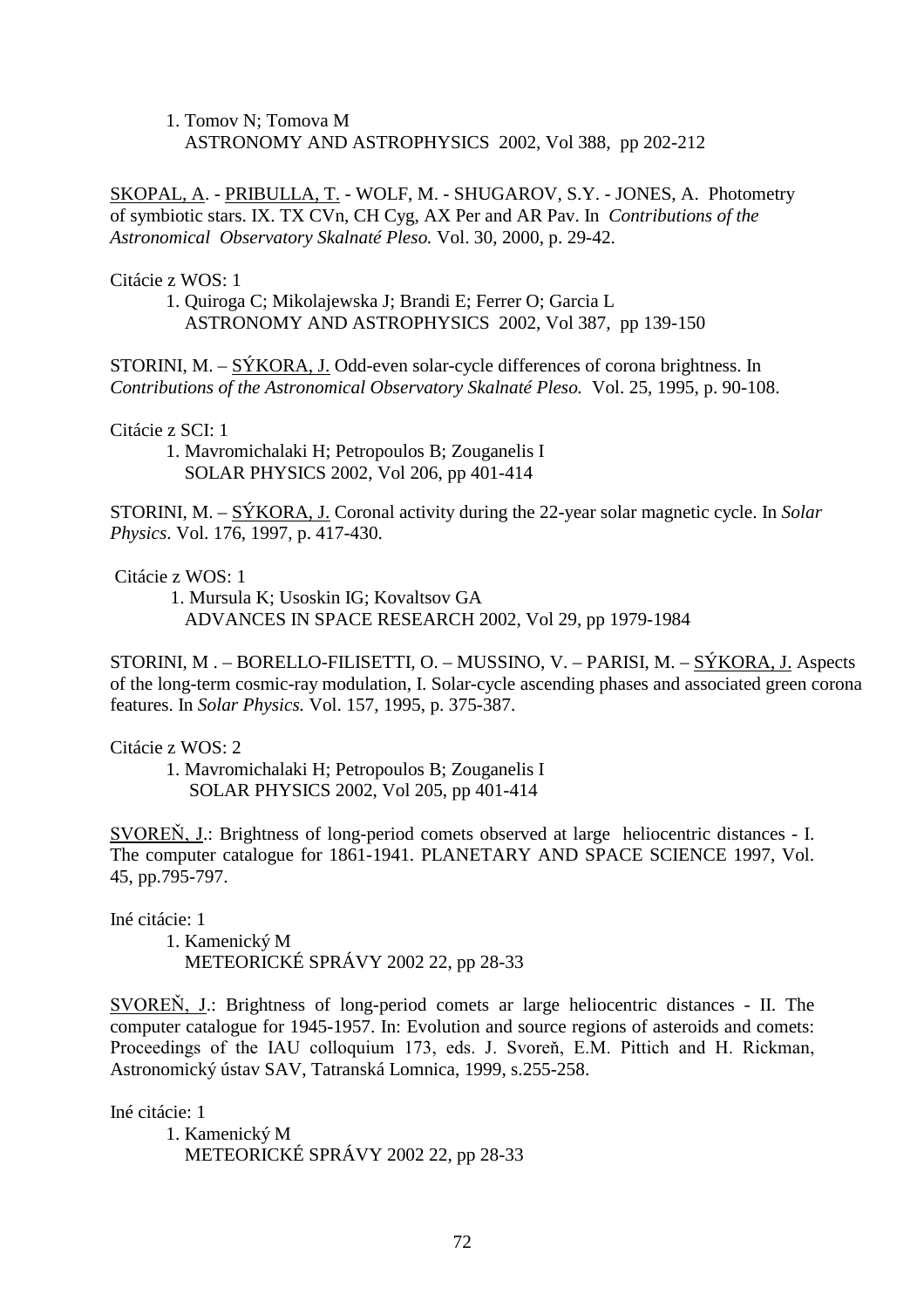SVOREŇ, J.: Brightness of long-period comets observed at large heliocentric distances - III. The computer catalogue for 1959-1976. In: Proceedings of Asteroids, Comets, Meteors (ACM 2002), 29 July – 2 August 2002, ed. B. Warmbein, Berlin, 2002, p. 609-612.

Iné citácie: 1

 1. Kamenický M METEORICKÉ SPRÁVY 2002 22, pp 28-33

SVOREŇ, J. - NESLUŠAN, L. - PORUBČAN, V. A search for streams and associations in meteor databases. Method of indexes. In *Planetary and Space Sciences.* Vol. 48, 2000, p. 933- 937.

Citácie z WOS: 1

 1. Ryabova GO Solar SOLAR SYSTEM RESEARCH 2002, Vol 36, No 3, pp 234-247

SÝKORA, J. Time and shape changes of the supergranular network.In *Solar Physics*. Vol. 13, 1970, p. 292-300.

Citácie z SCI: 1

 1. Raju KP; Singh J SOLAR PHYSICS 2002, Vol 207, pp 11-16

SÝKORA, J. Some remarks on the summary use of existing corona measurements. In *Bulletin of the Astronomical Institutes of Czechoslovakia.* Vol. 22, 1971, p. 12-18.

Citácie z SCI: 1

1. Rybák J; Dorotovič I SOLAR PHYSICS 2002,Vol 205, pp 177-187

Citácie v monogr., učeb. a iných kniž. pub.: 1

2. Makarov VI; Tlatov AG

 PROCEEDINGS OF THE SECOND SOLAR CYCLE AND SPACE WEATHER CONFERENCE, ESA PublicationsDivision, Noordwijk, 2002, pp 241-244

SÝKORA, J. The coronal responses to the large-scale and long-term phenomena of the lower layers of the Sun. In *IAU Symposium No. 91 'Solar and Interplanetary Dynamics'.* D. Reidel Publ. Co., Dordrecht, 1980, p. 87-104.

Citácie z SCI: 1

 1. Li KJ; Wang JX; Xiong SY; Liang HF; Yun HS; Gu XM ASTRONOMY AND ASTROPHYSICS 2002, Vol 383, pp 648-652

SÝKORA, J. Comment on the paper by Rybanský and Rušin. In *Bulletin of the Astronomical Institutes of Czechoslovakia.* Vol. 34, 1983, p. 93-96.

Citácie z SCI: 1

1. Rybák J; Dorotovič I SOLAR PHYSICS 2002, Vol 205, pp 177-187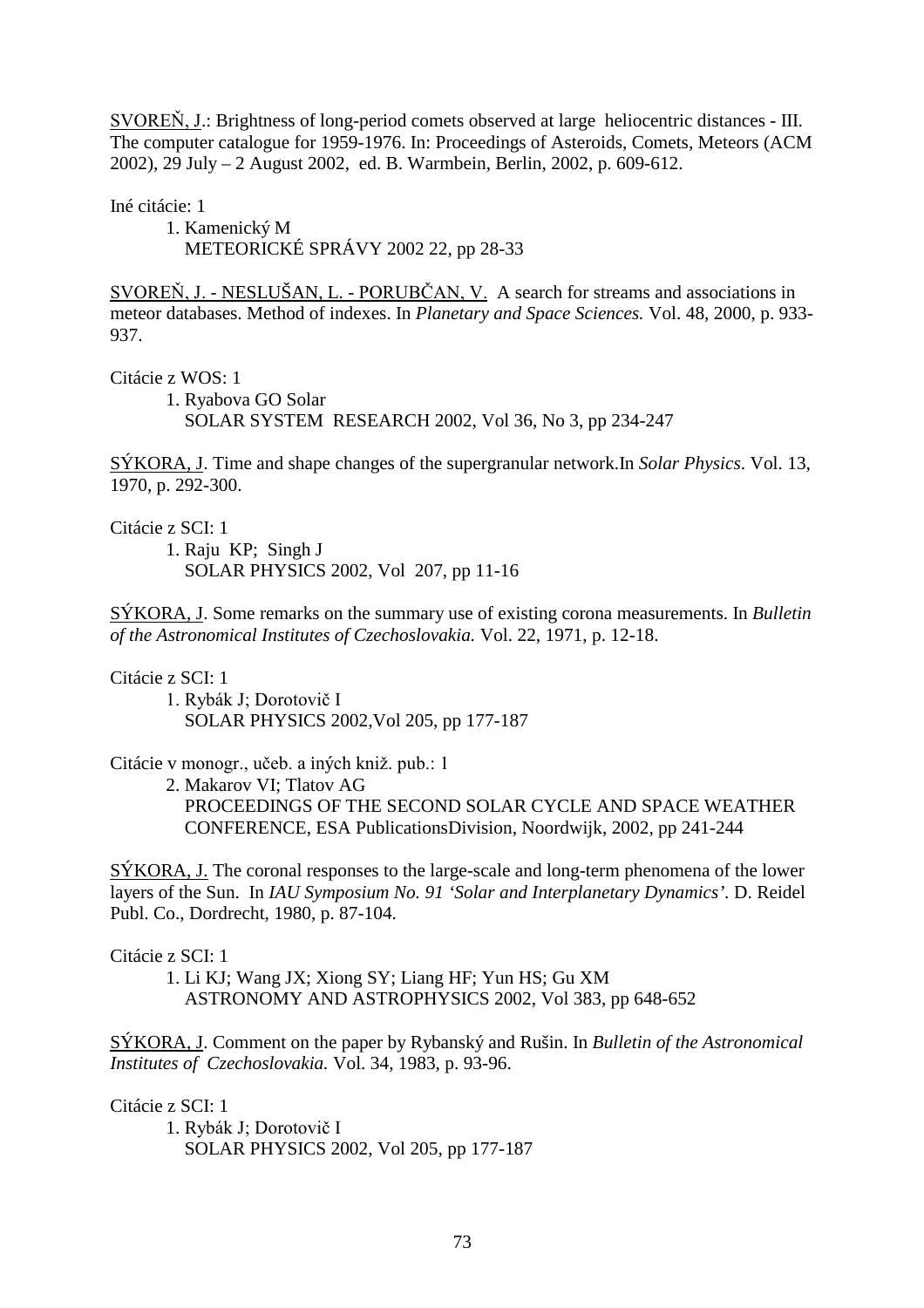SÝKORA, J. Intensity variations of the solar corona 530.3 nm over 4.5 solar activity cycles. In *Contributions of the Astronomical Observatory Skalnaté Pleso*. Vol. 22, 1992, p. 55-67.

Citácie z SCI: 1

1. Rybák J; Dorotovič I SOLAR PHYSICS 2002,Vol 205, pp 177-187

Citácie v monogr., učeb. a iných kniž. pub.: 1

 2. Makarov VI; Tlatov AG PROCEEDINGS OF THE SECOND SOLAR CYCLE AND SPACE WEATHER CONFERENCE 2002, ESA Publications Division, Noordwijk, pp 241-244

SÝKORA, J. The green corona, the solar wind and geoactivity. In *Solar Physics.* Vol. 140, 1992, p. 379-392.

Citácie z WOS: 2

1. Hofer MY; Storini M

SOLAR PHYSICS 2002, Vol 207, pp 1-10

 2. Mavromichalaki H; Petropoulos B; Zouganelis I SOLAR PHYSICS 2002, Vol 206, pp 401-414

SÝKORA, J. The large-scale behaviour of the green emission corona FeXIV 530.3 nm over the last 4.5 solar activity cycles. In *Advances in Space Research.* Vol. 14, 1994, p. (4)73- (4)76.

Citácie z SCI: 1

 1. Mavromichalaki H; Petropoulos B; Zouganelis I SOLAR PHYSICS 2002, Vol 206, pp 401-414

Citácie z NASA ADS: 1

 2. Li J; LaBonte B; Acton L; Slater G ASTROPHYSICAL JOURNAL 2002, Vol 565, pp 1289-1297

SÝKORA, J. – BADALYAN, O.G. Prostranstvenno vremennoe raspredelenie jarkosti zelenoj korony v tsiklakh 18-22. In *Krupnomasshtabnaja struktura solnechnoj aktivnosti: dostizhenia i perspektivy.* Rossijskaja akademia nauk, Sankt-Peterburg, 1999, p. 269-274.

Citácie v monogr., učeb. a iných kniž. pub.: 1

 1. Makarov VI; Tlatov AG PROCEEDINGS OF THE SECOND SOLAR CYCLE AND SPACE WEATHER CONFERENCE 2002, ESA Publications Division, Noordwijk, 2002, pp 241-244

 $SÝKORA, J. - RYBÁK, J. - AMBROŽ, P. FeXIV line-emission polarization of the July 11,$ 1991 solar corona. In *Solar Coronal Structures*. Veda, Bratislava, 1994, p. 541-547.

Citácie z NASA ADS: 1

 1. Badalyan OG CONTRIBUTIONS OF THE ASTRONOMICAL OBSERVATORY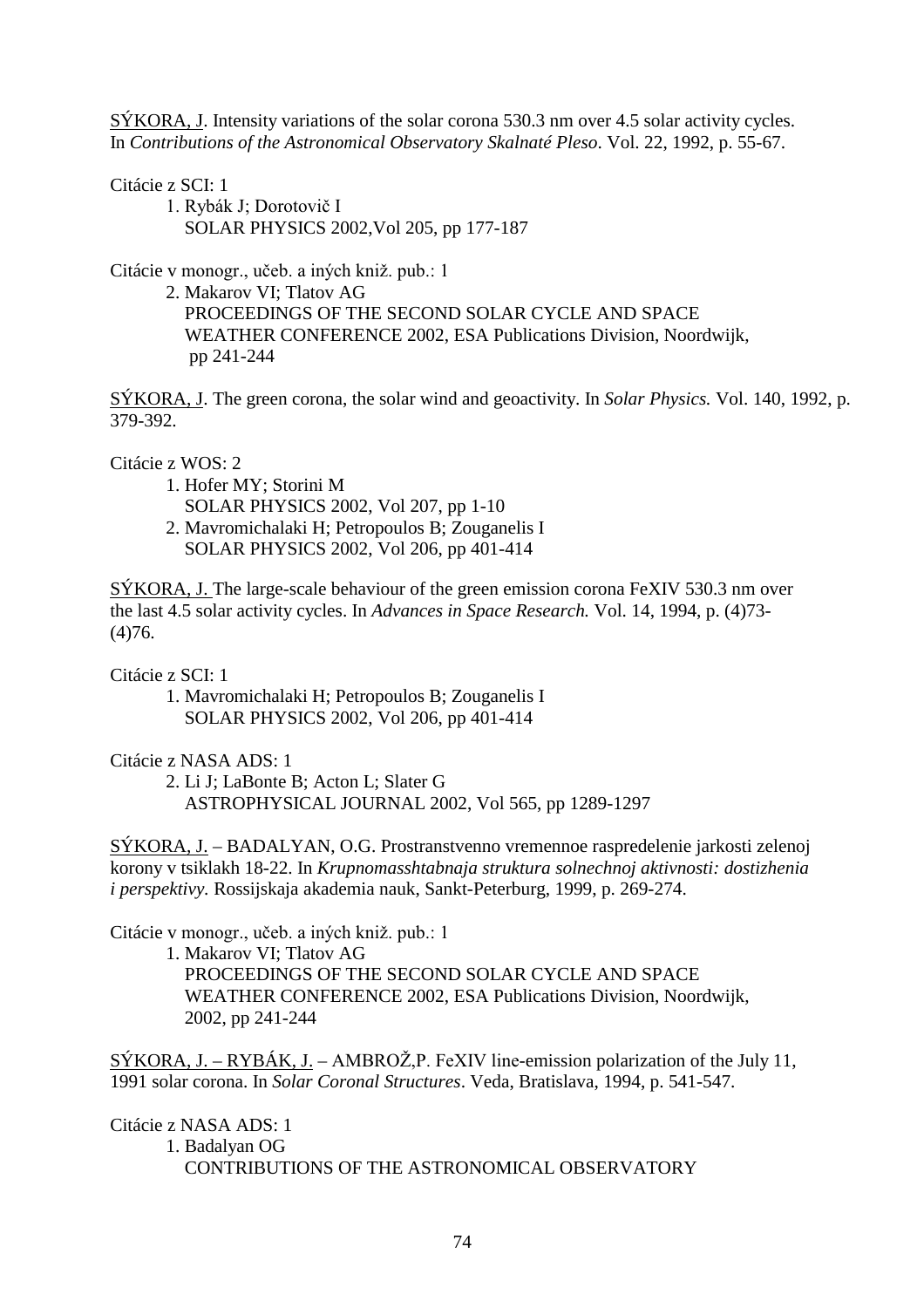SKALNATÉ PLESO 2002, Vol 32, pp 39-48

STOHL, J. – PORUBCAN, V. Structure of the Taurid meteor complex. In *Asteroids, Comet, Meteors III.* eds. C.I. Lagerkvist, H. Rickman, B.A. Lindblad, M. Lindgren, Proc. Uppsala Univ., 1990, p. 571-574. Štohla s mäkčeňom presunúť za "S"

Citácie z WOS: 1

 1. Terentjeva AK; Barabanov SI SOLAR SYST RES+ 36 (5): 431-439 SEP-OCT 2002

ŠTOHL, J.-<u>PORUBČAN, V.</u> Dynamical Aspects of the Taurid Meteor Complex. In *Chaos*, *Resonance and Collective Dynamical Phenomena in the Solar System.* ed. S. Ferraz-Mello, 1992, pp. 315-324.

Citácie v monogr., učeb. a iných kniž. pub.: 1

1. Klačka J; Maslani A. ASTEROIDS, COMETS, METEORS 2002, 2002, ESA SP-500, pp 261-264

TÓTH, J.-KORNOŠ, L.-<u>PORUBČAN, V</u>. Leonids 1998 at Modra Observatory. In *Earth*, *Moon and Planets*. Vol. 82-83, 2000, p. 285-294.

Citácie v monogr., učeb. a iných kniž. pub.: 1

1. Brosch N; Manulis I

ASTEROIDS, COMETS, METEORS 2002, 2002, ESA SP-500, pp 273-276

TREMKO, J. – ANDRONOV, I.L. – CHINAROVA, L.L. – KUMSIASHVILI, M.I. – LUTHARDT, R. – PAJDOSZ, G. – PATKÓS, L. – ROESSIGER, S. – ZOLA, S. Periodic and aperiodic variations in TT Arietis. Results from an international campaign. In *Astronomy and Astrophysics.* Vol. 312, 1996, p.121-134.

Citácie z WOS: 1

 1. Kato T; Ishioka R; Uemura M PUBLICATIONS OF THE ASTRONOMICAL SOCIETY OF JAPAN 2002,

Vol 54, pp 1033-1039

WEBB, D. F. - FORBES, T. G. - AURASS, H. - CHEN, J. - MARTENS, P. - ROMPOLT, B. - RUŠIN, V. - MARTIN, S. F. Material ejection. In: *Solar Physics*. Vol. 153, No. 1-2, 1994, p. 73-89.

Citácie z NASA ADS: 1

1. Xia, Zhi-Guo; Wang, Min; Zhang, Ba-Rong; Yang, Yi-Hua CHINESE ASTRONOMY AND ASTROPHYSICS, 2002, Vol 26, Iss 2, pp 164-171

ZBORIL, M. - BUDAJ, J. - KLAČKA, J. Si II autoionization and Fe II lines in the atmosphere of Bp stars. In *Contributions of the Astronomical Observatory Skalnaté Pleso.* Vol. 23, 1993, p. 45-49.

Citácie z NASA ADS: 1 1. Tankosic D; Popovic LC; Dimitrijevic MS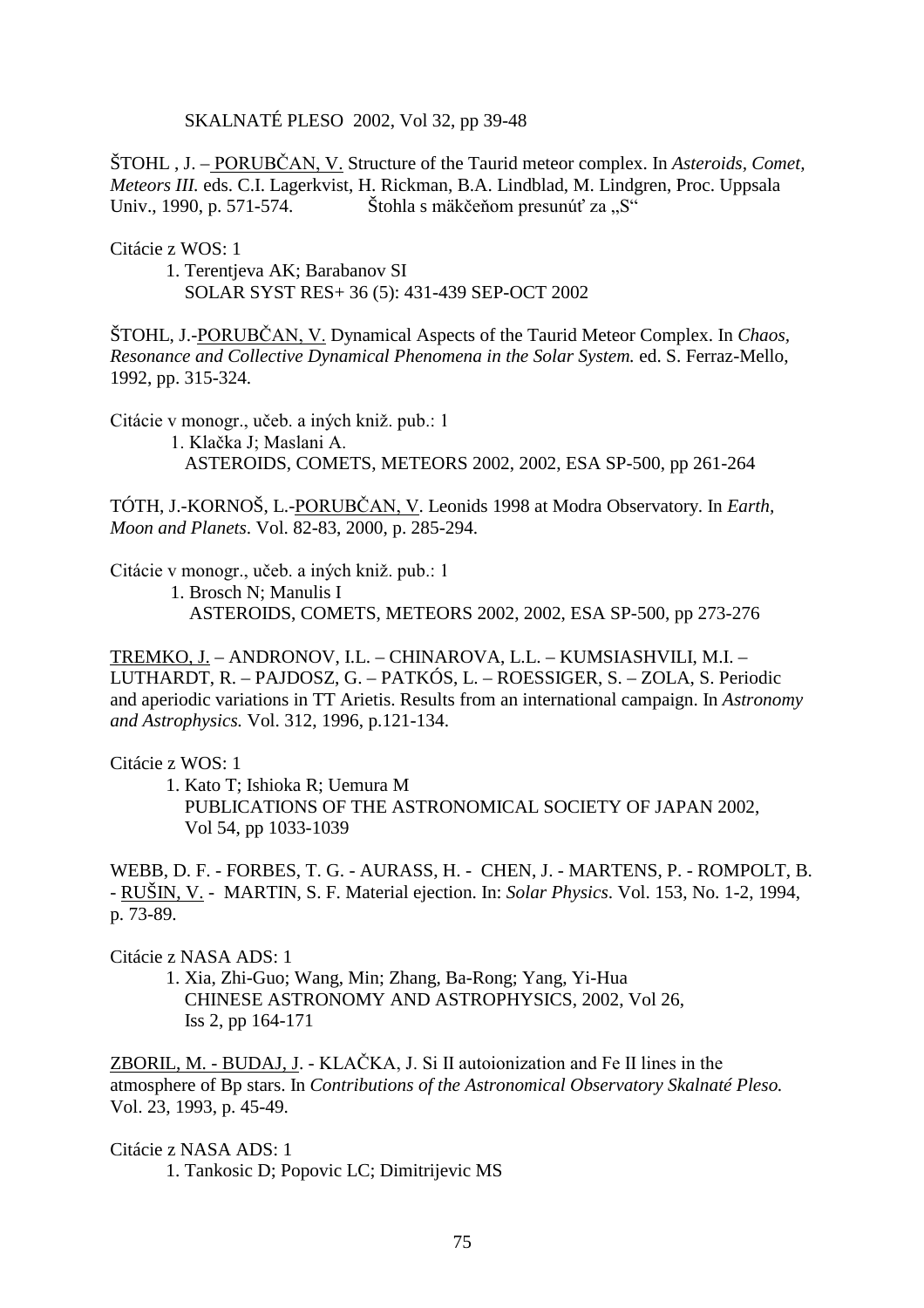ATOMIC AND NUCLEAR DATA TABLES 2001, Vol 77, pp 277-287

ZBORIL, M. – BYRNE, P.B. Metallicity and photospheric abundances in field K and M dwarfs. In *Monthly Notices of the Royal Astronomical Society*. Vol. 299, 1998, p. 753-758.

### Citácie z WOS: 4

- 1. Bleach JN; James N; Wood JH; Smalley B; Catalán MS MONTHLY NOTICES OF THE ROYAL ASTRONOMICAL SOCIETY 2002, Vol 335, pp 593-601
- 2. Gaidos EJ; Gonzales G NEW ASTRONOMY 2002, Vol 7, pp 211-216
- 3. Lane BF; Zapatero OMR; Britton MC; Martín EL; Kulkarni SR ASTROPHYSICAL JOURNAL 2001, Vol 560, pp 390-398
- 4. Kenworthy M; Hofmann KH; Close L; Hinz P; Mamajek E; Schertl D; Weigelt G; Angel R; Balega Yu; Hinz J; Rieke G ASTROPHYSICAL JOURNAL 2001, Vol 554, pp 67-76

## ZBORIL, M. – BYRNE, P.B. – ROLLESTON, W.R.J.

Lithium abundance in field K and M dwarfs. In *Monthly Notices of the Royal Astronomical Society.* Vol. 284, p. 685-691.

Citácie z WOS: 1

 1. Qiu HM; Zhao G; Li ZW ASTROPHYSICS AND SPACE SCIENCE 2001, Vol 277, pp 565-574

ZBORIL, M. - NORTH, P. Properties of He-rich stars II. CNO abundances and projected rotational velocities. In *Astronomy and Astrophysics.* Vol. 345, 1999, p. 244-248.

## Citácie z WOS: 2

- 1. Catanzaro G; Leone F NEW ASTRONOMY 2002, Vol 7, pp 495-510
- 2. Williams AM; Gies DG; Bagnuolo WG; Berger DH; Erling PA; Fallon TJ; Harvin JA; Huang W; Jao W-C; Josephs TS; Mc Farland JP; McSwain MV; Riddle RL; Wallace DJ; Wingert DW; Fullerton AW; Bolton CT ASTROPHYSICAL JOURNAL 2001, Vol 548, pp 425-435

ZBORIL, M. - NORTH, P. He, CNO abundances and vsini values in He-rich stars. In *Contribution of the Astronomical Observatory Skalnaté Pleso.* Vol. 30, 2000, p.12-20.

## Citácie z WOS: 1

 1. Catanzaro G; Leone F NEW ASTRONOMY 2002, Vol 7, pp 495-510

ZBORIL, M. - NORTH, P. - GLAGOLEVSKIJ, Yu.V. – BETRIX, F. Properties of He-rich stars I. Their evolutionary status and helium abundance. In *Astronomy and Astrophysics.* Vol. 324, 1997, p. 949-958.

Citácie z WOS: 2

 1. Catanzaro G; Leone F NEW ASTRONOMY 2002, Vol 7, pp 495-510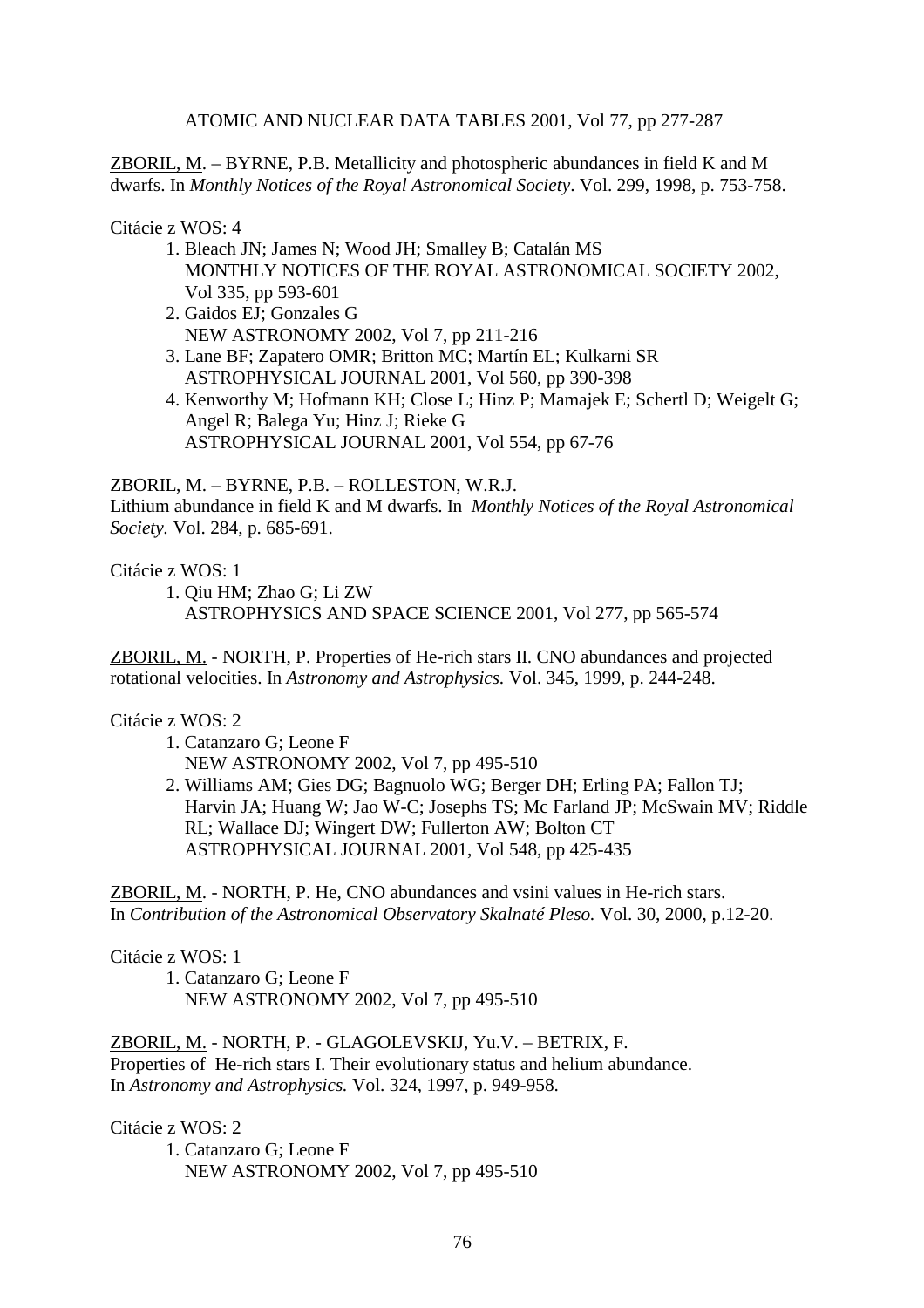2. Negueruela I; Reig P ASTRONOMY AND ASTROPHYSICS 2001, Vol 371, pp 1056-1065

ZVERKO, J. Classification of Ap-stars HR 830 and 21 CVn. In *Bulletin of the Astronomical Institutions of Czechoslovakia* Vol. 35, 1984, p. 294 – 299.

Citácie z WOS: 1

1. Shorlin SLS; Wade GA; Donati J-F; Landstreet JD; Petit P; Sigut TAA; Strasser S ASTRONOMY AND ASTROPHYSICS 2002, Vol 392, pp 637

ZVERKO, J. - HRIC, L. - ŽIŽŇOVSKÝ, J. A search for rapid variability in the spectrum of alpha Andromedae by means of photographic spectroscopy. In *Contribution of the Astronomical Observatory Skalnaté Pleso* Vol. 20, 1990, p. 143 – 149.

Citácie z NASA ADS: 1

 1. Adelman SJ; Gulliver AF; Kochukhov OP; Ryabchikova TA ASTROPHYSICAL JOURNAL 2002, Vol 575, pp 449 - 460

ZVERKO, J. - ZBORIL, M. - ŽIŽŇOVSKÝ, J. Abundance determination in the CP- star 21-CVn by means of spectrum synthesis. In *Astronomy and Astrophysics* Vol. 283, 1994, Iss. 3, p. 932-936.

Citácie z WOS: 1

 1. Catanzaro G; Leone F NEW ASTRONOMY 2002, Vol 7, pp 495-510

ZVERKO, J. - ŽIŽŇOVSKÝ, J. - KHOKHLOVA, V.L. An Analysis of Disentangled Spectra of the Double-Lined Eclipsing Binary AR Aurigae by Means of Spectrum Synthesis In *Contribution of the Astronomical Observatory Skalnaté Pleso* Vol. 27, 1997, p. 41 – 52.

Citácie z NASA ADS: 2

- 1. Lastennet E; Valls-Gabaud D ASTRONOMY AND ASTROPHYSICS 2002, Vol 396, pp 551
- 2. Adelman SJ; Gulliver AF; Kochukhov OP; Ryabchikova TA ASTROPHYSICAL JOURNAL 2002, Vol 575, pp 449 - 460

ŽIŽŇOVSKÝ, J. - ROMANYUK, I.I. The magnetic variable star HR 6127. In *Bulletin of the Astronomical Institutes of Czechoslovakia* Vol. 41, 1990, p. 118 – 123.

Citácie z WOS: 1

 1. Shorlin SLS; Wade GA; Donati J-F; Landstreet JD; Petit P; Sigut TAA; Strasser S ASTRONOMY AND ASTROPHYSICS 2002, Vol 392, pp 637

ŽIŽŇOVSKÝ, J. - ZVERKO, J. Stratification of chromium abundance in CP-stars alpha2 CVn, epsilon UMa, Sirius and Vega. In *Contribution of the Astronomical Observatory Skalnaté Pleso* Vol. 25, 1995, p. 39 – 44.

Citácie z NASA ADS: 1